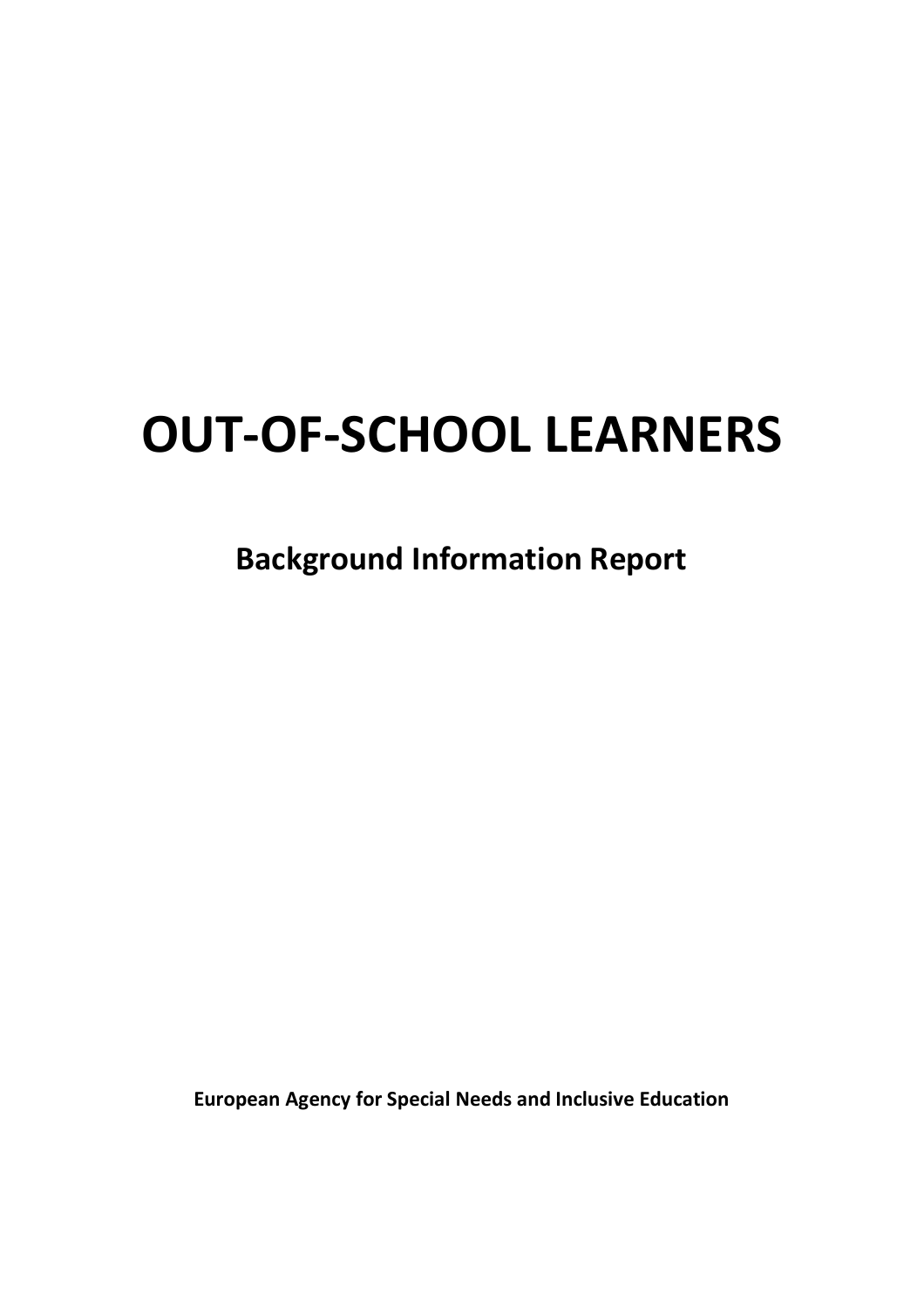

The European Agency for Special Needs and Inclusive Education (the Agency) is an independent and self-governing organisation. The Agency is co-funded by the ministries of education in its member countries and by the European Commission via an operating grant within the European Union (EU) education programme.



Co-funded by the Erasmus+ Programme of the European Union The European Commission's support for the production of this publication does not constitute an endorsement of the contents, which reflect the views only of the authors, and the Commission cannot be held responsible for any use which may be made of the information contained therein.

The views expressed by any individual in this document do not necessarily represent the official views of the Agency, its member countries or the European Commission.

### © **European Agency for Special Needs and Inclusive Education 2020**

Editors: Amélie Lecheval, Amanda Watkins and András Lenárt

This publication is an open-access resource. This means you are free to access, use and disseminate it with appropriate credit to the European Agency for Special Needs and Inclusive Education. Please refer to the Agency's Open Access Policy for more information: [www.european-agency.org/open-access-policy.](http://www.european-agency.org/open-access-policy)

You may cite this publication as follows: European Agency for Special Needs and Inclusive Education, 2020. *Out-of-School Learners: Background Information Report*. (A. Lecheval, A. Watkins and A. Lenárt, eds.). Odense, Denmark



This work is licensed under a [Creative Commons Attribution-](https://creativecommons.org/licenses/by-nc-nd/4.0/)[NonCommercial-NoDerivatives 4.0 International License.](https://creativecommons.org/licenses/by-nc-nd/4.0/) You may not modify or translate this publication without the Agency's approval.

With a view to greater accessibility, this report is available in accessible electronic format on the Agency's website: [www.european-agency.org](http://www.european-agency.org/)

#### **Secretariat**

Østre Stationsvej 33 DK-5000 Odense C Denmark Tel.: +45 64 41 00 20 [secretariat@european-agency.org](mailto:secretariat@european-agency.org) **Brussels Office**

Rue Montoyer 21 BE-1000 Brussels Belgium Tel.: +32 2 213 62 80 [brussels.office@european-agency.org](mailto:brussels.office@european-agency.org)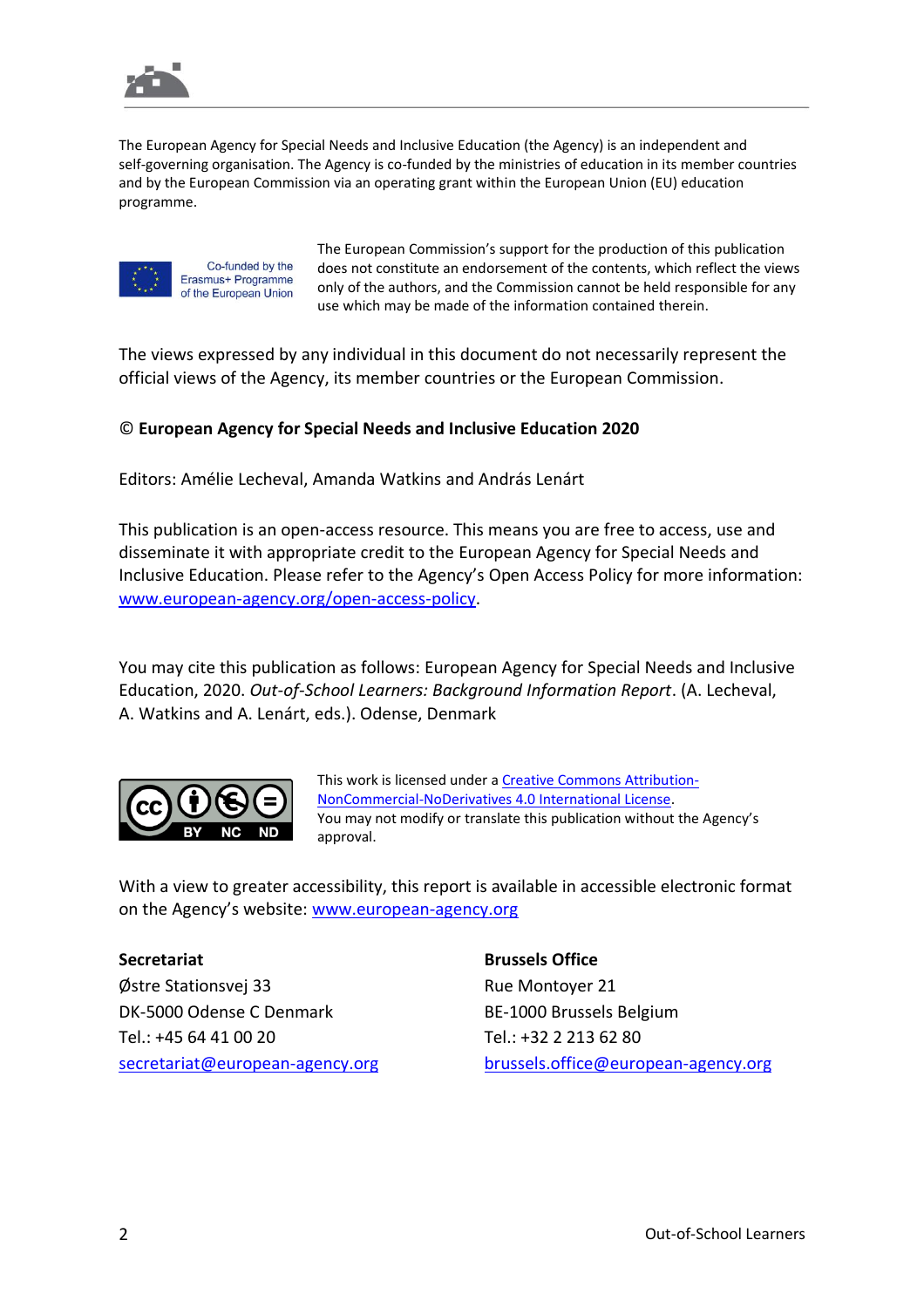

# **CONTENTS**

|                                                                                            | 5  |
|--------------------------------------------------------------------------------------------|----|
|                                                                                            | 5  |
|                                                                                            | 5  |
|                                                                                            | 6  |
|                                                                                            | 7  |
|                                                                                            | 8  |
|                                                                                            | 9  |
| 1.1 'Out-of-school' and international organisations ____________________________           | 9  |
|                                                                                            |    |
|                                                                                            |    |
|                                                                                            | 12 |
|                                                                                            |    |
|                                                                                            |    |
| 1.3.4 Young people not in education, employment or training (NEET)______________ 16        |    |
| 1.4 'Out-of-school' and the Five Dimensions of Exclusion 17                                |    |
|                                                                                            |    |
| 2.1 Groups of learners considered out-of-school ________________________________           | 20 |
|                                                                                            |    |
| 2.1.2 Learners with health conditions and in hospitals__________________________________21 |    |
|                                                                                            |    |
|                                                                                            |    |
| 2.2 Groups considered highly vulnerable to being out-of-school________________________23   |    |
| 2.2.1 Migrants, refugees and unaccompanied children and youth _________________            | 24 |
| 2.2.2 Learners with disabilities and/or special educational needs                          | 25 |
| 3. DATA ON OUT-OF-SCHOOL LEARNERS                                                          | 27 |
| 3.1 Available data on out-of-school learners                                               | 27 |
| 3.2 Data collection systems and methodologies __________________________________           | 28 |
| 3.2.1 Education management information systems _________________________________           | 29 |
| 3.2.2 Household surveys                                                                    | 30 |
|                                                                                            | 30 |
| 3.2.4 Preventing barriers to accurate data and indicators ______________________           | 32 |
|                                                                                            | 32 |
|                                                                                            | 35 |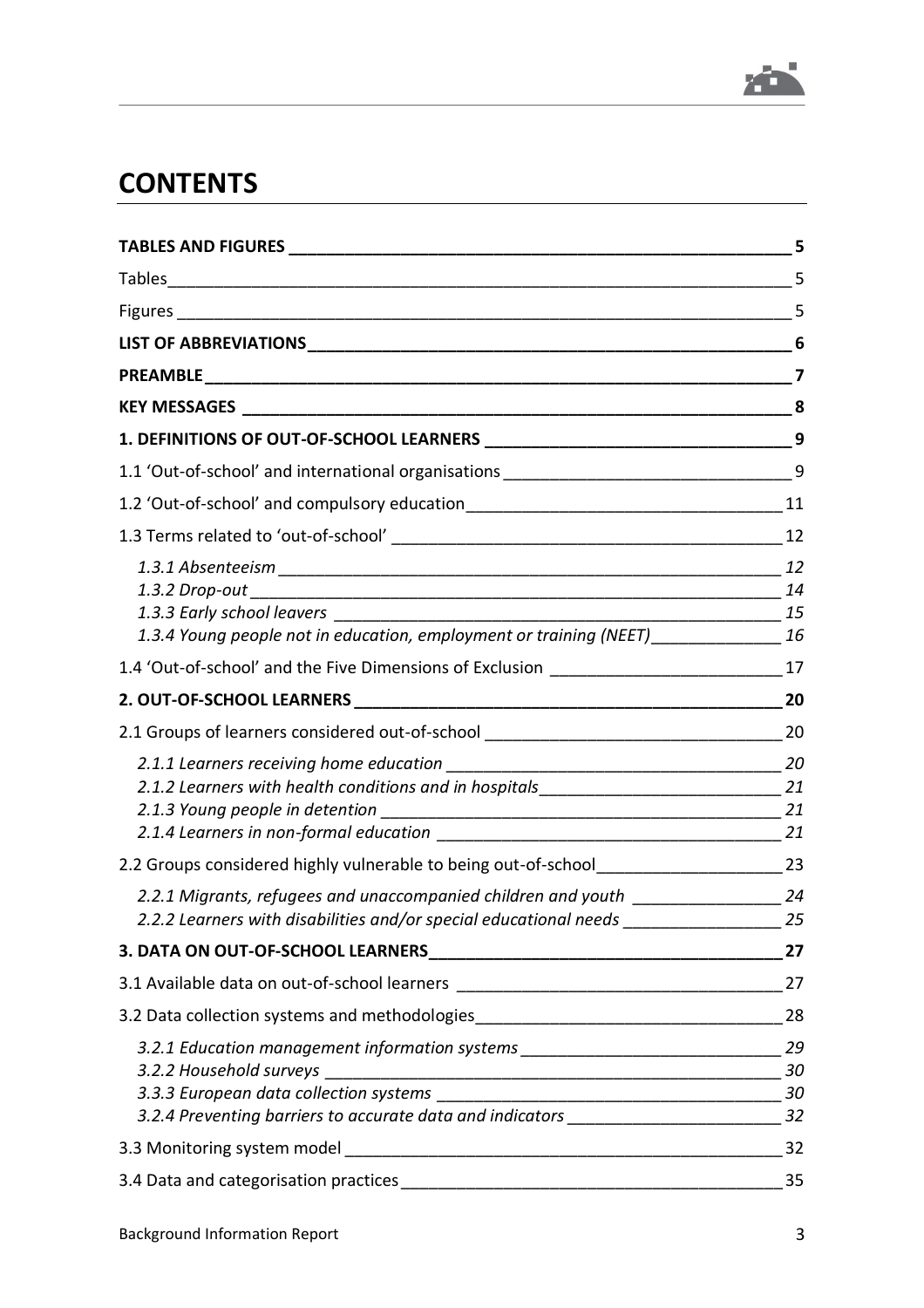

| <b>CONCLUDING COMMENTS</b> | 36 |
|----------------------------|----|
| <b>REFERENCES</b>          | 37 |
| Bibliography               | 41 |
| Websites consulted         | 43 |
| <b>ANNEX: METHODOLOGY</b>  | 44 |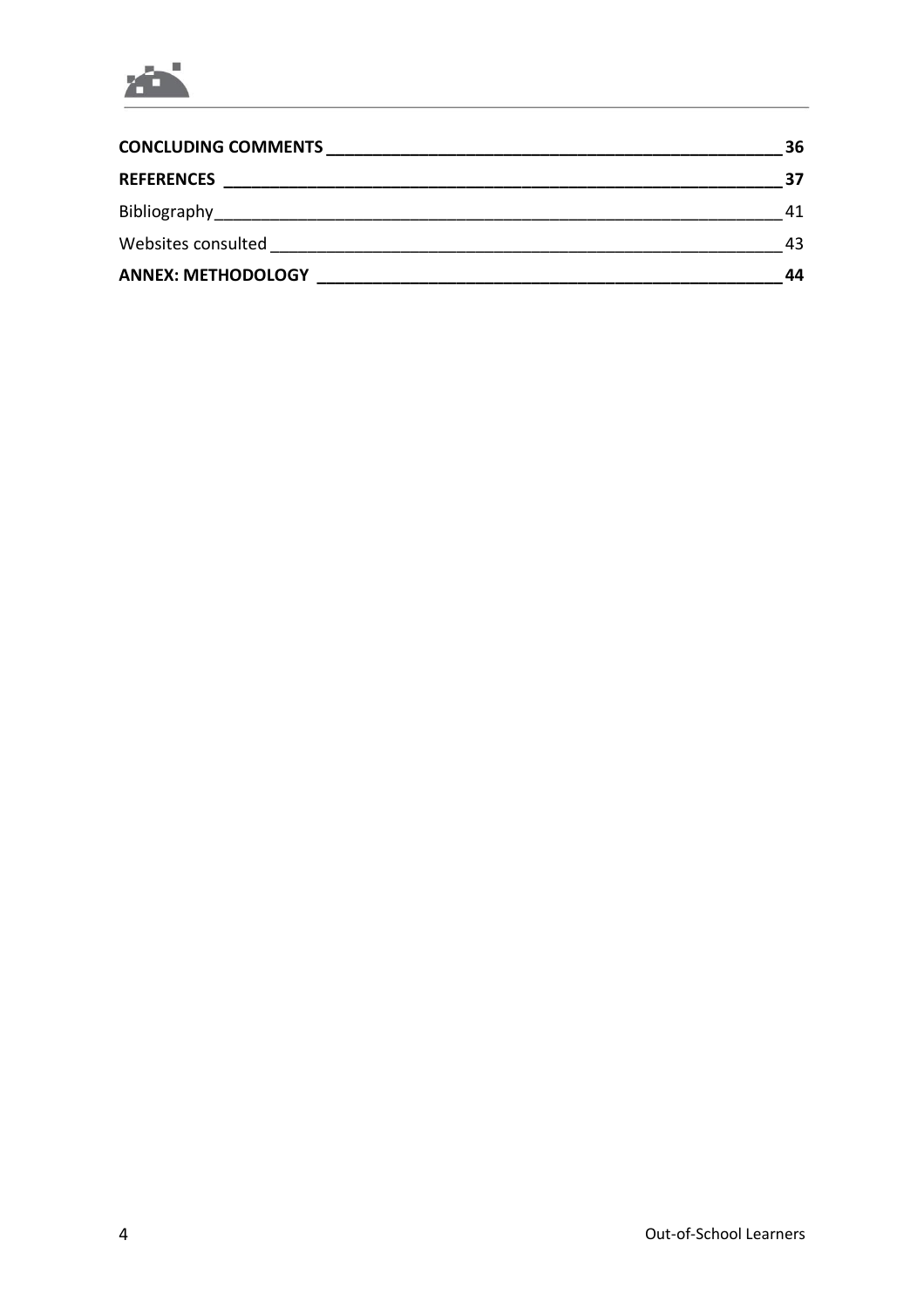

# <span id="page-4-0"></span>**TABLES AND FIGURES**

# <span id="page-4-1"></span>**Tables**

| Table 1. Differences in the definition of OoS children and early school leavers  | 16 |
|----------------------------------------------------------------------------------|----|
| Table 2. Sources of action and foci of action in push-out, pull-out and fall-out | 19 |
| Table 3. Numbers of OoS children, adolescents and young people – 2016 and 2018   | 28 |

# <span id="page-4-2"></span>**Figures**

| Figure 1. The Five Dimensions of Exclusion                   | 18                                                                                         |
|--------------------------------------------------------------|--------------------------------------------------------------------------------------------|
|                                                              | Figure 2. OoS rate by region and age group in 2018 (regions sorted by primary OoS rate) 27 |
| Figure 3. Visible, semi-invisible and invisible OoS children | 33                                                                                         |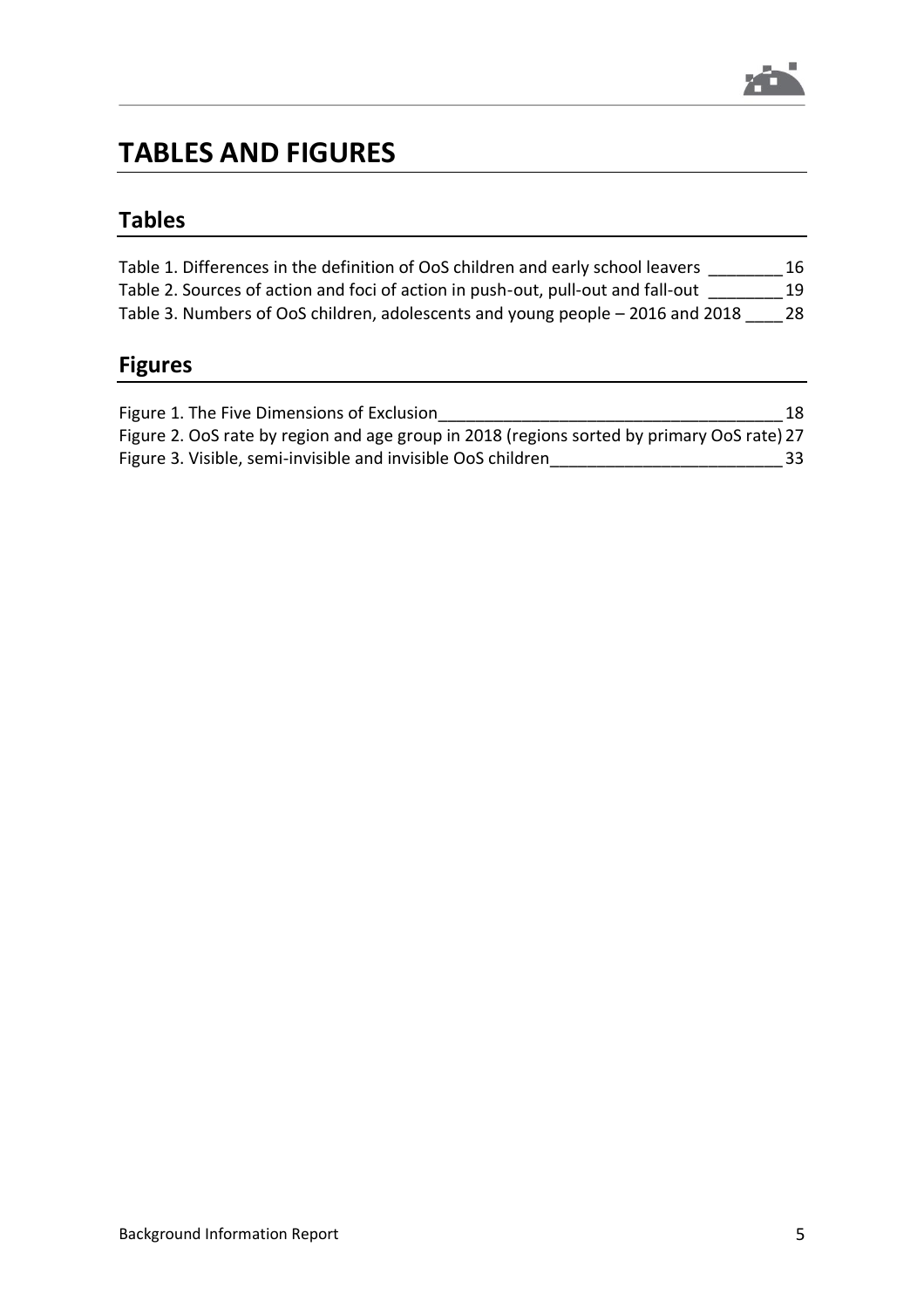

# <span id="page-5-0"></span>**LIST OF ABBREVIATIONS**

| Abbreviation                | <b>Full version</b>                                                 |
|-----------------------------|---------------------------------------------------------------------|
| Agency /<br>European Agency | European Agency for Special Needs and Inclusive Education           |
| <b>EASIE</b>                | European Agency Statistics on Inclusive Education                   |
| <b>ELET</b>                 | Early leaving from education and training                           |
| <b>ESL</b>                  | Early school leaving                                                |
| <b>ISCED</b>                | International Standard Classification of Education                  |
| <b>NEET</b>                 | Not in education, employment or training                            |
| <b>OECD</b>                 | Organisation for Economic Co-operation and Development              |
| OoS                         | Out-of-school                                                       |
| OOSC                        | Out-of-school children                                              |
| <b>OOSCI</b>                | Out-of-School Children Initiative                                   |
| <b>RNFILO</b>               | Recognition of Non-Formal and Informal Learning Outcomes            |
| <b>SDG</b>                  | Sustainable Development Goal                                        |
| <b>UIS</b>                  | <b>UNESCO Institute for Statistics</b>                              |
| <b>UNESCO</b>               | United Nations Educational, Scientific and Cultural<br>Organization |
| <b>UNICEF</b>               | United Nations Children's Fund                                      |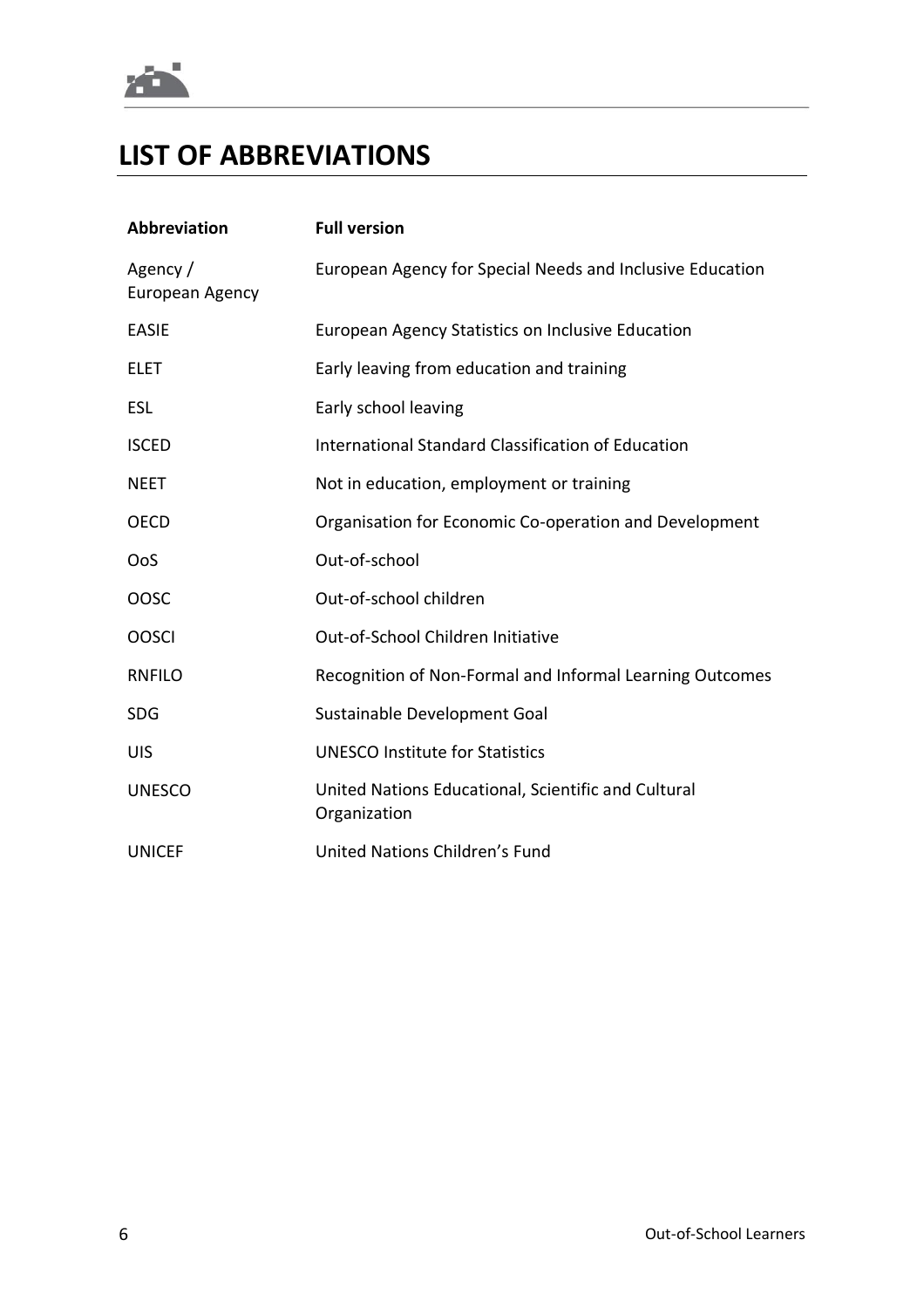

# <span id="page-6-0"></span>**PREAMBLE**

For the past 20 years, the international community has recognised and worked on the issue of out-of-school (OoS) learners. Through the [Millennium Development Goals](https://www.un.org/millenniumgoals/education.shtml) and moves towards universal primary education, huge steps have been taken to improve and foster access to primary school education. However, despite the considerable progress on educational access and participation, reported progress towards Sustainable Development Goal (SDG) 4 on education indicates that 258 million learners (children, adolescents and young people) globally were out of school in 2018 (UIS, 2019).

The European Commission stated that one of the [Europe](https://ec.europa.eu/education/policies/school/early-school-leaving_en) 2020 strategy education targets was to reduce the rates of early school leaving (ESL) to below 10%. The Education and Training 2020 ISCED 02 benchmark, that at least '95% of children should participate in early childhood education', is also relevant here (European Commission, no date).

The issue of OoS learners is apparent in a range of current education policies and strategy programmes. Therefore, it requires examination and further exploration.

Some data has been collected, indicators developed, research conducted and reports published. These have contributed to an understanding of the main issues. However, they also lead to several critical questions: What is the current situation? What data is available? Besides the data, there is the concept itself of OoS children, adolescents and young people. What does being an OoS learner mean? Which data and indicators are being referred to? What data should countries collect?

This Background Information Report aims to present an overview of information on OoS learners. This includes research studies conducted in the field, but mainly focuses on data collection at national and international levels. This report has been developed to inform future discussions and potential work within the European Agency Statistics on Inclusive Education [\(EASIE\)](https://www.european-agency.org/data) work by the European Agency for Special Needs and Inclusive Education (the Agency). As such, it not only presents findings from the literature, but also highlights potential issues and questions for further consideration.

Three main questions guided the development of this report:

- What does the concept of 'out-of-school' mean?
- Who are out-of-school learners and what situations are they in?
- What data on out-of-school learners is being collected and could be collected?

The three main sections of this report focus on each of these questions in turn.

The [Annex](#page-43-0) describes the methodology for preparing this report.

The first section presents a summary of [Key Messages](#page-7-1) emerging from the examination that may inform future work on this important topic.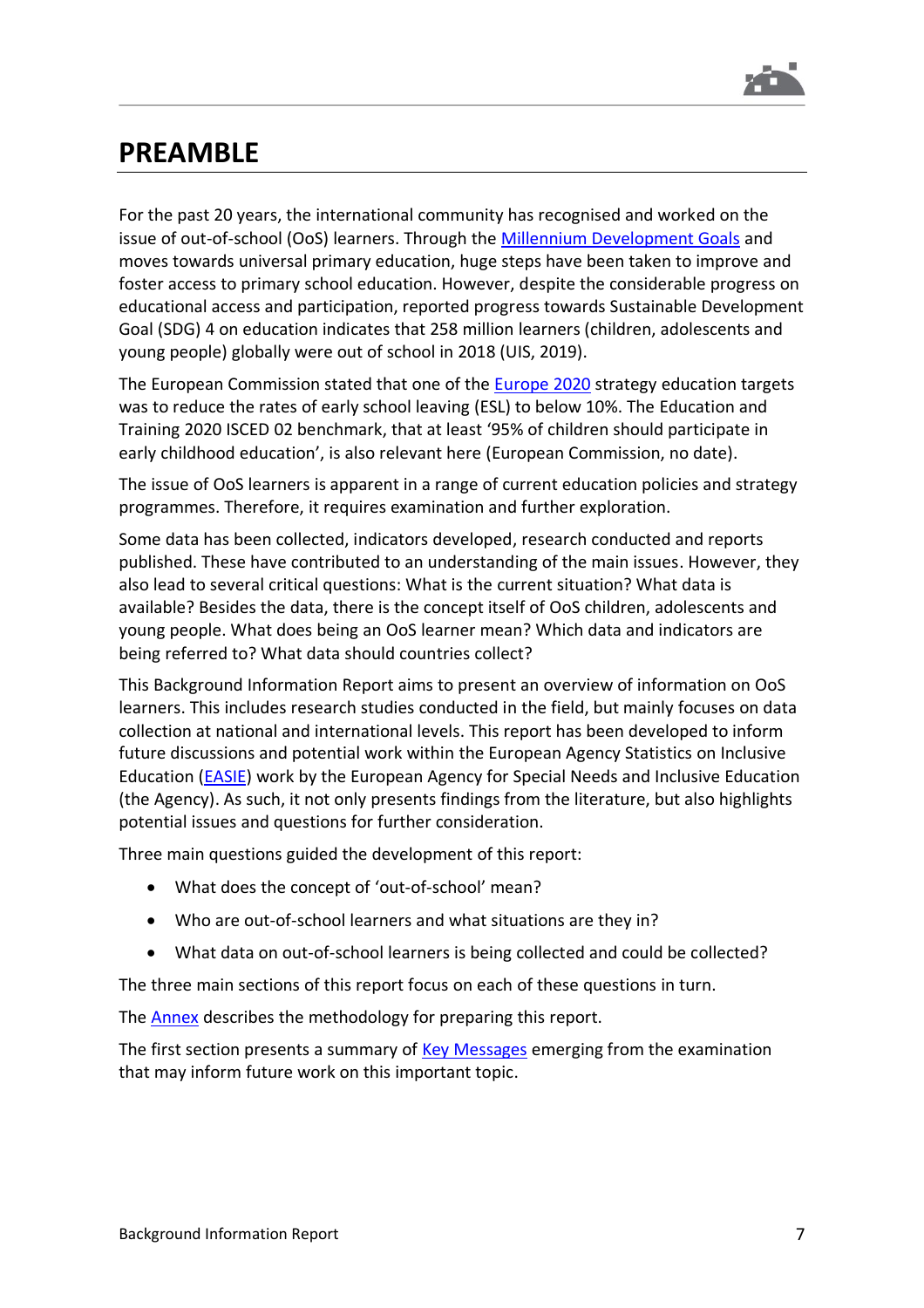

# <span id="page-7-1"></span><span id="page-7-0"></span>**KEY MESSAGES**

- 1. The term 'out-of-school' (OoS) refers to an extremely broad topic that requires further clarification. Different terms and meanings appear in work by European and international organisations. These differences appear to be one of the limitations of applying the concept. Three terms are repeatedly used to refer to learners who are considered OoS: drop-out, early school leavers and 'not in education, employment or training' (NEET). Future work may need an agreement on and use of a shared definition of OoS.
- 2. It is important to distinguish between OoS learners at the compulsory education level and those who have completed compulsory education and moved into but not completed post-compulsory education. Different terminology may be required to clarify the different contexts, processes and consequences for learners at different stages in their education paths.
- 3. There is ambiguity around the notion of absenteeism. The transition from absenteeism to drop-out should be clearly defined. Temporal factors of duration and frequency require further consideration to distinguish between the two concepts. New ways of understanding and identifying drop-out processes seem necessary to develop and then implement drop-out and OoS prevention strategies.
- 4. Data collection on OoS learners requires different methodologies, sources and types of information from different levels (individual learner, school, regional and national levels). To give accurate information, the scope of population investigated should take into consideration individuals who are not represented in the data. Data collection methodologies and education monitoring systems should consider qualitative approaches.
- 5. The term 'school' potentially limits the OoS concept to school settings and fails to recognise other forms of provision and educational alternatives for learners. Learners enrolled in programmes in other learning settings should not be considered OoS if there is an agreement on the organisation and education planning. Non-formal education programmes, home education and forms of provision from other social sectors – such as youth detention – should be examined and considered further. 'Out-of-**education**' might be a more suitable term for learners without access to, or participation in, any form of education.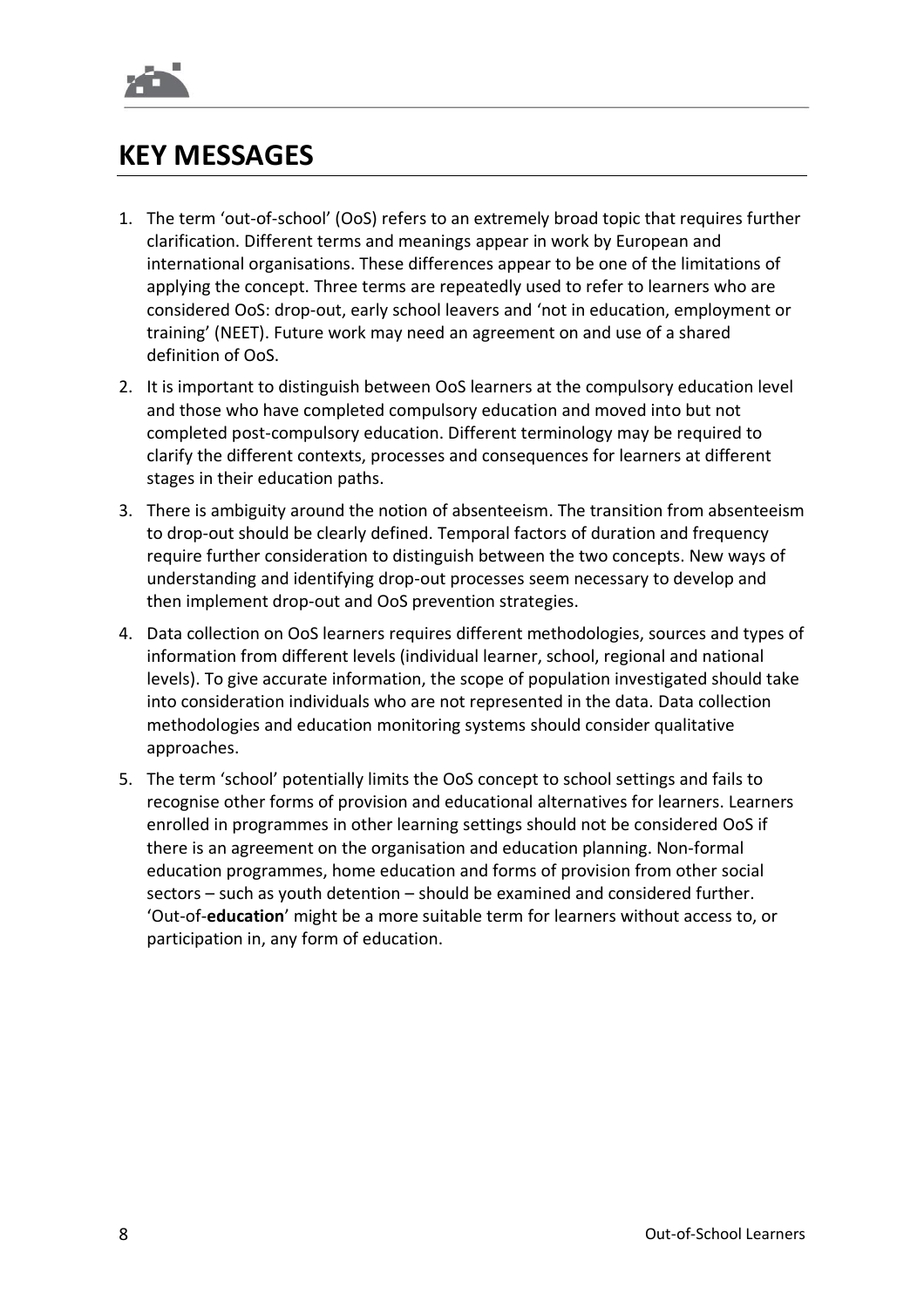

# <span id="page-8-0"></span>**1. DEFINITIONS OF OUT-OF-SCHOOL LEARNERS**

The concept of OoS learners is very complex, with different uses and meanings. How the concept of OoS is defined, what key issues definitions cover and what challenges these definitions present all require clarification.

This section examines the concept of 'out-of-school' and the question **what does being 'out-of-school' mean?**

Although the concept differs among regions and countries, there is a common understanding of what being 'in school' alludes to. This, therefore, becomes the normative starting position for examining being 'out' of school. Ekstrand argues that 'It is well documented that failure in school and early dropout can have negative effects' (2015, p. 460). The term 'out-of-school' suggests that the norm should be for individuals to be 'in' school, and learners who are not in school face a range of potential negative effects.

In 2016, in the OECD countries, 90% of the population of 4- to 16-year-olds was enrolled in education (OECD, 2018). Consequently, this could suggest that being in school and being enrolled in education are the same. However, this raises a series of key questions and important distinctions need to be made. Does being enrolled mean attending school? Can a learner be identified as OoS if they are enrolled in a school? When is a learner considered OoS? What elements need to be considered to define being OoS?

The following sections highlight the main themes and concepts linked to OoS discussions in the work of international organisations.

# <span id="page-8-1"></span>**1.1 'Out-of-school' and international organisations**

Among the range of studies conducted by international institutions and organisations, such as UNESCO, UNICEF, the European Commission, World Bank and OECD, there is no clear definition of the concept of 'out-of-school'.

UNESCO clearly defines out-of-school learners as the 'Number of children and youth who are not enrolled or attending school … in a given academic year' [\(UNESCO,](http://uis.unesco.org/en/glossary) glossary).

The [Out-of-School Children Initiative](https://www.allinschool.org/) (OOSCI, no date) is a partnership between UNICEF and the UIS. It was established in 2010 to raise awareness and to address exclusion. It defines OoS children and adolescents by referring to their age and level of education:

Out-of-school adolescents. Adolescents of official lower secondary school age who are not in primary or secondary education. Adolescents in pre-primary or non-formal education are considered out of school.

Out-of-school children. Children of official primary school age who are not in primary or secondary education. Children in pre-primary education or non-formal education are considered out of school (UIS and UNICEF, 2015, p. 125).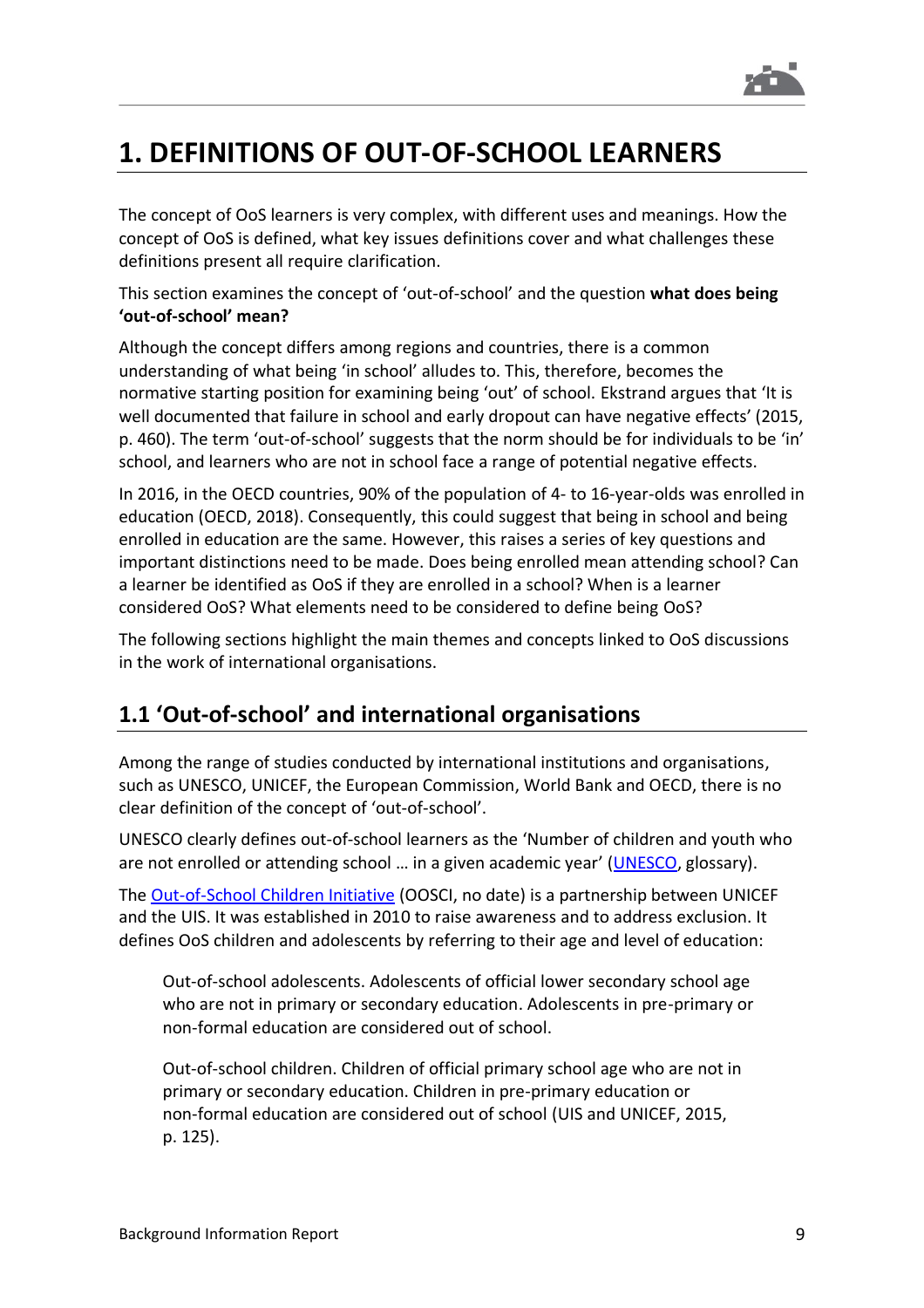

The European Commission has made this area a priority since 2011, although the work refers to early school leavers. Early school leavers encompass learners from 18–24 years old who have completed lower-secondary school, i.e. ISCED level 2 (European Commission, 2020). The terminology is important and ESL is distinguished from other terms, such as drop-out (European Commission/EACEA/Eurydice, 2019a).

UNICEF and UIS list the 'realities' of OoS children as those who:

- Do not have access to a school in their community
- Do not enrol despite the availability of a school
- Enrol but later than they should have
- Enrol in schools that have poor facilities / no teachers
- Drop out of the education system
- Enrol but do not attend school (UNICEF and UIS, 2015).

OoS learners encounter different realities. However, the sources of exclusion can also show different realities and dimensions. UNESCO identified four such sources:

- **Physical** resulting, for example, from issues related to geography and access to facilities;
- **Social** within a group, not everyone may be heard or encouraged to participate;
- **Psychological** regardless of the external environment, individuals may perceive themselves as included, marginalized or excluded;
- **Systemic** requirements may exist that exclude the poor (such as fees), or migrants and refugees (2020a, p. 26).

Based on these different realities, distinctions can already be made between having access to school and being OoS. The different situations a learner can experience while having access to school include:

- Access to school
- Enrolled and attend: in school
- Enrolled, but do not attend: out-of-school
- Not enrolled, but attend: in school
- Not enrolled and never attend: out-of-school.

Having access to school does not necessarily guarantee access to education or to quality education. However, examining the dimensions of access linked to enrolment and attendance does support an initial understanding of being OoS.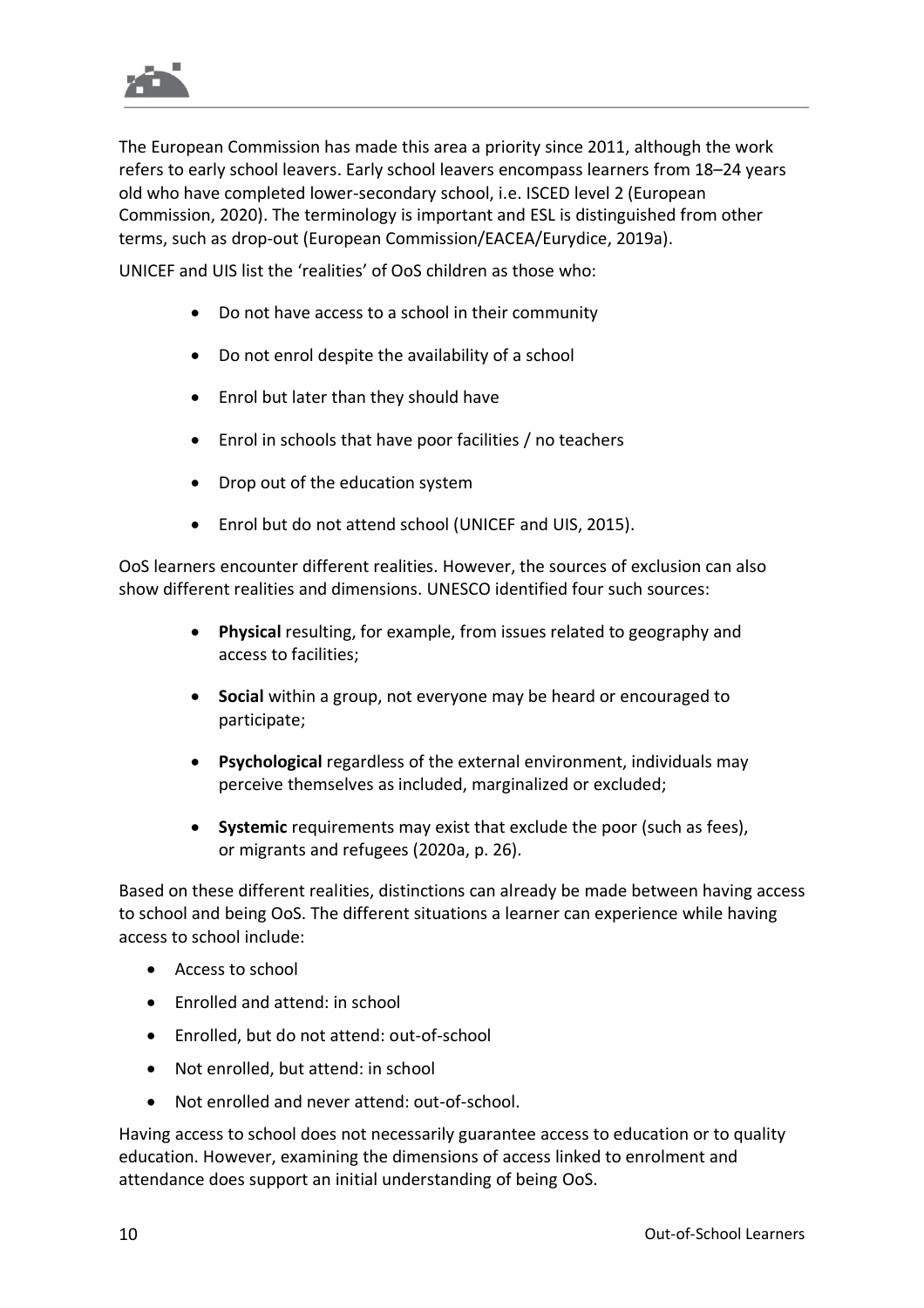

UIS defines school attendance:

School participation in household surveys and censuses is commonly measured by whether pupils or students attended a given grade or level of education at least one day during the academic reference year [\(UIS,](http://uis.unesco.org/en/glossary) no date).

The measurement of attendance 'at least one day during the academic reference year' provides potential areas for discussion and a need for a clear definition when referring to an OoS individual.

Other dimensions to consider include the learner's age and the level of education. Both of these dimensions link to the idea of compulsory schooling and how it is understood. Section 1.2 examines these issues.

### <span id="page-10-0"></span>**1.2 'Out-of-school' and compulsory education**

Looking across key studies and publications (UNICEF and UIS, 2016a; European Commission/EACEA/Eurydice, 2019b; UNICEF, 2018; European Agency, 2017), it can be argued that being an OoS learner of compulsory education age does not have the same meaning and implications as being an OoS learner in the post-compulsory sector:

… for the purposes of monitoring OOSC the focus is on the school participation of compulsory-age children (UNICEF and UIS, 2016a, p. 22).

The European Commission/EACEA/Eurydice define compulsory education and training as a period of full-time education/training attendance required of all learners:

This period is regulated by the law and usually determined by the students' age. In general, full-time compulsory education/training is provided in formal institutions/schools. However, in some education systems, certain compulsory education/training programmes can combine part-time school based and parttime workplace courses. In such cases, students are evaluated for both parts. In most countries, under certain conditions, compulsory education/training can be provided at home (2018a, p. 3).

Across Europe, education is compulsory at different ages, ranging from 3 to 19 years old (European Commission/EACEA/Eurydice, 2018a). There is some variation from country to country, but on average there is an obligation to enter primary school (ISCED 1) at age six. Most European countries have compulsory education up to the age of 16. The duration of education is between 9 and 13 years throughout Europe (ibid.). However, most countries have 10 years of compulsory education.

OECD defines the end of compulsory education as:

The legal age from which children are no longer compelled to attend school (e.g., 15th birthday). The ending age of compulsory schooling is thus different from the ending age of an educational programme [\(OECD, 2003\)](https://stats.oecd.org/glossary/detail.asp?ID=5351).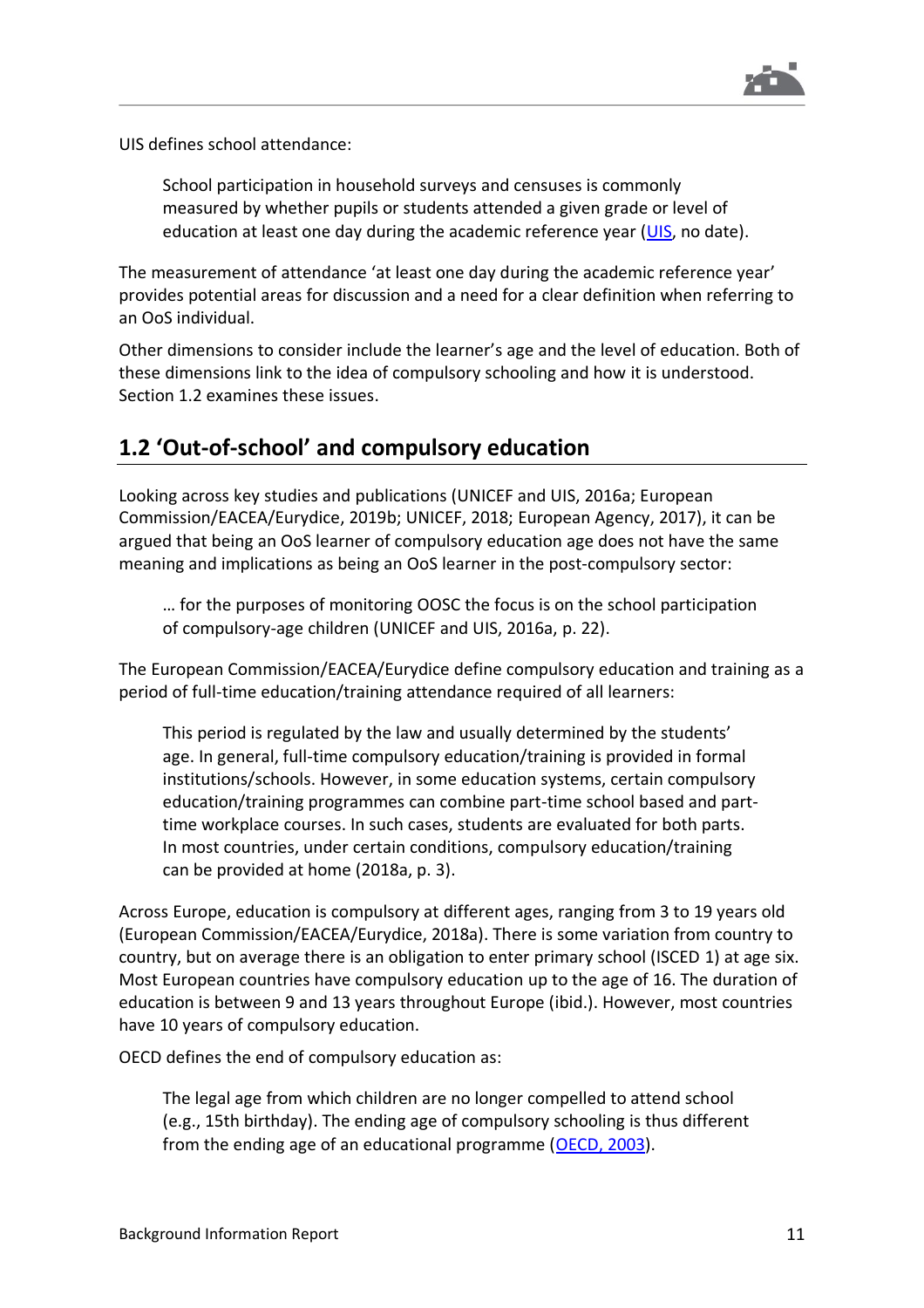For [UIS](http://uis.unesco.org/en/glossary) (no date) compulsory education is the 'Number of years or age span during which children are legally obliged to attend school'.

All these definitions are linked to the right to education and even, according to the OECD and UNESCO, the 'legal obligation' to attend school. This emphasises the perspective of the learner's age. It also emphasises that there is, by definition, a period before compulsory education, a period of compulsory education and potentially a period after compulsory education. This raises the issue of whether learners in each case should be considered OoS.

# <span id="page-11-0"></span>**1.3 Terms related to 'out-of-school'**

This section looks into various aspects of what OoS refers to. A few other terms are very often used to describe OoS, such as drop-out, early school leavers and absenteeism. It is fundamental to distinguish between these terms to have a clear understanding of the notions connected to OoS.

Most of the research papers analysed for this report use the term 'drop-out' as a synonym for 'out-of-school', which can be confusing.

The following sections consider each of the main terms and concepts in turn.

### <span id="page-11-1"></span>**1.3.1 Absenteeism**

Absenteeism is ambivalent because it deals with reported attendance and OoS situations. Absenteeism is characterised by non-school-attendance while enrolled. This issue becomes complex, especially during compulsory school periods, because of the obligation to attend school. Indeed, the main question is: when does the situation become non-participation, i.e. school drop-out? Absenteeism is ambiguous because it does not refer to drop-out, which could be considered permanent leave, but does refer to temporary leave (Blândul, 2013). As such, it is quite a complex concept.

The UIS and OECD glossaries do not define absenteeism. UNICEF and UIS (2016a) distinguish between 'absenteeism' as non-attendance in school and 'truancy' as unjustified non-attendance. The term 'truancy' is also often used in the literature. Research often mentions absenteeism as a factor and as part of the process of dropping out. Therefore, drop-out can be one consequence of absenteeism. Most research focuses on learners of secondary school age, encompassing lower- and upper-secondary levels. Very few studies focus on the primary level.

School absenteeism can be defined as when learners leave a learning institution without authorisation (Ekstrand, 2015). This authorisation is sometimes referred to as 'teachers' permission' (Blândul, 2013) and includes both long and short periods of time. If the number of learner absences is over 80 per school year, it can be described as 'massive absenteeism' or 'drop-out disguise' (ibid., p. 918). However, Blândul does not develop some of the fundamental elements in his paper, such as the meaning of '80' absences or a clear distinction between 'short' and 'long' periods of absenteeism.

The literature describes different types of absenteeism, excusable and inexcusable, which apply to primary and secondary school levels. Kearney (2008) describes excusable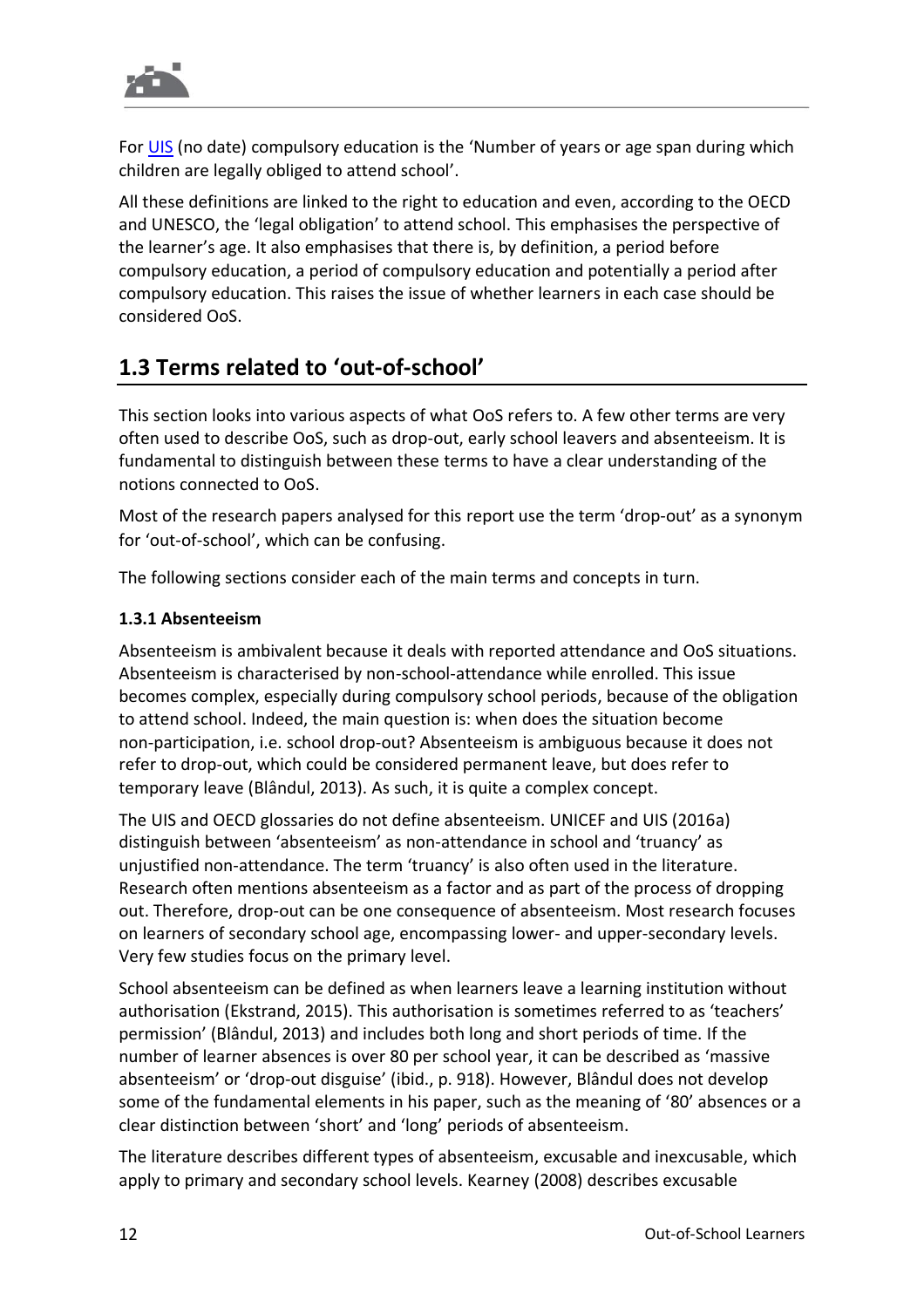

absenteeism as being due to medical conditions, injury, illness or disability. Inexcusable absenteeism could refer to school withdrawal and refusal behaviours, which could also be divided into subcategories such as truancy, school refusal and school phobia.

Absenteeism may be with or without the parents' consent. When it is the parents' choice, it is categorised as school withdrawal.

Kearney (ibid.) indicates possible behaviours that could be significant and common for learners who are in the process of leaving school. This continuum of school refusal behaviour shows some steps that can help to identify learner refusal behaviour before drop-out:

- School attendance under duress and pleas for nonattendance
- Repeated misbehaviors in the morning to avoid school
- Repeated tardiness in the morning followed by attendance
- Periodic absences or skipping of classes
- Repeated absences or skipping of classes mixed with attendance
- Complete absence from school during a certain period of the school year
- Complete absence from school for an extended period of time (2008, p. 453).

It is important to pay special attention to learners engaging in these behaviours. They should be supported in schools after a period of absence. These learners can be identified as persistent or casual absentees (Ticuşan, 2016).

Some studies have tried to develop programmes to identify persistent issues to avoid permanent drop-out. One study focuses on the Early Truancy Prevention Project. The project was tested in five schools in the United States of America (USA) to prevent absenteeism, especially in primary school, improve learners' school engagement and increase graduation rates (Cook, Dodge, Gifford and Schulting, 2017). The project developed four principles:

1) a paid mentor who spends time with the student; 2) systematic monitoring of attendance; 3) individualized intervention when needed; and 4) enhanced home-school communication (ibid., p. 263).

Some studies, including the Early Truancy Prevention Project, have shown that teachers are generally very involved in supporting and developing communication between schools and homes. In some situations, teachers visited families and established dialogue for better support and guidance and to prevent drop-out. The results of pilot programmes like this are positive and tend to demonstrate better school engagement for learners and their households.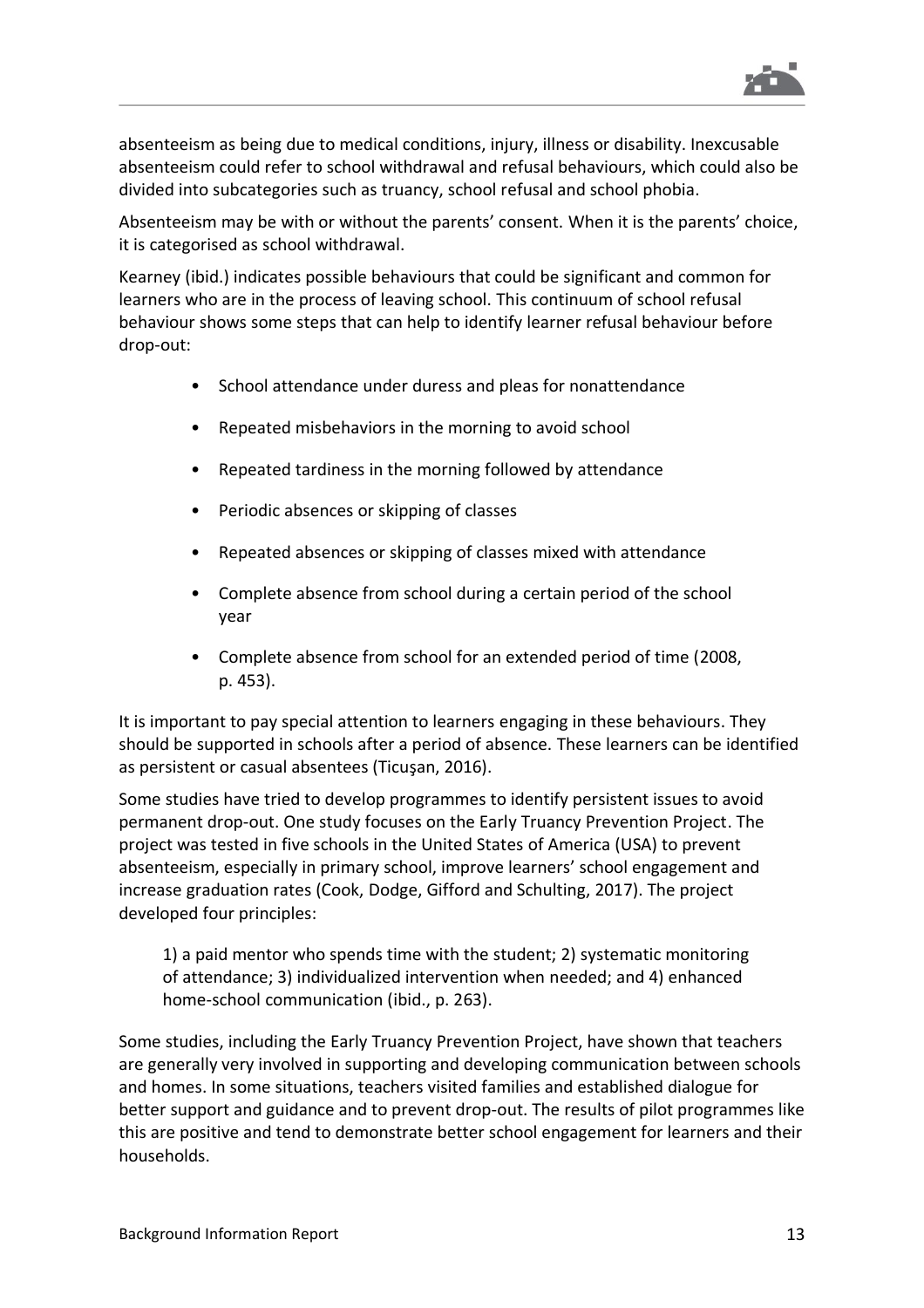

The main question concerns teachers' responsibility towards absenteeism and drop-out risks and their responsibility to support learners outside the school time and environment, such as by visiting families:

Schools have limited power to change the out-of-school relationships that place students at risk of dropping out, but they have a duty to do whatever they can to ensure that every student who has the potential to graduate will do so (Terry, 2008, p. 36).

### <span id="page-13-0"></span>**1.3.2 Drop-out**

Many studies and research programmes have been conducted on the topic of 'drop-out', especially in the USA. In the European setting, the research focus is more often on the concept of ESL.

The OECD characterises the drop-out rate as the 'proportion of students who leave the specified level in the educational system without obtaining a first qualification' (2004, p. 2).

The European Commission/EACEA/Eurydice take a different approach, referring to OoS as: 'discontinuing an on-going course, e.g. dropping out in the middle of school term. Dropout can occur at any time and can be experienced by different age groups' (2019a, p. 3).

It appears that, depending on the organisation and national monitoring, the terms 'early school leavers' and 'drop-outs' can both describe learners who are enrolled in and then leave school. Many studies develop learner profile characteristics and identifying factors that could explain what makes learners leave school.

Depending on the national legislation on compulsory education, a 14-year-old learner who drops out is in a different situation to a 21-year-old who drops out of higher education. In both situations, there is an uncompleted school level and no certification. Most of the studies focus on ISCED levels 02, 1, 2 and 3. Academics are more likely to use the term 'drop-out', whereas Eurostat, for example, only uses 'early school leavers' to refer to 18– 24-year-olds. Common definitions and criteria are essential to deal with drop-outs.

The school climate is often presented as a potential contributor to drop-out (Peguero and Bracy, 2014). In some countries, teacher absenteeism can discourage learners from attending school. Rural and poor regions are more likely to face this issue (UNICEF and UIS, 2015).

Minimal involvement in school and academic activities, poor academic achievement, unexcused absences and difficulties interacting with school peers and staff can be defined as a disengagement process (Kemp, 2006). This could lead to drop-out.

Some studies acknowledge that learners with a sibling who left school early are more likely to drop out (Rumberger and Ah Lim, 2008). Similarly, learners who work more than 20 hours a week are significantly more likely to drop out (ibid.). Additionally, in many cases, drop-outs from secondary school are dealing with poverty and need a job to support their situation (Batini, Corallino, Toti and Bartolucci, 2017).

Some studies show that family is the main reason that learners report for dropping out. For example, in Bulgaria, 47.9% of all learners who dropped out gave family reasons as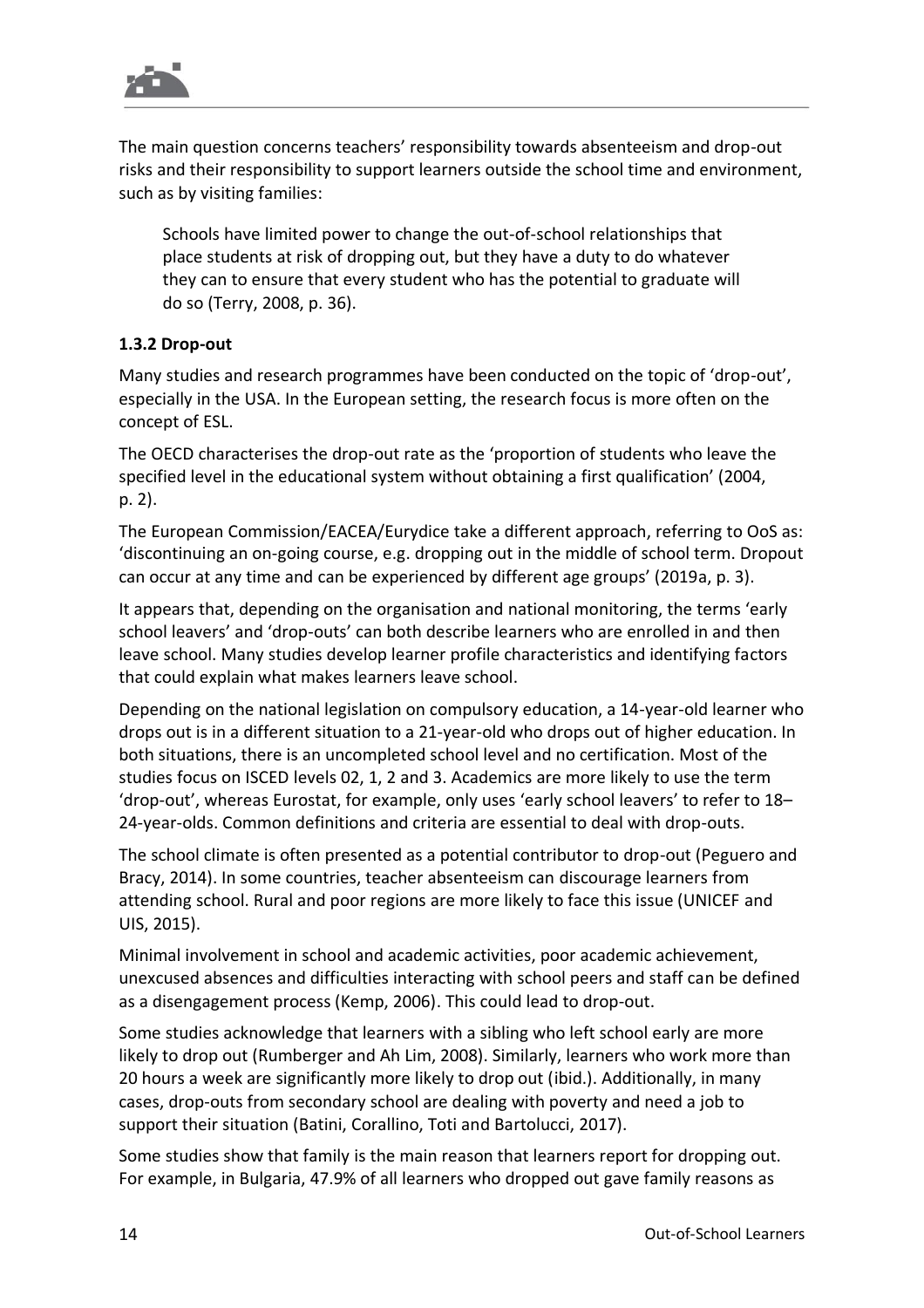

their justification. This justification is the most common. The same study showed that 76% of learners who dropped out reported that it was for family and socio-economic reasons, with educational reasons cited in only 16% of cases (Teneva, 2017). This study reveals a very close connection between a learner's personal environment and their school trajectory, as previous studies have demonstrated.

### <span id="page-14-0"></span>**1.3.3 Early school leavers**

The UIS and Eurydice definitions clarify the notion of early school leavers often used in similar contexts to drop-out:

Early school leaving or *ESL* is a term often used synonymously with dropout, but it is important to distinguish between the international and national definitions of these terms for monitoring purposes (UNICEF and UIS, 2016a, p. 22).

… 'early leaving from education and training' refers to all young people who cease attending any type of education or training institution before completing the upper secondary level (ISCED 3) (Eurydice, 2015, p. 4).

Early school leavers are usually defined as learners not enrolled in education after ISCED 2. The literature usually refers to early school leavers as drop-outs, describing the same movement of quitting school. The European Commission, for example, only refers to early school leavers for the specific age group of 18–24-year-olds: 'Early school leavers are therefore those who have only achieved pre-primary, primary, lower secondary or a short upper secondary education of less than 2 years' (European Commission, 2011).

Leaving age refers to the statutory age at which students are expected to complete compulsory education/training (European Commission/EACEA/Eurydice, 2018a, p. 3).

Focusing on the age of the population leaving school is significant when evaluating young people's entry into society in relation to education and the labour market, employability, career opportunities and trajectories. The Agency (2017) distinguishes between 'formal' and 'functional' early school leaving. 'Formal' refers to an early school leaver who has not completed the school level expected by policy. 'Functional' indicates early school leavers who have not completed or reached the expected qualification level.

Table 1, as published by UNICEF and UIS (2016a), gives clear perspectives on the difference between:

- OoS children, monitored during compulsory school age according to national policies, and
- early school leavers, which can be monitored nationally as is the case in the Netherlands – or as defined by Eurostat, which refers to 18–24-year-old learners.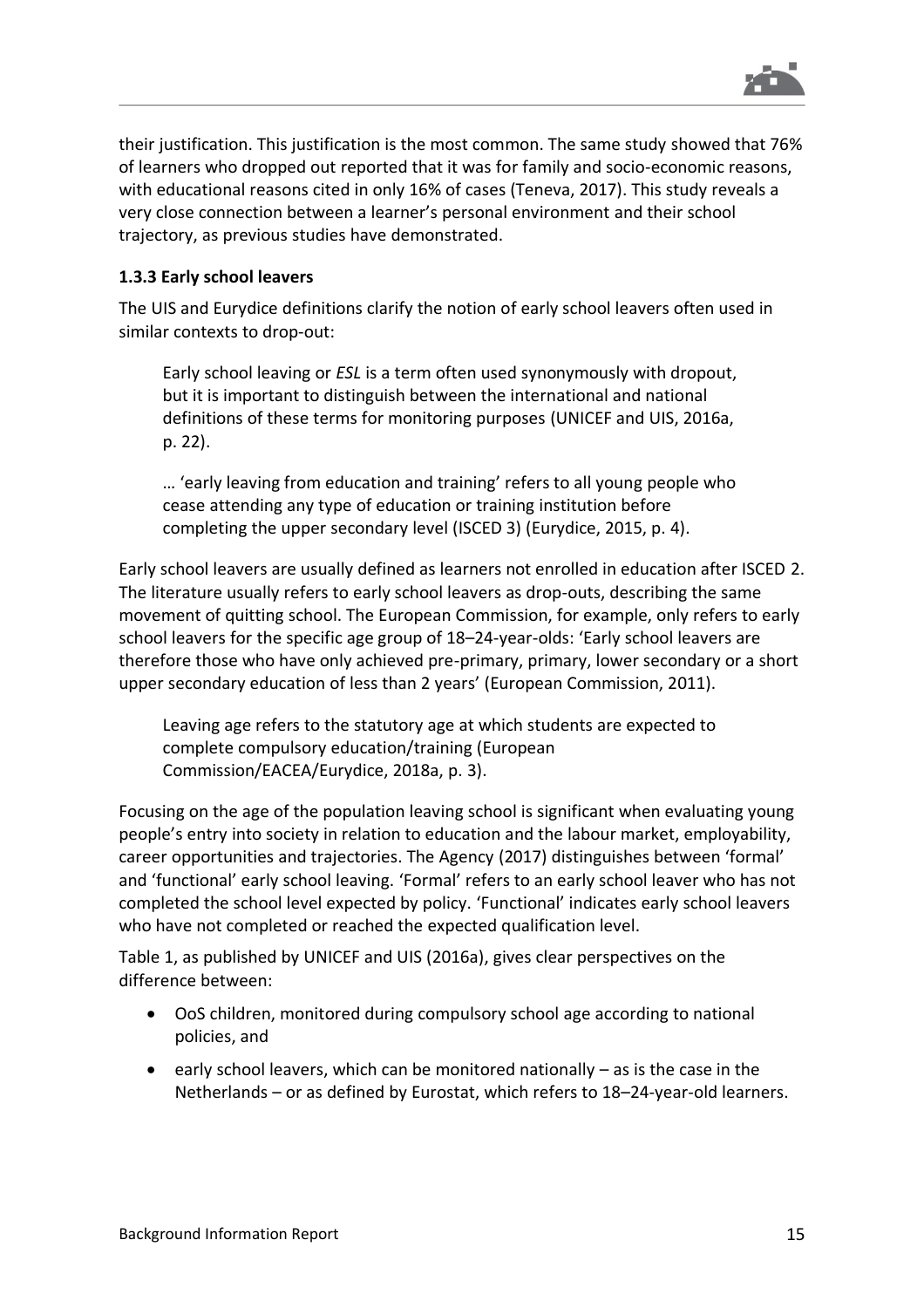

| <b>Definition</b>                                                                  | Age range                                                                                   | <b>Attainment</b>                                                                                                        | <b>Training</b>                                                                                      |
|------------------------------------------------------------------------------------|---------------------------------------------------------------------------------------------|--------------------------------------------------------------------------------------------------------------------------|------------------------------------------------------------------------------------------------------|
| OoS children<br>(national<br>monitoring,<br>proposed<br>definition)                | Compulsory school<br>age range according<br>to national<br>legislation                      | Did not complete<br>the last grade of<br>compulsory<br>schooling (typically<br>the last grade of<br>ISCED <sub>2</sub> ) | Those in training<br>(not participating in<br>the formal school<br>curriculum) are<br>considered OoS |
| OoS children<br>(international<br>comparability, UIS<br>definition)                | <b>ISCED 1 primary</b><br>school age and<br><b>ISCED 2</b><br>lower-secondary<br>school age | Attainment of<br>school-age<br>population not<br>considered                                                              | As above                                                                                             |
| Early school leavers<br>(national<br>monitoring,<br><b>Netherlands</b><br>example) | Depends on country<br>(e.g. 12-23-year-<br>olds in the<br>Netherlands)                      | Depends on country                                                                                                       | Depends on country                                                                                   |
| Early school leavers<br>(international<br>comparability,<br>Eurostat definition)   | 18-24-year-olds                                                                             | Completed no more<br>than ISCED 2                                                                                        | Those in training in<br>the past four weeks<br>are not considered<br>early school leavers            |

#### <span id="page-15-1"></span>**Table 1. Differences in the definition of OoS children and early school leavers**

Source: *adapted from UNICEF and UIS, 2016a, p. 23*

In the European Union, ESL progressed positively between 2009 and 2020: in 2009, the average rate of ESL among 18–24-year-olds was 14%, but it decreased to 10.2% in 2020 (European Commission, 2020). Nineteen countries met the 2020 target of an early leaving from education and training (ELET) rate of less than 10% (ibid.).

The *Education and Training Monitor 2020* report also presents disparities between educational environments. Learners from rural areas are more likely to leave school early. Young men are also more likely to be early school leavers. Native-born learners are less likely to leave school early (ibid.).

### <span id="page-15-0"></span>**1.3.4 Young people not in education, employment or training (NEET)**

NEET refers to young people who are not in education, employment or training. As with early school leavers, NEET refers to individuals aged 16 or 18 to 24, who are above the compulsory education age. As with early school leavers, NEET does not seem to be treated separately to OoS in compulsory education age. Even though many studies have explained who these young individuals are and the reasons for their NEET situation, this group must be distinguished from OoS learners of compulsory education age. The notion of NEET gives perspectives on inclusion in society for a specific age group.

In particular, the support offered to this group of individuals should be considered. Furthermore, the type of vocational education and training and employment possibilities they have access to must be determined.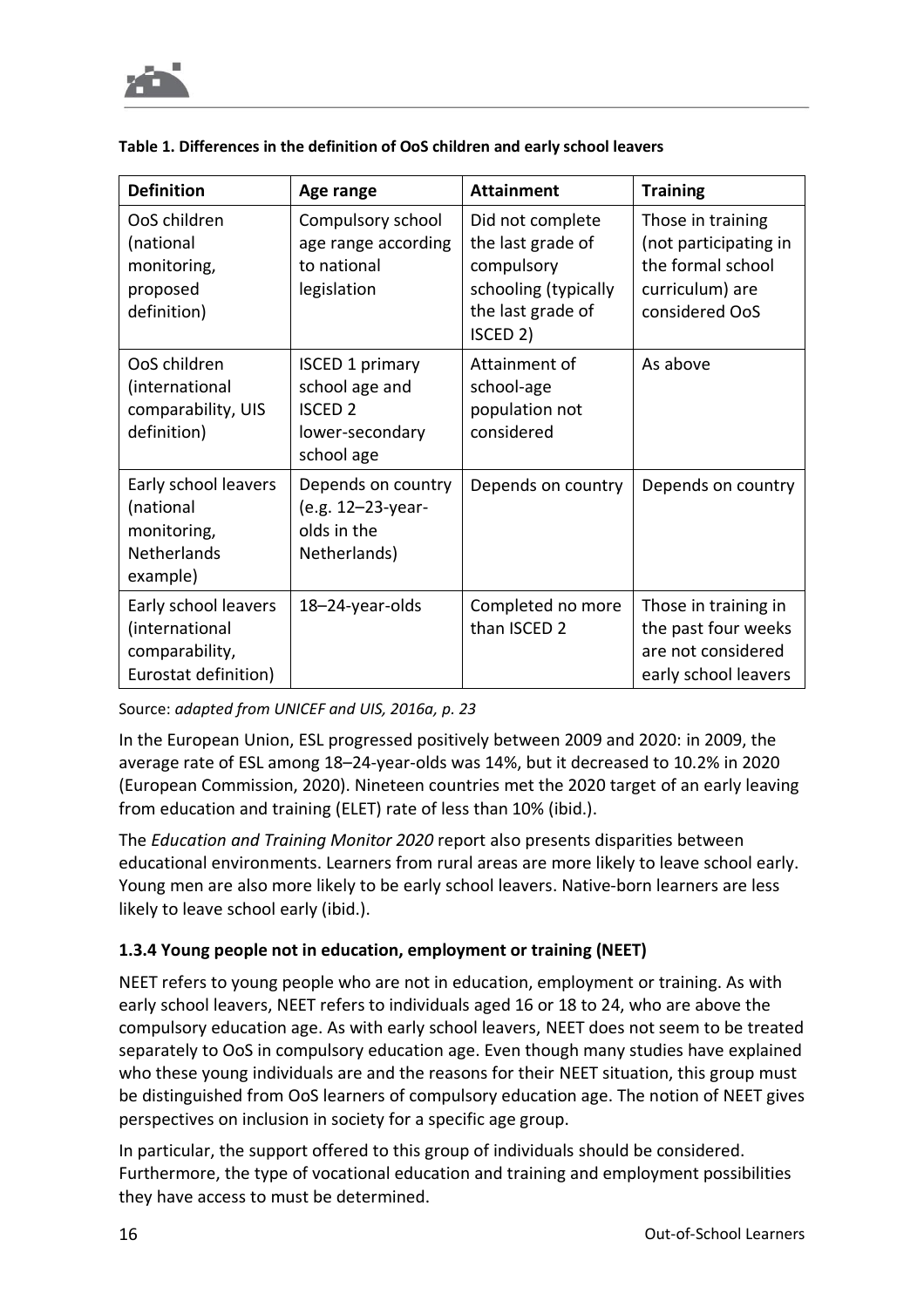

This group is very heterogeneous. It may include young people who dropped out of school before completing upper-secondary school or even earlier, those with special needs or disabilities, and individuals suffering from illness. It may also include those brought up by young parents. People could also be NEET because of a lack of guidance in their trajectory and orientation to tertiary education. The NEET group may also include students who could have completed a bachelor's degree or students who dropped out of a higher education programme.

The age group that is targeted varies from one country to another. An Italian study shows a lack of structures to support and guide young people who are NEET (Batini et al., 2017). The study interviewed employment centres to question their understanding of NEET and the results show a significantly negative opinion of these young people. It underlines the misconceptions or lack of knowledge about young people who are NEET. Some connotations of NEET are unproductive and sometimes appear very negative, as individuals are perceived or labelled as 'lazy' and unwilling to study or work.

# <span id="page-16-0"></span>**1.4 'Out-of-school' and the Five Dimensions of Exclusion**

The OOSCI's Five Dimensions of Exclusion (UNICEF, 2018) presents a broad picture of the situations of OoS learners and learners at risk of drop-out. In addition, it categorises the levels of education and highlights the need for preventive actions around learners who are in school, but are considered 'at risk'.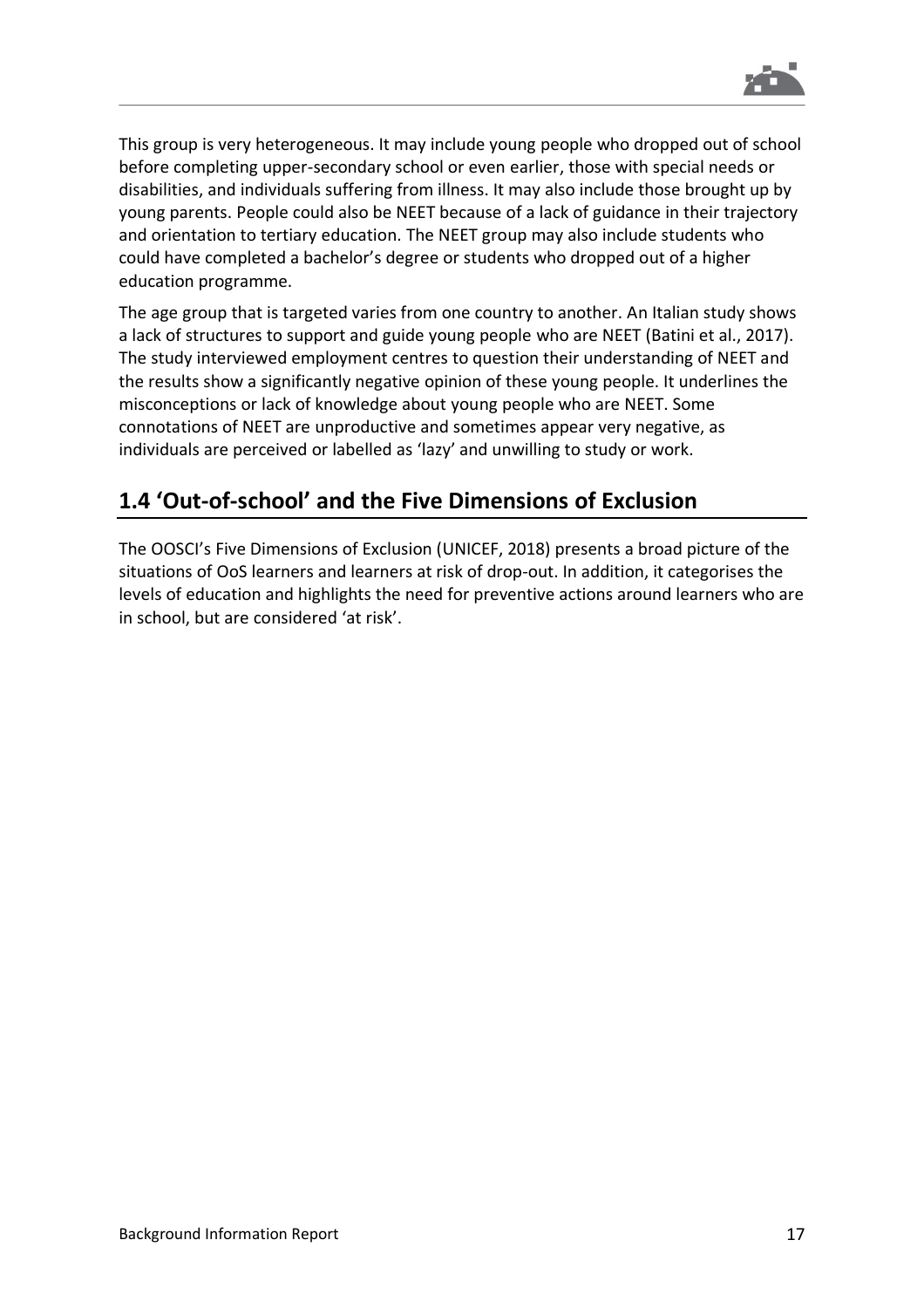

but at risk of dropping out

# school but at risk of dropping out

### **Figure 1. The Five Dimensions of Exclusion**

### Source: *adapted from UNICEF, 2018, p. 6*

Sometimes, some learners leave school due to the institution's organisation and structure, which can lead to learners being 'pulled' and/or 'pushed' out of school (Bradley and Renzulli, 2011). 'Pull-out' refers to learners' commitment to education in relation to their own situation, such as financial issues or parenthood. 'Push-out' focuses on the school organisation itself, in which the learner does not feel they belong. The source of the problem is in the school system, for example, lack of motivation or academic disinterest (ibid.).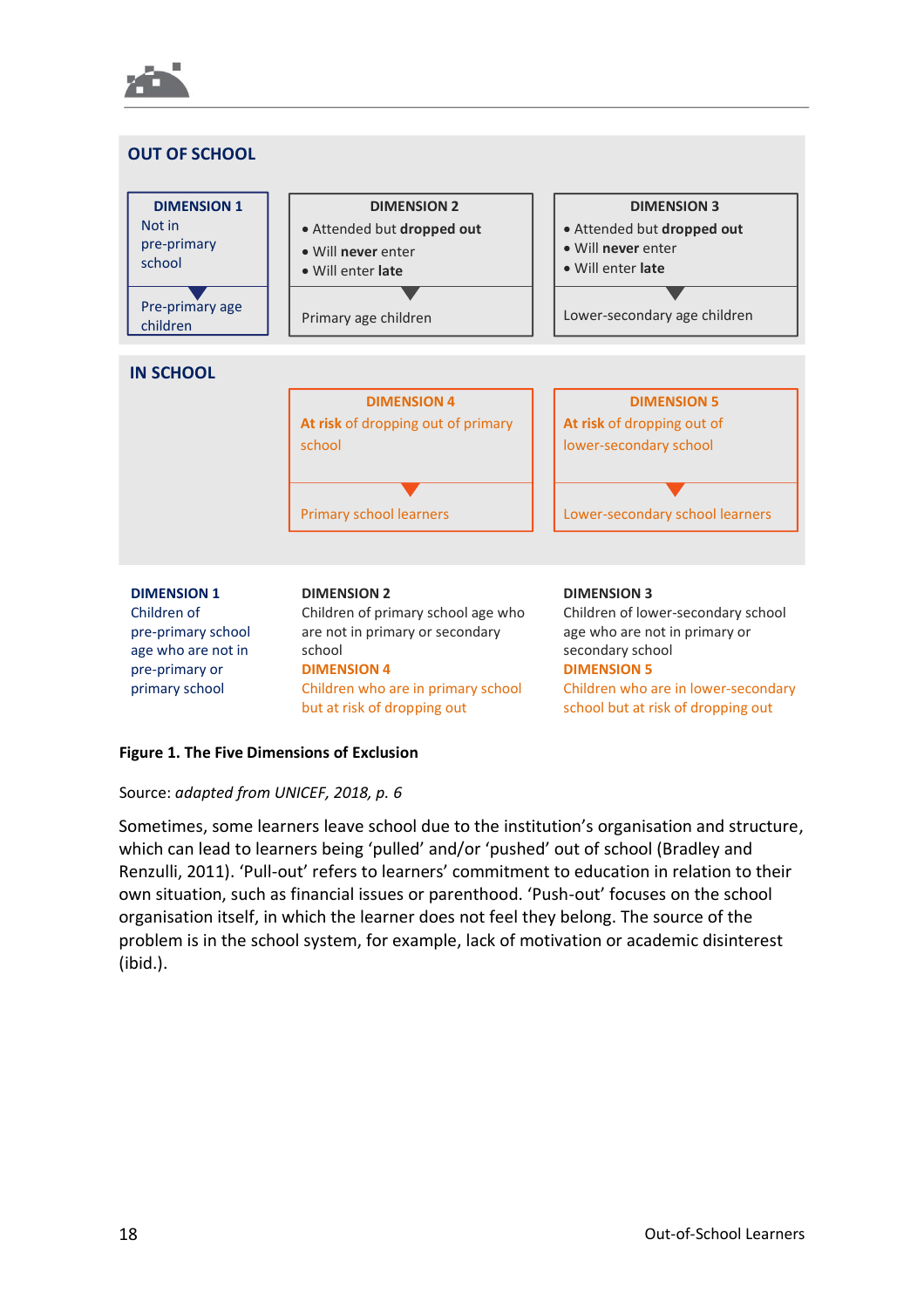

The Agency's project on Early School Leaving and Learners with Disabilities and/or Special Educational Needs also highlights these push-out and pull-out forces, along with another possibility: 'fall-out':

| <b>Sources of action</b><br>and foci of action | Push-out              | <b>Pull-out</b>                                   | <b>Fall-out</b>                                                                  |
|------------------------------------------------|-----------------------|---------------------------------------------------|----------------------------------------------------------------------------------|
| Source of action                               | School organisation   | Learner or learner<br>situation                   | Interaction<br>between the<br>learner and the<br>school                          |
| Focus of action to<br>target ESL               | School<br>improvement | Improving learners'<br>lives outside of<br>school | Improving learners'<br>academic success,<br>motivation and<br>sense of belonging |

<span id="page-18-0"></span>

Source: *European Agency, 2017, p. 21*

The Agency work mentions some factors that may help to identify at-risk learners. Such learners often:

- come from socially disadvantaged backgrounds;
- are male rather than female;
- come from vulnerable groups, such as the 'Looked After', those with disabilities, those with SEN, teenage mothers and those with physical and mental health problems;
- have had a history of disengagement from school;
- have achieved poorly in school;
- come from minority or migrant backgrounds;
- have experienced high rates of mobility and/or;
- live in areas of concentrated disadvantage (European Agency, 2016, pp. 26–27).

Being at risk does not necessarily lead to being out of school. Not all learners who are officially identified as being OoS are from these at-risk groups.

Section 2 examines the groups of learners who are most often considered 'out-of-school' in more detail.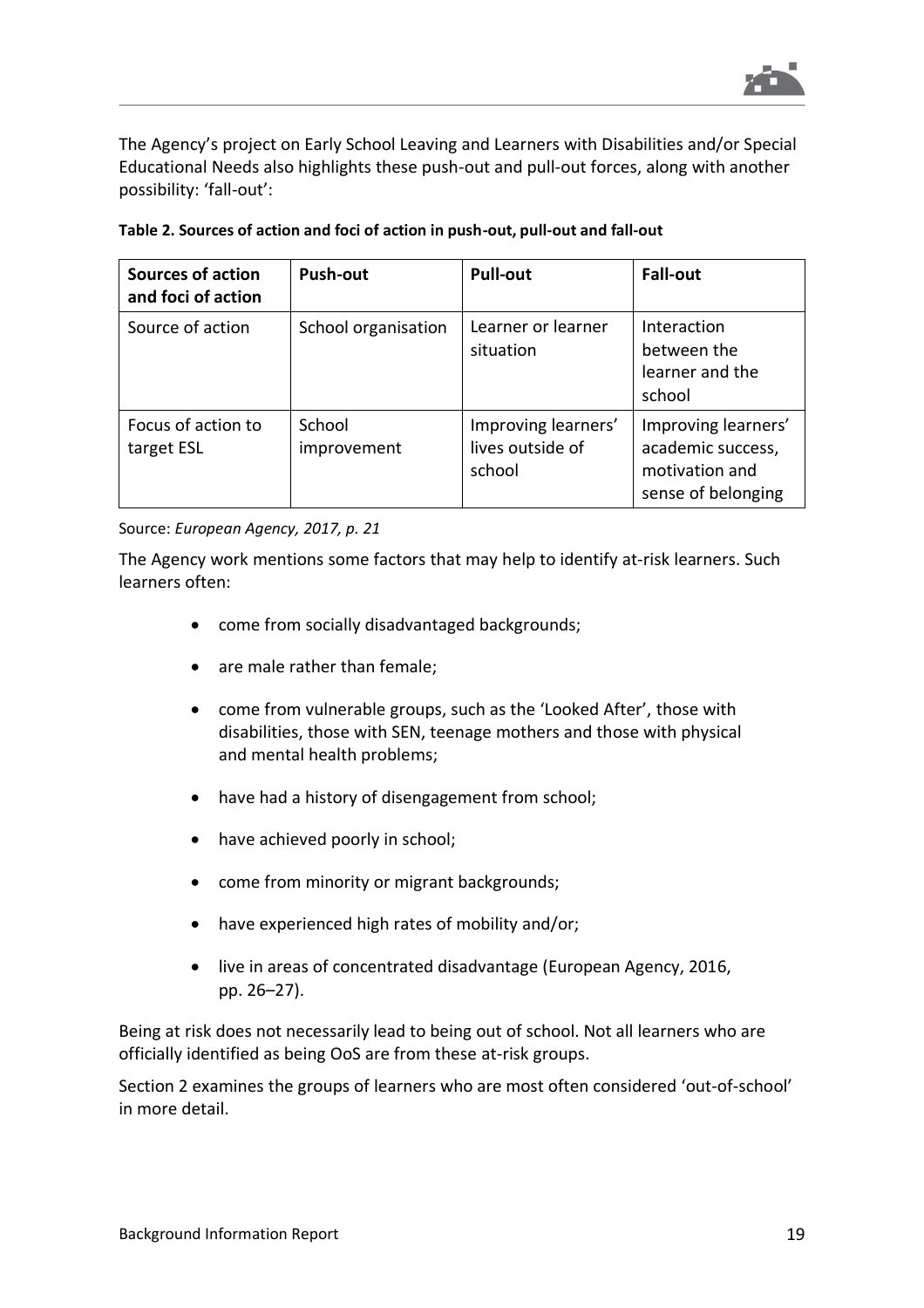

# <span id="page-19-0"></span>**2. OUT-OF-SCHOOL LEARNERS**

The previous sections highlighted that different institutions and organisations have different approaches to conceptualising 'out-of-school'. National, European and international organisations apply these conceptualisations in different ways to identify groups of learners who can be considered OoS.

Section 2.1 presents the main groups of learners who can be considered OoS.

### <span id="page-19-1"></span>**2.1 Groups of learners considered out-of-school**

#### <span id="page-19-2"></span>**2.1.1 Learners receiving home education**

Some families decide to be in charge of their child's education and instruction. In most countries, this is called home education or home schooling.

The European Commission/EACEA/Eurydice (2018b) report that policies on home education across Europe vary from one country to another. However, in most countries, home education is permitted. It is either authorised at the parents' request or authorised only in exceptional circumstances.

Parents are heavily involved in decisions about home education. The policy framework is pivotal for supporting home-schooled learners.

The European Commission/EACEA/Eurydice report (ibid.) also raises a fundamental point about the qualification of the instructor, which needs more attention. In some countries, such as France, the person in charge of instruction is not required to hold a specific teaching qualification. In Denmark, the instructor does not need to hold a teaching qualification, but must provide qualified teaching. In Norway, parents need approval from the municipality to choose home schooling.

In most European countries, a policy framework defines the context and requirements for home education. Home schooling is most often a choice made by the child's family. However, in some cases, home education is proposed as an alternative to school-based education, because the school is not suitable for the learner's condition (especially for learners suffering from long-term illnesses). The policy framework should mention the instructors' training and required qualifications. It should also develop policy on curriculum and national exams and specify the department, service or authority responsible for home education.

Although the report (ibid.) mentions improving the monitoring of home education, there is no data to acknowledge this. This needs to be addressed in future work. No data means that these learners do not exist in monitoring system databases, which makes them invisible.

One element raised is the confusing system that deals with home education. In some countries, local authorities, such as the municipality or council, are responsible for granting permission for home education. In other countries, higher authorities in a national institution deal with it.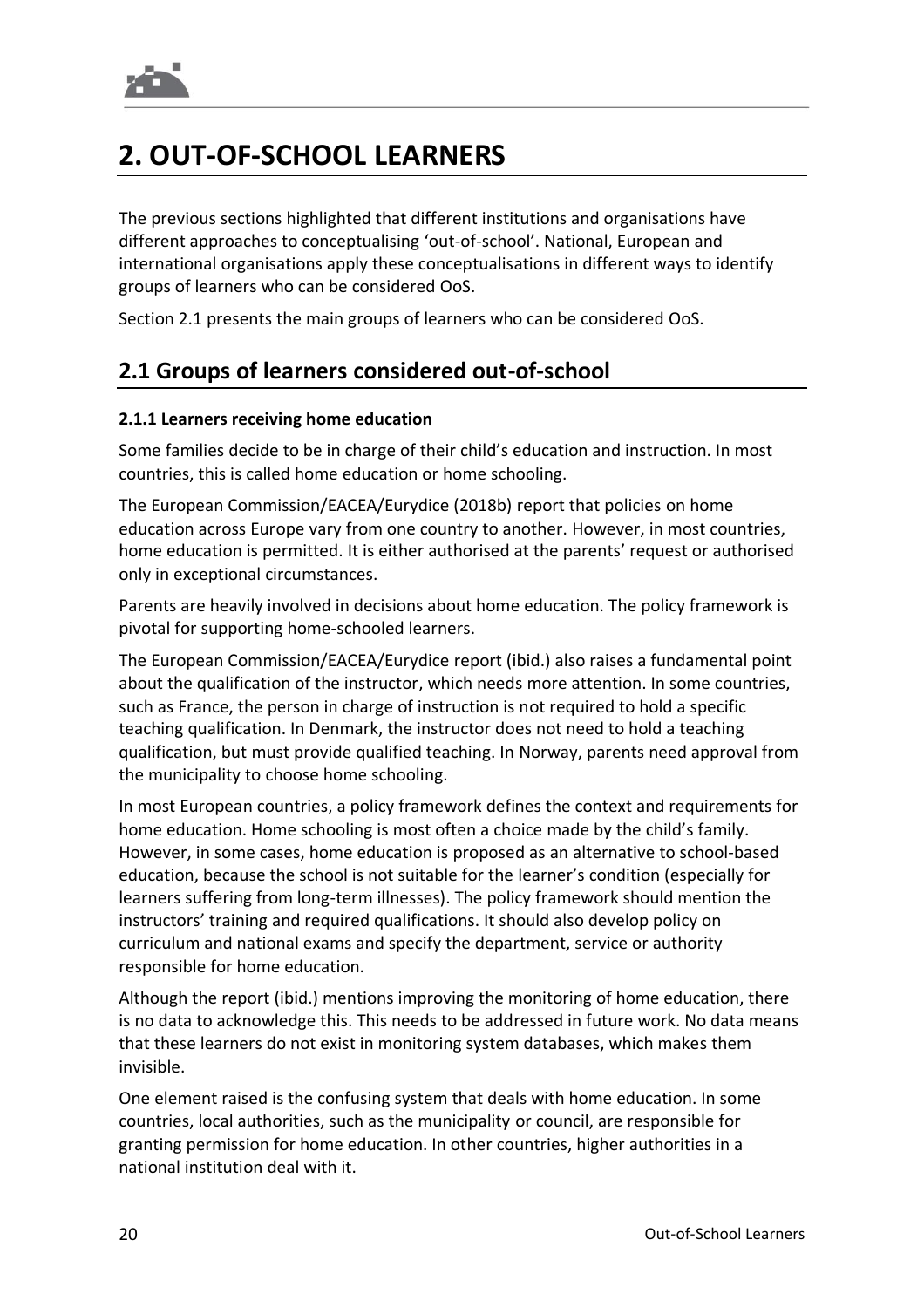

In countries where no qualifications are required to provide instruction, there should be an opportunity for individuals who would like guidance to enrol in training.

### <span id="page-20-0"></span>**2.1.2 Learners with health conditions and in hospitals**

The organisation of education programmes in hospitals is quite unknown. Can learners receive education in medical institutions? Who provides the education? Is this data part of the data monitored for special needs education?

In some countries, home education is authorised for learners with health conditions. This is the case in Croatia, where:

… teaching is organised at home or in a health institution for students who cannot attend school because of severe motor disorders or chronic illnesses for a longer period of time. The teaching activity can be organised as distance learning with the use of digital technology (European Commission/EACEA/ Eurydice, 2018b, p. 5).

The Croatian policy framework indicates that education should be provided by a lowersecondary school teacher for learners from grades 5–8. For learners enrolled in the first four grades, a new teacher will be employed to provide instruction at home or in the health institution. The school is responsible for organising the instruction and arrangements between teachers and homes. There is no information provided for exams and evaluation.

#### <span id="page-20-1"></span>**2.1.3 Young people in detention**

UNICEF and UIS highlight the importance of collecting data from juvenile justice centres:

Information exchange on children in conflict with the law is not just important for monitoring OOSC, but also for children at risk of dropping out. It is important that the ministry of education is able to monitor school-age children who leave juvenile justice centres and ensure they return to school or are otherwise enrolled in a suitable education programme (2016a, p. 50).

More data on this topic is needed to better understand the situation in every country. Do underage individuals go to detention or incarceration centres? For those underage individuals, is education still compulsory by law and how is it organised? Who provides education? How is it adapted to the setting? Can the young people in those situations take national exams? Is there a specific policy framework that deals with this context? Is data collected and from which institutions?

#### <span id="page-20-2"></span>**2.1.4 Learners in non-formal education**

By definition, non-formal education takes place in areas that are not recognised as 'formally' educational.

The UIS definition refers to:

Education that is institutionalized, intentional and planned by an education provider. The defining characteristic of non-formal education is that it is an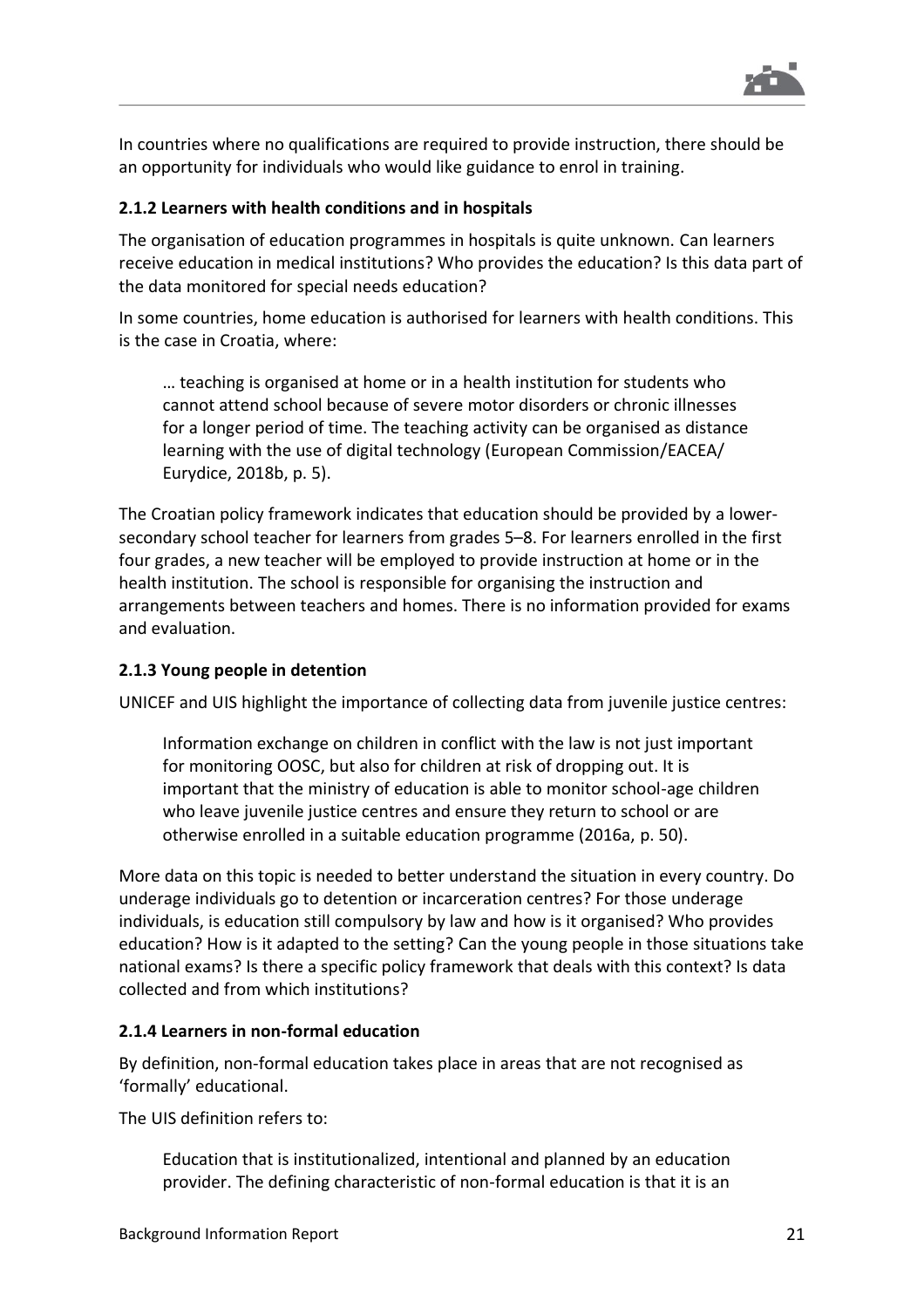

addition, alternative and/or a complement to formal education within the process of the lifelong learning of individuals. … Non-formal education mostly leads to qualifications that are not recognized as formal qualifications by the relevant national educational authorities or to no qualifications at all [\(UIS,](http://uis.unesco.org/en/glossary-term/non-formal-education) no date).

This first distinction between formal and non-formal education in this definition deals with different aspects. 'Addition, alternative and/or a complement to formal education' provides various possibilities and meanings. 'Alternative' education programmes could be interpreted as a choice of a different educational approach or as a possible solution offered to a learner who has left formal education.

The OECD has been working on this area since 1996 by developing lifelong learning for all strategies. It distinguishes three levels: formal learning, informal learning and non-formal learning. Non-formal learning is referred to as a mid-point between formal and informal. For the OECD, the distinctions between these learning settings are intentionally-fixed objectives (skills, competences, knowledge) and the organisations and structures [\(OECD,](http://www.oecd.org/education/skills-beyond-school/recognitionofnon-formalandinformallearning-home.htm) no date).

The recognition of non-formal education is a profound debate. Werquin (2012) refers to it as the recognition of non-formal and informal learning outcomes (RNFILO). He asserts that non-formal education programmes are not as developed as they should be because of a lack of recognition by formal, academic and institutional structures. The only widely accepted way to develop recognised competences and qualifications is through the formal education path.

Some countries, like Spain and Hungary, foster RNFILO by encouraging formal education programmes that exempt academic perspectives. They aim to provide a qualification as a valid recognition because of the label of the formal setting. This issue of recognition of certifications or qualifications from non-formal programmes is linked to differences in how qualifications from different award systems are organised (ibid.).

This issue of competences recognition also restricts the employability and employment mobility of individuals who have enrolled in non-formal education programmes. National governments should look more closely at this problem. Furthermore, education institutions should provide – or at least support – structures and programmes to enable learners to reintegrate into school after a period of absenteeism.

For example, in Denmark, the Ministry of Education is responsible for continuous supervision and development of guidance services in the education sector. The Consolidation Act on Guidance is primarily targeted at young people up to the age of 25, but it also covers services for adults wishing to enter a higher education programme. The Act defines seven main aims of guidance:

> • help to ensure that choice of education and career will be of greatest possible benefit to the individual and to society and that all young people complete an education, leading to vocational/professional qualifications;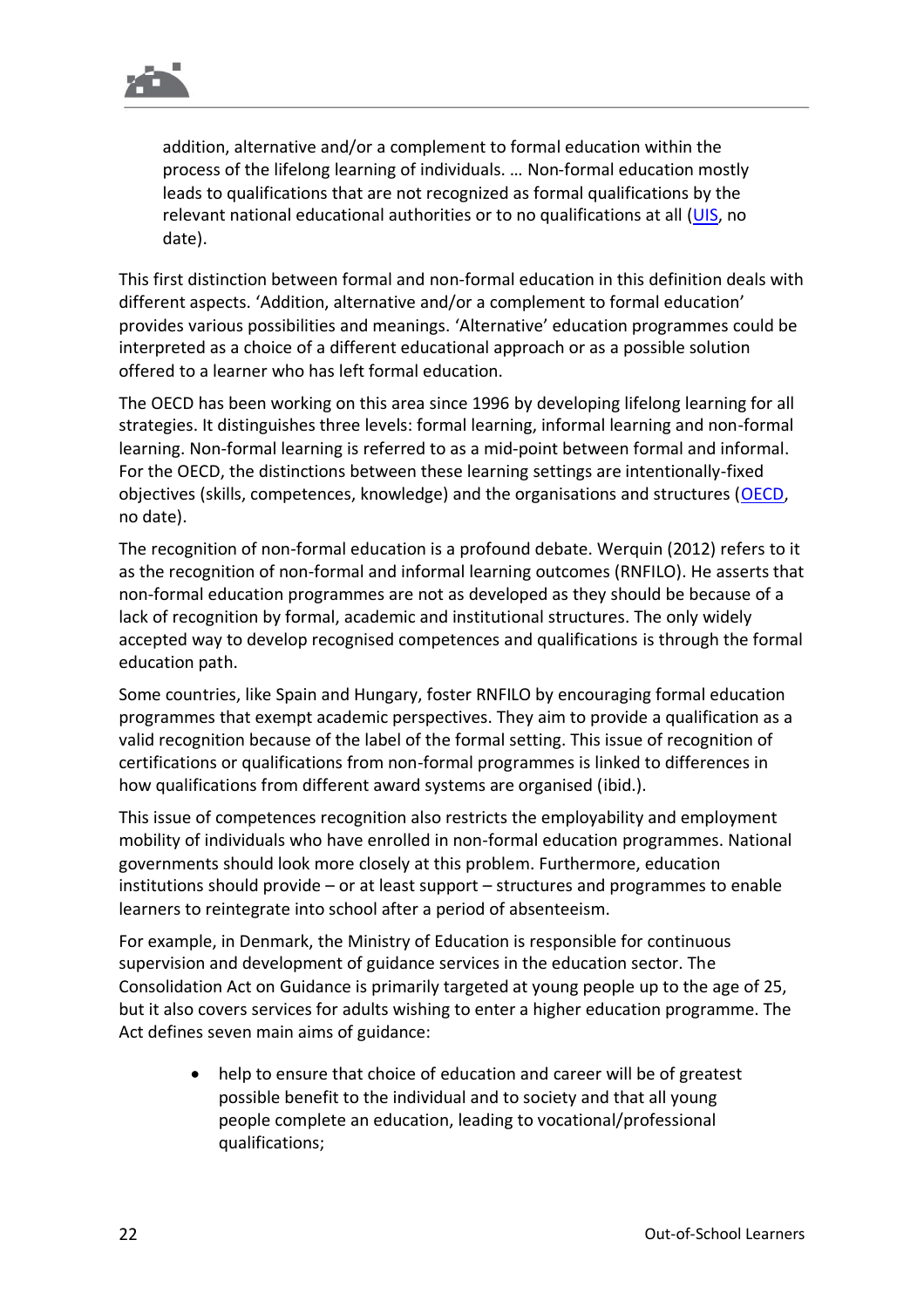

- be targeted particularly at young people who, without specific guidance, will have difficulties in relation to choice and completion of education, training and career;
- take into account the individual's interests and personal qualifications and skills, including informal competencies and previous education and work experience, as well as the expected need for skilled labour and self-employed individuals;
- contribute to limiting, as much as possible, the number of dropouts and students changing from one education and training programme to another and ensure that the pupil or student completes the chosen education with the greatest possible academic/vocational and personal benefits;
- contribute to improving the individual's ability to seek and use information, including ICT-based information and guidance about choice of education, educational institution and career;
- help to ensure coherence and progression in the individual's guidance support;
- be independent of sectoral and institutional interests. Therefore, guidance shall be provided by practitioners with an approved guidance education or recognised competencies at the same level [\(Eurydice,](https://eacea.ec.europa.eu/national-policies/eurydice/denmark/educational-support-and-guidance_en) 2019).

# <span id="page-22-0"></span>**2.2 Groups considered highly vulnerable to being out-of-school**

Reasons for leaving school can differ greatly from one learner to another. However, some groups of learners appear more vulnerable to educational exclusion. 'Certain vulnerable groups require a strategic focus for supports for inclusive systems in and around schools' (Downes, Nairz-Wirth and Rusinaitė, 2017, p. 56).

Within the literature (UIS, 2017; UNESCO, 2018, 2020b; European Commission/EACEA/Eurydice, 2016), two groups of vulnerable learners seem particularly vulnerable to being OoS:

- Migrants, refugees and unaccompanied children and youth
- Learners with disabilities and/or special educational needs.

At the global level, both of these groups appear to face specific difficulties in terms of accessing schools and/or educational opportunities.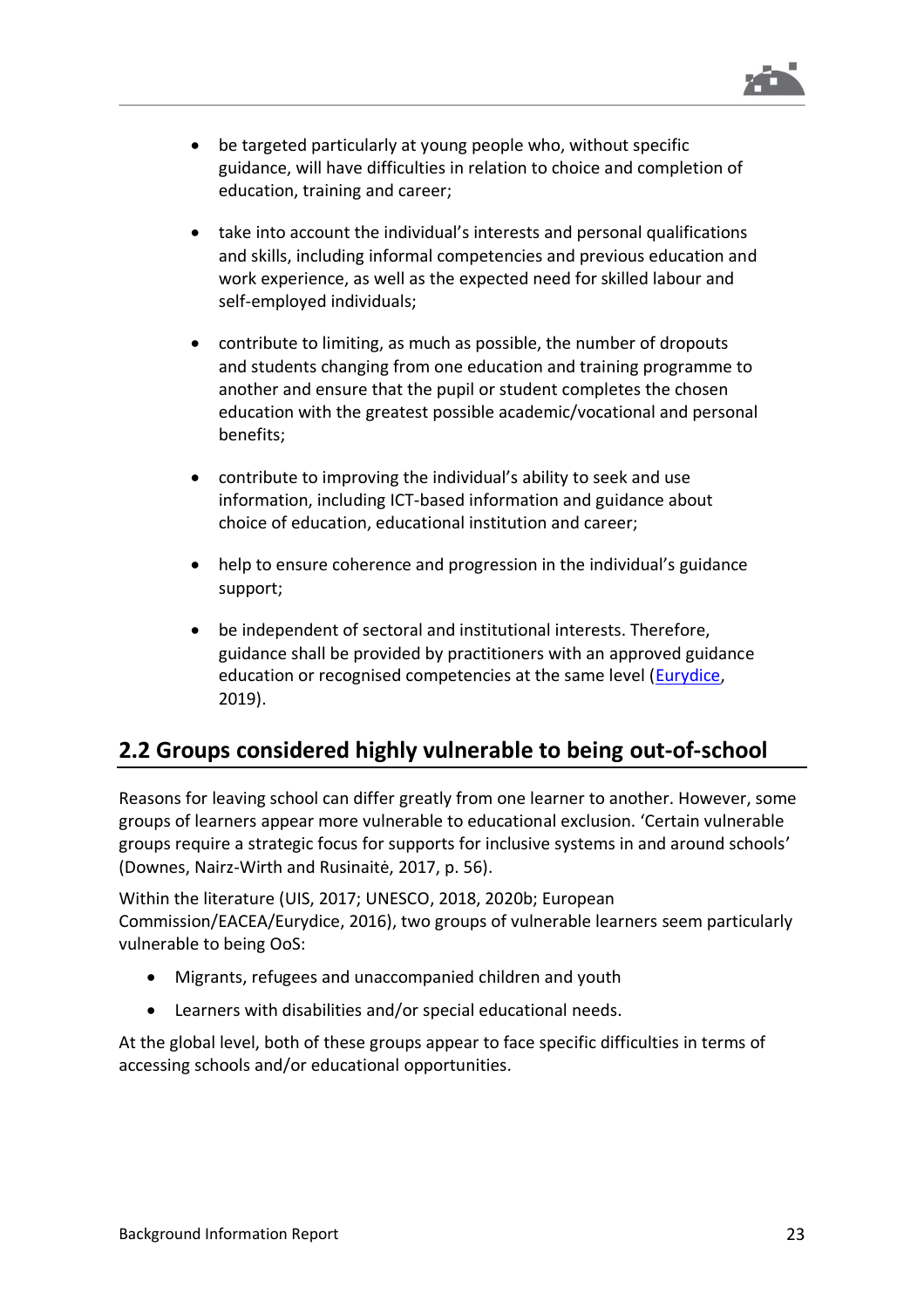

### <span id="page-23-0"></span>**2.2.1 Migrants, refugees and unaccompanied children and youth**

Displacement reduces access to school:

More than half of all refugees are under the age of 18. At least 4 million refugee children and youth aged 5 to 17 were out of school in 2017 (UNESCO, 2018, p. 54).

The population groups that move across countries are very broad, and their situations include displacement, international migration and numerous others:

There are 87 million displaced people in the world: 25 million refugees, 3 million asylum-seekers, 40 million internally displaced due to conflict and 19 million displaced due to natural disasters. Their vulnerability is exacerbated when they are deprived of education (ibid., p. 54).

Eurydice recently collected data from 42 different education systems. It shows some issues in dealing with the inclusion of learners from a migrant background. These learners:

… are defined as newly arrived/first generation, second generation or returning migrant children and young people … they may be citizens, residents, asylum seekers, refugees, unaccompanied minors or irregular migrants (European Commission/EACEA/Eurydice, 2019b, p. 11).

The data shows the complexity of the process of including learners from a migrant background and giving access to quality education. The two biggest obstacles are the language of instruction and social-emotional support (ibid.).

In some countries, access to education and to mainstream education is different for children, adolescents and young people, and specifically for newly-arrived learners. In five countries – Czech Republic, Latvia, Slovakia, the United Kingdom (Scotland) and Montenegro – all newly-arrived migrant learners 'are placed in mainstream classes for all lessons, at all education levels' (European Commission/EACEA/Eurydice, 2019b, p. 15). In other countries, learners are included in certain lessons, such as physical education or art. In other cases, learners have most of their lessons in the mainstream class and are separated for some lessons. Finally, some learners are completely separated from all mainstream classes.

It is difficult to monitor learners in irregular situations. Nevertheless, as a universal right, education should be accessible regardless of legal status. Asylum-seeking learners should have access to education within three months of arrival in the host country (European Commission/EACEA/Eurydice, 2019b). The same Eurydice report declares that in eight countries, some categories of migrant learners have different rights and obligations to learners born in the country.

… as evidenced throughout this report, systematic data on the education status of migrants and refugees are patchy, including in otherwise data-rich countries. In the World Bank's Microdata Catalogue, as of mid-2018, over 2,000 out of almost 2,500 household surveys include information on education, but only around one out of seven of those include migration, and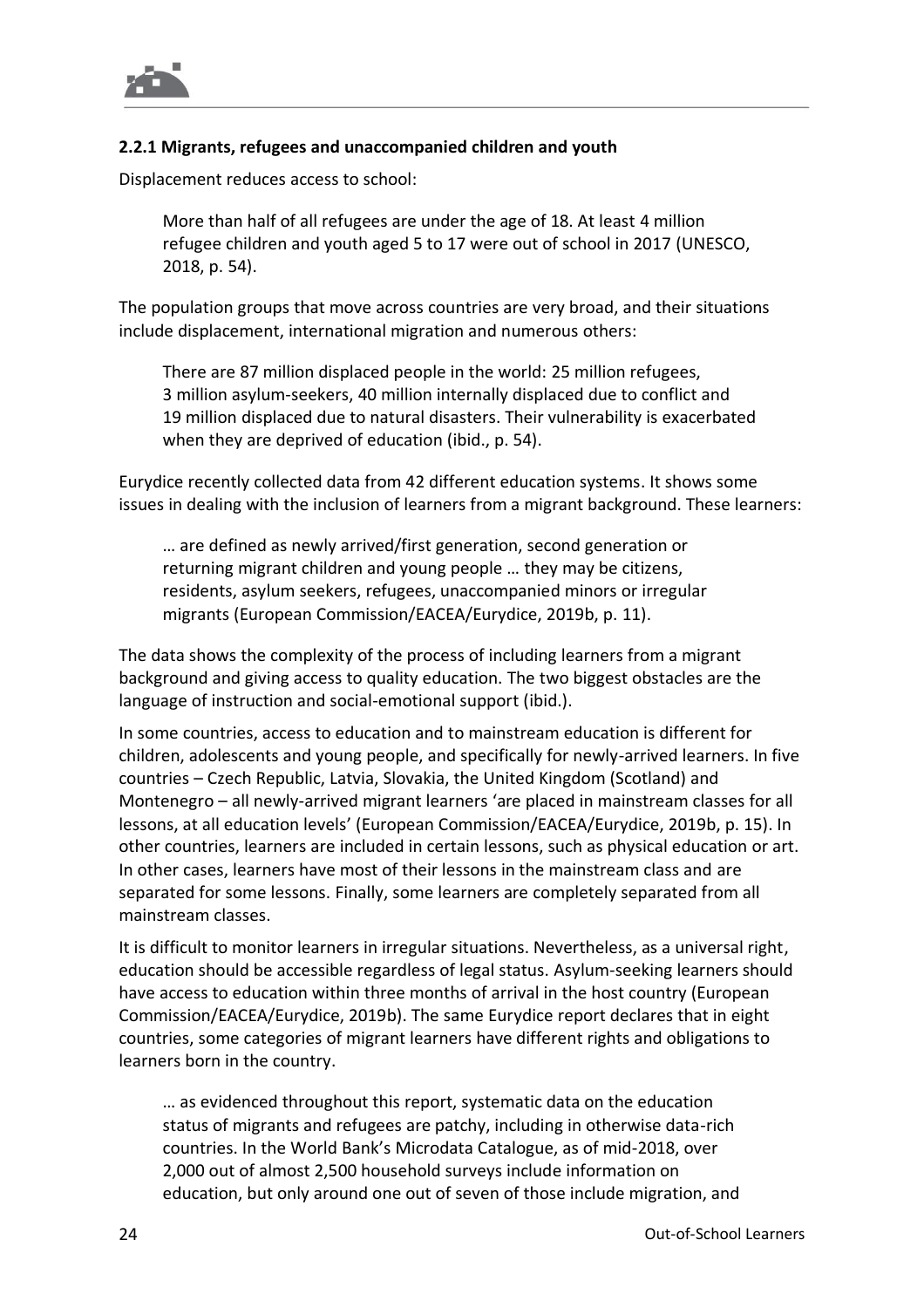

only a small fraction of those include information on refugees and/or displacement (UNESCO, 2018, p. 116).

In these cases, data collection should also be adapted to the national policy framework. In contexts where migrant learners of compulsory school age in the host country are not obliged to attend school, are they being counted as OoS? These questions are essential because they include many cases. The situation is the same for learners who have not completed compulsory education.

These differences in rights and obligations can evidently increase the risk of drop-out. Feeling part of the school environment and interacting with peers and school staff are essential to feeling included in the mainstream system. These conditions foster self-confidence, self-determination and achievement for better inclusion in society.

#### <span id="page-24-0"></span>**2.2.2 Learners with disabilities and/or special educational needs**

Article 24 of the Convention on the Rights of Persons with Disabilities (United Nations, 2006) underlines the need to address the right to education of all individuals with disabilities. However, learners with disabilities are more likely to be OoS or to leave school before completing primary or secondary education than their peers (UIS, 2017).

Children, adolescents and youth with disabilities accounted for 12% of the in-school population, but 15% of the out-of-school population. In general, the lower the out-of-school rate, the more likely it is that children with disabilities will be among those out of school, suggesting that those with disabilities are among the hardest to reach (UNESCO, 2020b, p. 71).

Those with a sensory, physical or intellectual disability were 4 percentage points more likely to be out of school than their primary school age peers, while the figure for lower secondary age was 7 points and, for upper secondary, 11 points (ibid., p. 64).

Being enrolled in school does not necessarily mean attending school. Physical access remains one of the barriers to school access:

The education of children with disabilities hinges on the removal of the many barriers that come between them and the chance of an education, from the lack of physical access to classrooms to the stigma that keeps them hidden away at home. It also requires the provision of appropriate support and an understanding of their functioning and needs, all backed by robust and comparable data (UIS and UNICEF, 2015, p. 104).

School infrastructure and the appropriateness of facilities and conditions are crucial issues, as the *Global Education Monitoring Report 2020* demonstrates (UNESCO, 2020b). There is a wide range of institutions and every country has its own structure.

In such cases, a number of questions arise: Is the learner considered enrolled in school? How is attendance regulated and calculated? Crucially, how is the data collected used within countries' education monitoring systems?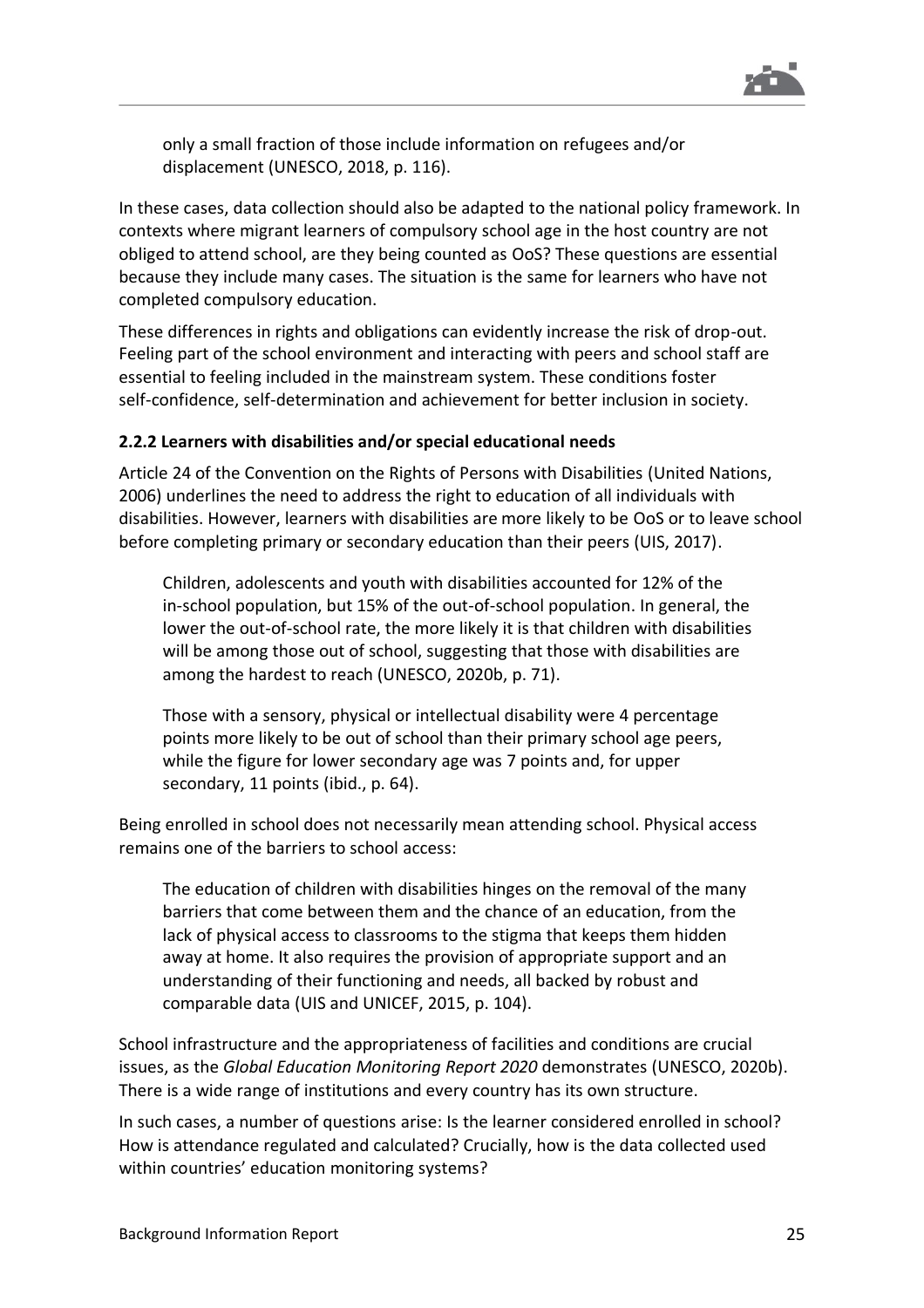

Section 3 examines who collects what types of data relating to learners who are considered OoS.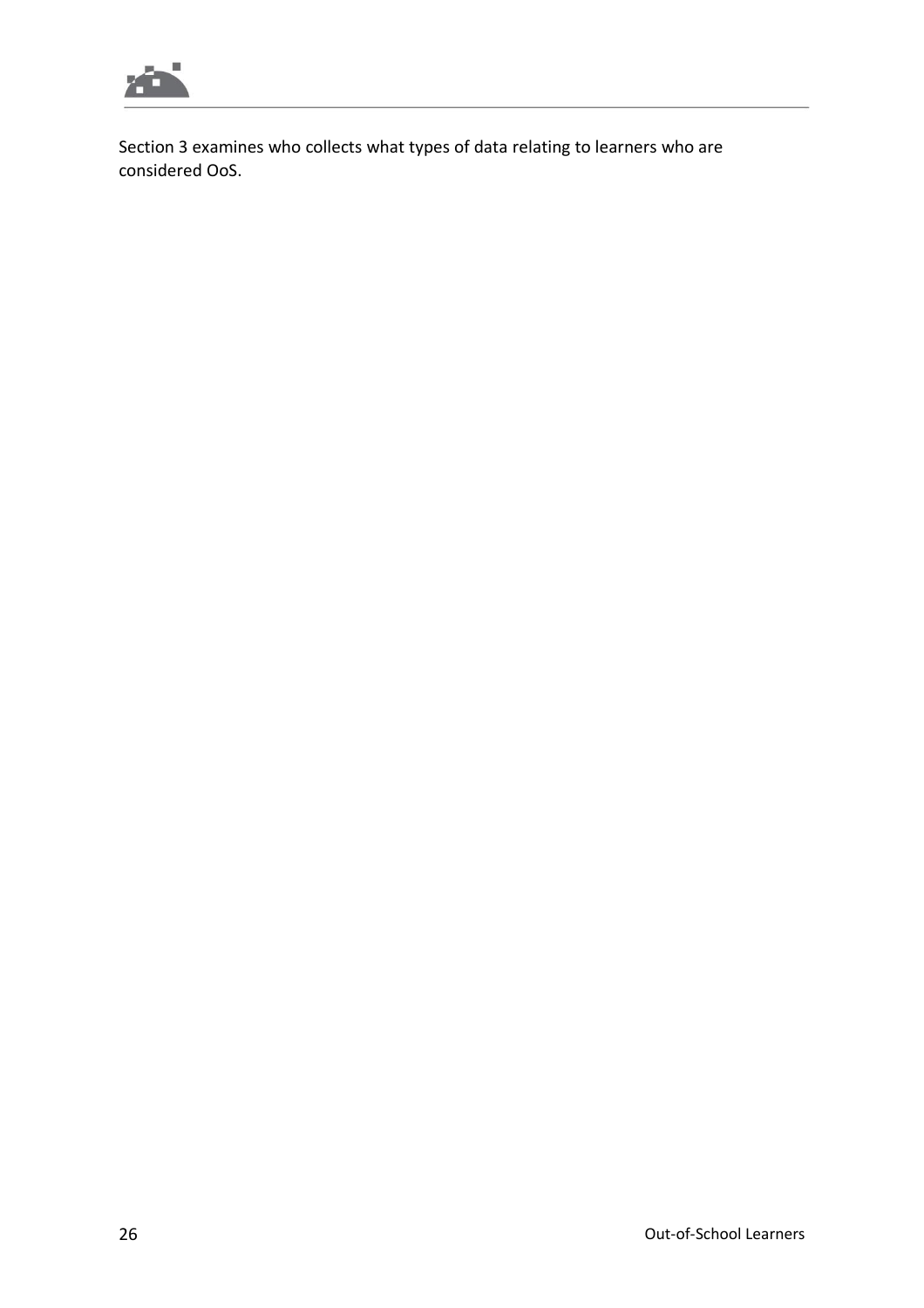

# <span id="page-26-0"></span>**3. DATA ON OUT-OF-SCHOOL LEARNERS**

This section mainly focuses on the types and uses of data relating to learners who are considered OoS. [Section](#page-26-1) 3.1 presents available international data. [Section](#page-27-0) 3.2 discusses issues around data collection systems and methodologies. [Section](#page-31-1) 3.3 presents a monitoring system model. Finally, [Section](#page-34-0) 3.4 introduces data and categorisation practices.

# <span id="page-26-1"></span>**3.1 Available data on out-of-school learners**

The topic of OoS learners is a global one. Although the situation varies between regions, every region has children, adolescents and young people who are OoS.

Although access to school has progressed, it remains uncertain in some cases and can change from one year to another. UIS and UNICEF stated that among the 58 million OoS primary age learners in 2012, '23% attended school in the past but left; 34% are likely to enter school in the future; and 43% are likely to never enter school' (2015, p. 18).

The OoS numbers include individuals who miss out on schooling completely, delay entry or drop out (UNESCO, 2018). This reinforces the idea that OoS data deals with different situations. During a school year, data can change, taking into account drop-outs, temporary school leavers, etc.

Figure 2 shows that the OoS phenomenon does not affect regions equally. Sub-Saharan Africa has the highest rates of OoS, whereas Europe and Northern America show the lowest rates.



<span id="page-26-2"></span>

Source: *adapted from UIS, 2019, p. 8*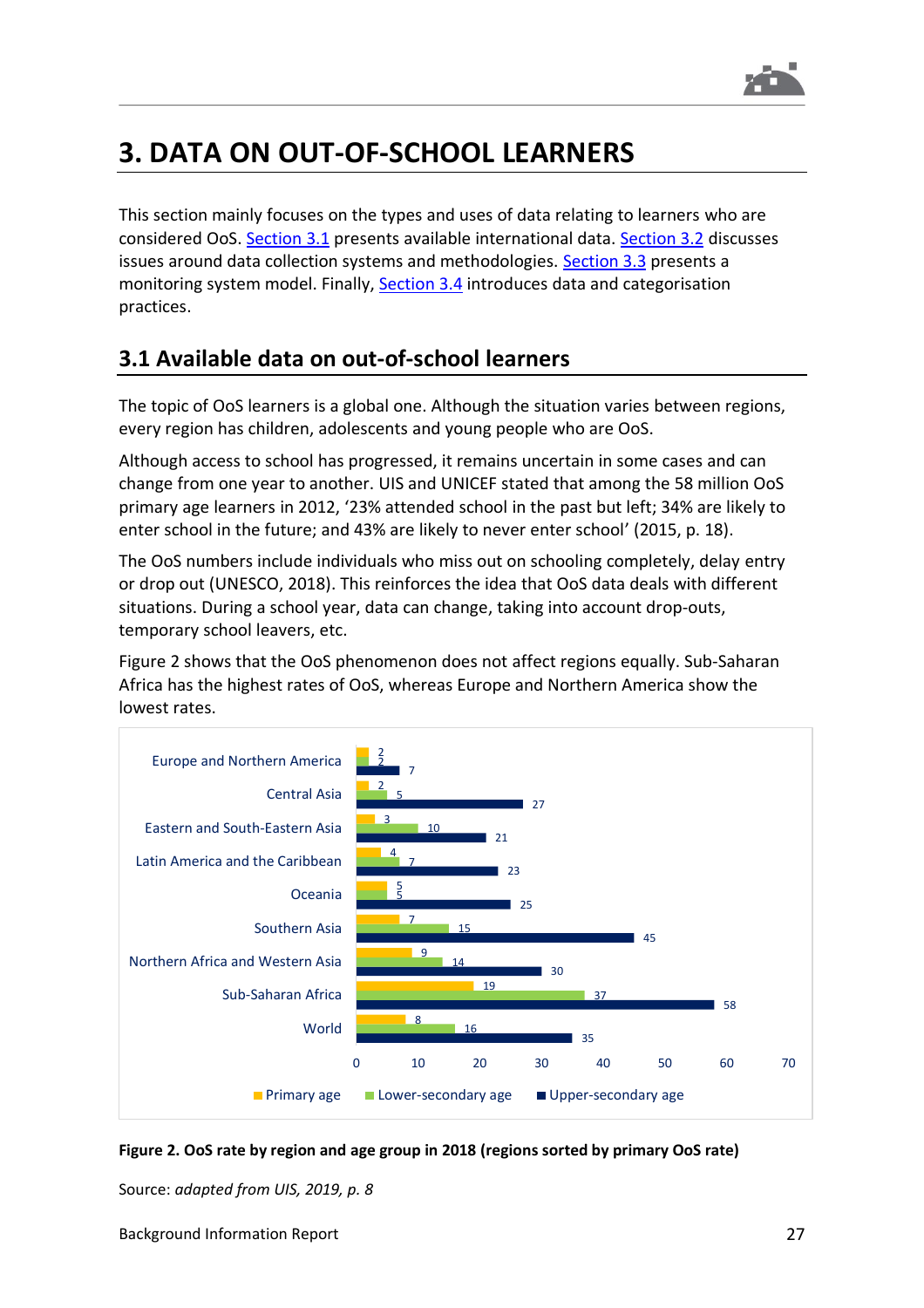

In addition to differences between regions and although OoS occurs at all education levels, upper-secondary age learners are more likely to be OoS than those of primary age.

### <span id="page-27-0"></span>**3.2 Data collection systems and methodologies**

Between 2018 and 2019, UIS published different OoS numbers. In February 2018, UIS (2018) stated that one in five learners (children, adolescents and young people) was OoS, based on the 263 million OoS learners declared in 2016. In September 2019, another publication stated that 258.4 million children, adolescents and young people were considered OoS, based on data from 2018 (UIS, 2019).

Table 3 presents the two datasets from 2016 and 2018.

| <b>Education level</b>                                | <b>Number of OoS learners</b><br>$(millions) - 2016$ | <b>Number of OoS learners</b><br>(millions) - 2018 |
|-------------------------------------------------------|------------------------------------------------------|----------------------------------------------------|
| Primary school age                                    | 63.3                                                 | 59.1                                               |
| Lower-secondary school age                            | 61.1                                                 | 61.5                                               |
| Upper-secondary school age                            | 138.5                                                | 137.8                                              |
| Primary, lower-secondary and<br>upper-secondary total | 262.9                                                | 258.4                                              |

#### <span id="page-27-1"></span>**Table 3. Numbers of OoS children, adolescents and young people – 2016 and 2018**

Source: *adapted from UIS, 2018; 2019*

UIS developed a different calculation method for the OoS rate in 2018, and data between 2018 and 2019 was calculated differently. The OoS rate is therefore defined as:

Children, adolescents and youth of primary, lower secondary and upper secondary school age are now considered out of school if they are not enrolled in pre-primary, primary, secondary or post-secondary education (UIS, 2019, p. 5)

The new methodology was elaborated as children of primary school age were not considered as in school if they were enrolled in pre-primary education. As SDG 4.2 reinforces universal access to early education, care and pre-primary education, the methodology needed to be reconsidered.

A comparison of the calculation methods for the different out-of-school rates used until 2018 shows that the treatment of pre-primary education was inconsistent with the treatment of participation in other levels of education. While adolescents and youth of lower and upper secondary age enrolled in primary education were counted as in school, children of primary age in pre-primary education were considered out of school, thus inflating primary out-of-school rates in countries where children tend to stay in pre-primary education beyond pre-primary age (UIS, 2019, p. 5).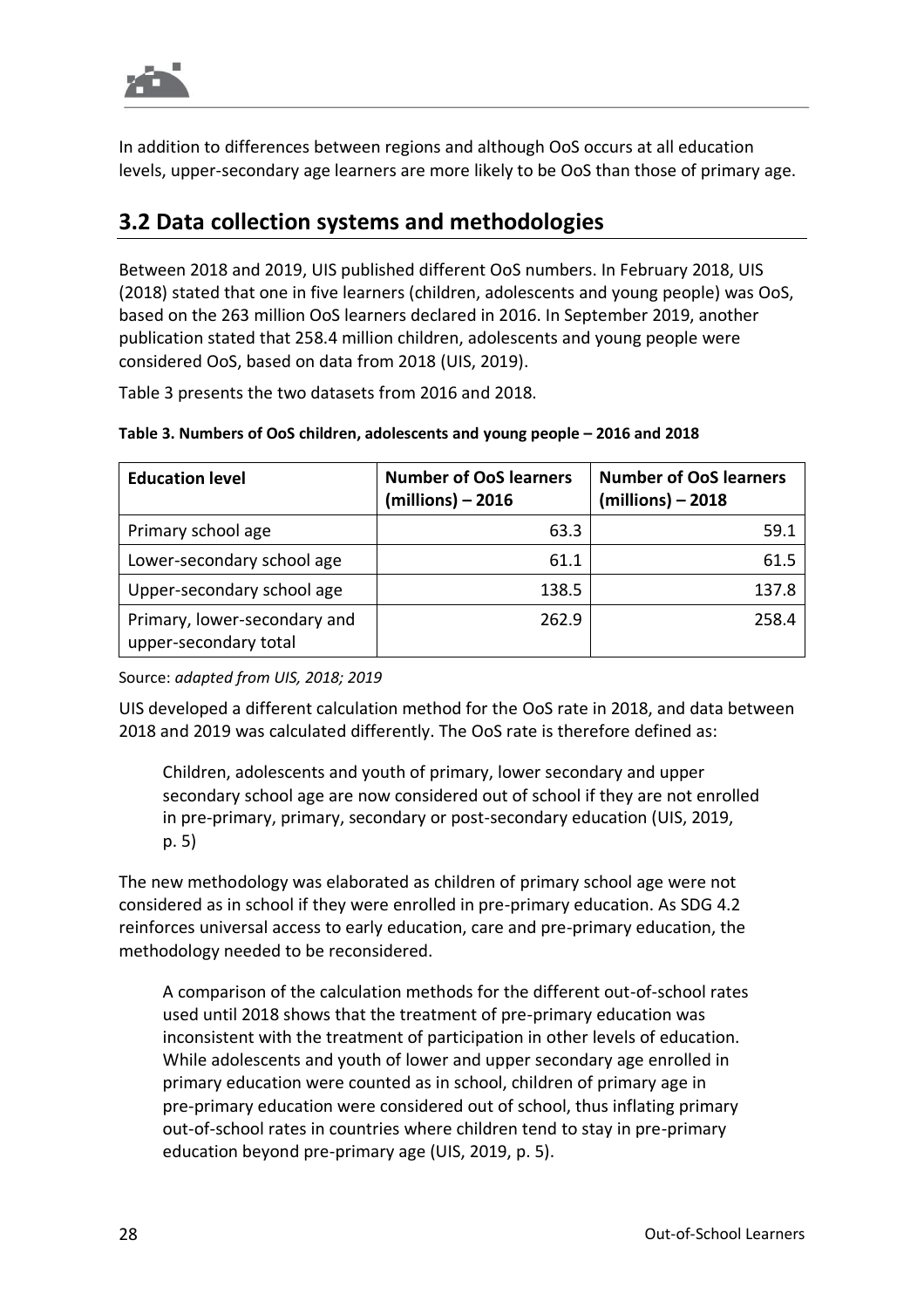

It is important to mention that data collection methods must be redefined and improved to adapt to educational developments. Data collection methodologies must also develop to adequately reflect the situation of OoS children (OOSC). UNICEF and UIS reported:

… a general lack of adequate tools and methodologies to identify OOSC, to measure the scope and describe the complexity of exclusion and disparities, to assess the reasons for exclusion, and to inform policy and planning (2016a, p. 7).

Research studies have mostly been conducted by academics in specific locations, at school level or to compare schools in different countries. However, such methodologies rarely work only with data provided by governments. Research highlights the need to conduct longitudinal studies (Alivernini and Lucidi, 2001). Data collection must be carried out over a certain period of time to be significant enough to analyse.

There is an expressed need to also combine quantitative and qualitative data (UNICEF and UIS, 2016a). Statistics and indicators cannot stand as the only data available to develop an accurate analysis.

Currently, there are two ways to calculate OoS: data from education management information systems, and household surveys. The first approach uses administrative data to calculate the difference between enrolment as captured by schools and the population of specific age groups. The second approach uses household survey data, which typically captures attendance rather than enrolment. It is possible for children to be enrolled but not attend school, and resulting figures may therefore differ (Carr-Hill, 2012; UNICEF and UIS, 2016b, p. 3).

UIS raises an issue with the attendance rate calculation approach. Its definition of 'attendance' considers a learner as attending school if they go to school at least one day per school year:

Therefore, indicators of school participation derived from household survey data refer to attendance: e.g. "net attendance rate" or "total net attendance rate". An out-of-school child is a child who did not attend formal primary or secondary school at any time during the reference academic year [\(UIS,](http://uis.unesco.org/en/glossary) no date).

#### <span id="page-28-0"></span>**3.2.1 Education management information systems**

Data from ministries of education or other authorities is based on data collected in schools. The indicator of reference is school enrolment, according to the data source for the UIS 'out-of-school rate' definition:

Administrative data from schools or household survey data on enrolment by single year of age; population censuses and surveys for population estimates by single year of age (if using administrative data on enrolment); administrative data from ministries of education on the structure (entrance age and duration) of the education system (UIS, glossary).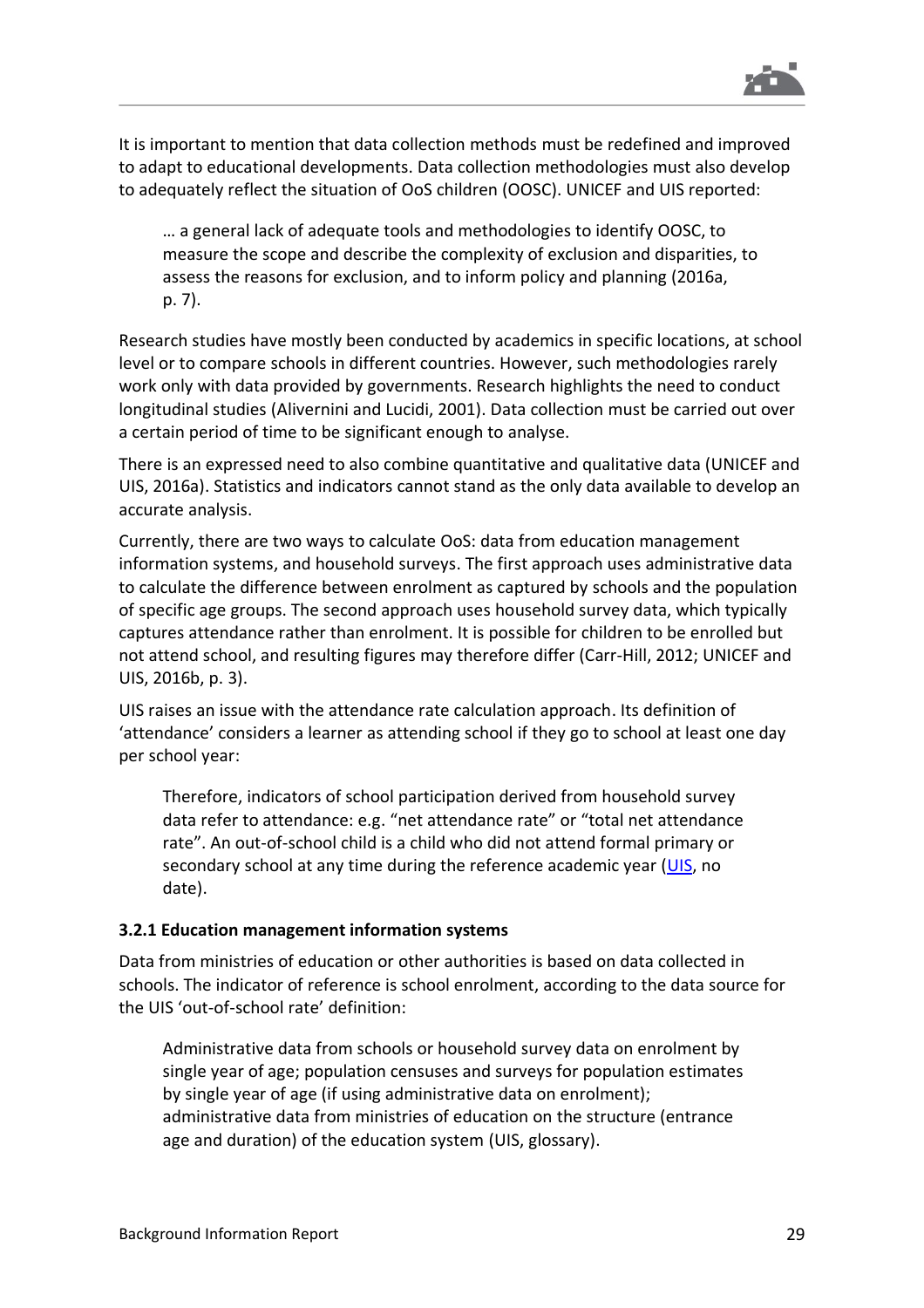

Within this reference, there are two indicators: the enrolment rate and gross enrolment. The first gives information about the level of education for a specific age group. The second demonstrates the proportion of children from the school-age group enrolled in school. Most of the time, these calculations do not give accurate information.

Establishing such OOSC indicators requires population estimates by single year of age (which should be available from the latest population census), as well as enrolment data for all (compulsory) school-age children and adolescents by single year of age (UNICEF and UIS, 2016a, p. 17).

Methodology guidance is one issue. For example, the time during the school year when data is collected sometimes varies. This will therefore provide different material (at different times). Questions about how and which education staff collect data and how they are trained and informed must also be considered.

Key functions have been defined as fundamental foundations to develop a strong monitoring system:

- 1. Recording of enrolment by date of birth, or single year of age (required for the calculation of many key education indicators).
- 2. Recording of absenteeism, distinguishing between excused and unexcused absenteeism.
- 3. Cross-checking enrolment records with population registers to identify school age children who have never been to school.
- 4. Recording of dropout as well as reason for dropout (UNICEF and UIS, 2016b, p. 6).

### <span id="page-29-0"></span>**3.2.2 Household surveys**

Household surveys can be used to collect quantitative data and limited qualitative data. However, questions regarding the limitations of this methodology (how data is submitted and to whom) are worth raising. According to Carr-Hill, household surveys do not provide accurate data because some individuals are excluded from the data collection processes. He lists individuals who may be excluded, not represented or under-represented in the data samples:

(1) Those not in households because they are homeless; (2) Those who are in institutions (including refugee camps); (3) Mobile, nomadic or pastoralist populations; (4) Many of those in fragile or disjointed or multiple occupancy households; (5) Those in urban slums; and may (6) Omit certain areas of a country where there are security concerns (Carr-Hill, 2012, p. 192).

### <span id="page-29-1"></span>**3.3.3 European data collection systems**

The European context presents a rich diversity of policies, education system structures and monitoring data processes. However, most European countries and regions have developed specific data collection systems to monitor ESL rather than OoS learners. A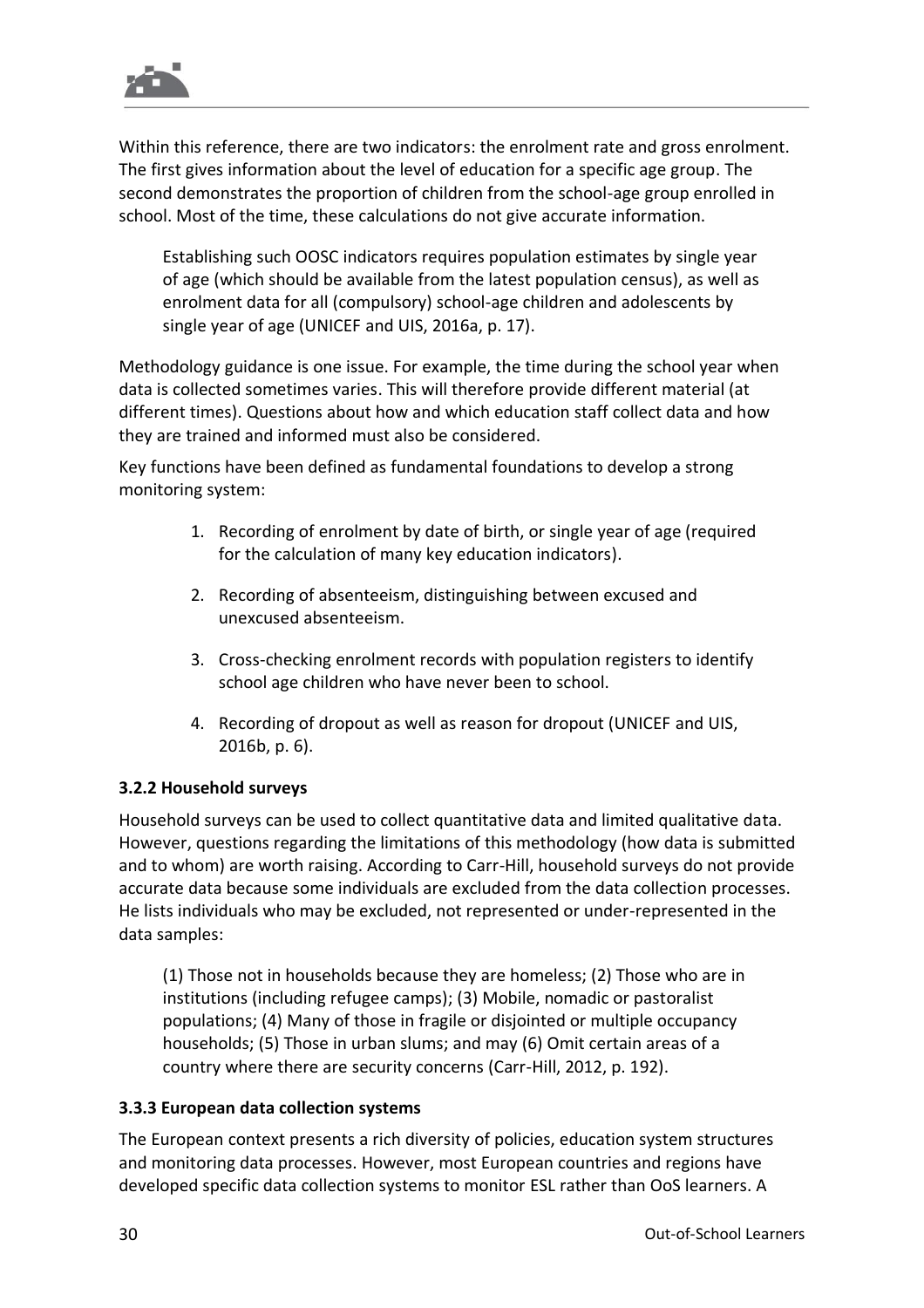

Eurydice report (European Commission/EACEA/Eurydice, 2016) mentions that a large number of countries base their national data collection on ELET:

ELET data from student registers is collected automatically from school administration systems based on students' personal data. They can be used for an ad hoc assessment of the scale of early leaving at different public authority levels. Quantitative and qualitative surveys are other tools being used for gathering ELET data, which can also contribute to a better understanding of the reasons for early leaving (ibid., p. 7).

The student register's main purpose might not be to monitor ESL, but it can produce the data required to obtain the number of early school leavers. 'An exact number of early leavers can be obtained by comparing records from one school year to the next' (ibid.). The majority of national ELET data in Europe is collected from student registers (ibid.).

The student register can also be used to monitor absenteeism. In Finland, the VIP special [support networks survey,](https://www.european-agency.org/news/finnish-survey-reveals-increase-school-absenteeism) funded by the Finnish National Agency for Education, monitored lower-secondary school attendance in the 2019–2020 school year. The survey revealed an increase in absenteeism (Määttä, Pelkonen, Lehtisare and Määttä, 2020).

National quantitative data collection systems are fundamental, but qualitative data collection may also play a significant role in understanding issues of OoS.

Identifying children who are out of school is often an exercise in improving data quality. Careful analysis can reveal gaps in a country's data on out-ofschool children, which may be resolved by improving records, linking multiple databases (UNICEF and UIS, 2015, p. 37).

Eleven European countries and regions have developed or are currently developing quantitative data collection systems covering the specific area of ESL. Two of these countries have complemented the quantitative data collection with additional qualitative data:

In the Czech Republic, for example, the National Institute for Education (NUV) has been carrying out several surveys on an ad-hoc basis providing in addition to quantitative data, facts and contextual information on early leaving from general education and vocational education and training. The latest one, the 2013 'Study on early leaving from education' (*Zpráva o předčasných odchodech ze vzdělávání*), … provides an overview of the current state of the problem as well as best practices at both national and international level in reducing it, with particular emphasis on success factors. It also provides recommendations for measures to tackle the problem at school level, service provision level and policy level (European Commission/EACEA/Eurydice, 2016, p. 8)

In the United Kingdom (Scotland), the Scottish Qualifications Authority (SQA) records the qualification attainment of Scottish school leavers, and Skills Development Scotland (SDS) undertake an annual destination of school leavers survey. The SQA database and the SDS survey are complementary; they are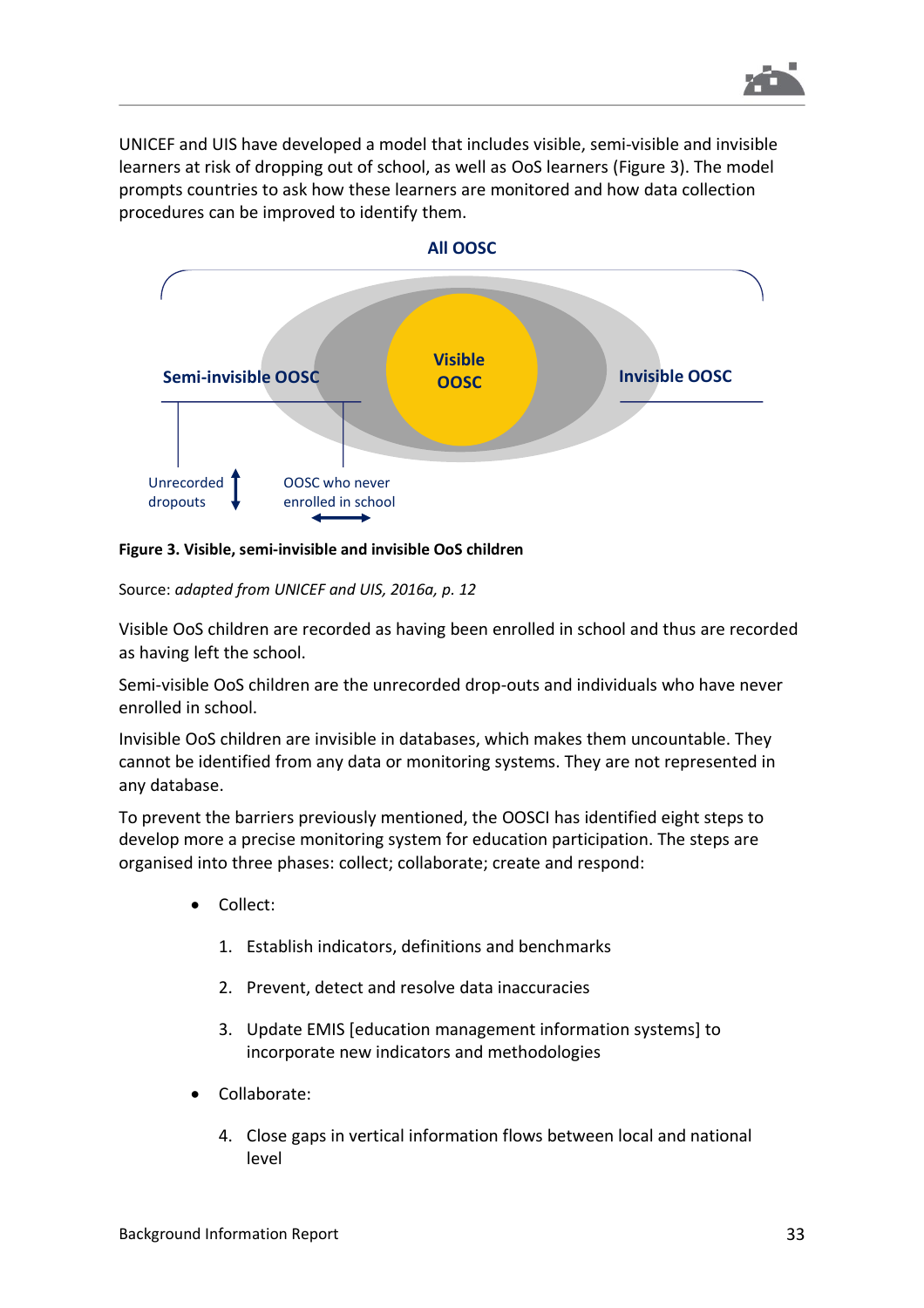

- 5. Close gaps in horizontal information flows through cross-sector collaboration
- Create and Respond:
	- 6. Create an early warning system
	- 7. Create automated reporting and analysis routines
	- 8. Develop and establish evidence-informed policies and interventions (UNICEF and UIS, 2016a, p. 14).

This model shows the importance of combining different data sources from different levels, such as local and national. Collaboration between education stakeholders, as the model outlines, is fundamental for future work development in this area:

Identifying children not in school or at risk of dropping out may require information on vulnerable children from several sources, such as the police or the ministry of labour and social protection (ibid., p. 48).

Looking at the overlaps and confusions between absenteeism and drop-out mentioned in the OOSCI model, early warning systems could be difficult to consider in further work. As the OOSCI mentions, an early warning system also identifies the support a learner needs:

An early warning system does more than prevent dropout: it is also a system for identifying students in difficult circumstances who need support, regardless of whether or not they will drop out (ibid., p. 57).

Absenteeism due to a health condition or special needs should not be included in drop-out data. Chronic absenteeism due to a disability is not perceived as absenteeism because it is regular and arranged between the education institution and the learner's household (UNICEF and UIS, 2016a).

The OOSCI model shows that the local level, such as school staff, teachers and head teachers, plays a crucial role in data collection. Therefore, some key areas must be clearly defined to help the data collection at every level:

- The compulsory school age range, according to legislation, during which children or youth can be classified as dropouts (and OOSC).
- The reporting date on which schools are required to submit enrolment and dropout information.
- A clear specification of the kinds of absenteeism which are considered to be excused (such as suspension or school-approved illness).
- A clear list of education programmes that are or are not included in the dropout calculation (which programmes students may attend and be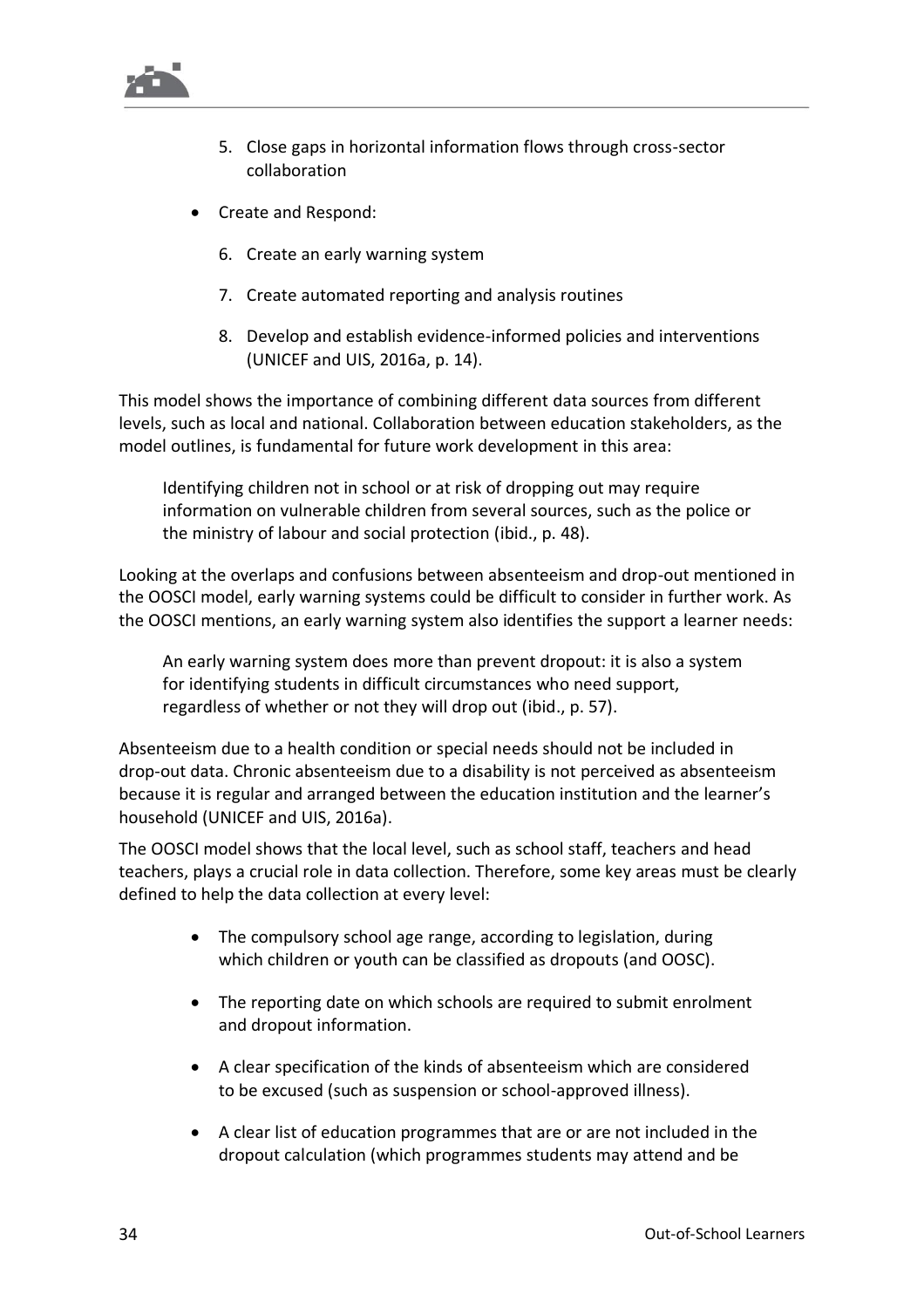

considered as 'in school'– for example, whether night school or other alternative education programmes are included).

• A list of exclusionary conditions, for example: migrating abroad, transferring to another government-approved education programme (including a list of such education programmes), completed compulsory education, and death (ibid., p. 26).

### <span id="page-34-0"></span>**3.4 Data and categorisation practices**

The data collection and monitoring system orientations and definitions tend to categorise learners as, for example, identifying their potential risk of exclusion. Over-identification and categorisation could lead to segregation. Labelling learners and classifying them under criteria to avoid school exclusion needs balance.

The categorisation of learners could be a potential area of future work. On this topic, Portugal has developed a non-categorical approach, which shows that new orientations towards more inclusive practices are currently being developed:

Portugal recently legislated a non-categorical approach to determining special needs … Such moves, in a break from categories defined in terms of medical conditions, focus instead on level of support given. The medical approach promotes a 'wait to fail' attitude: Diagnosis outside the learning setting is accompanied by an expectation that the student will fail without intervention (UNESCO, 2020b, p. 76).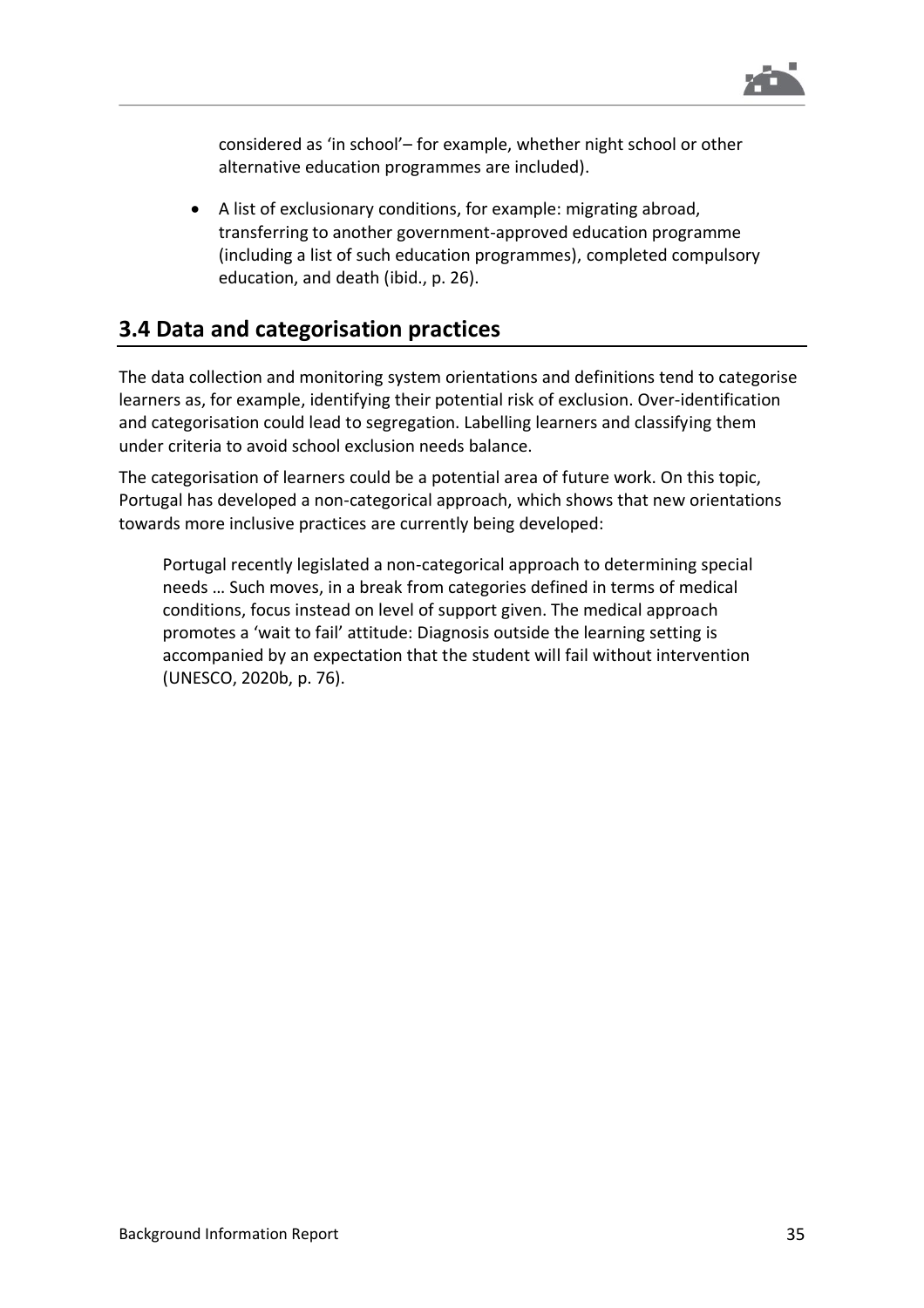

# <span id="page-35-0"></span>**CONCLUDING COMMENTS**

This Background Information Report aimed to raise awareness on the topic of OoS learners. It provides information around data, concepts and definitions that can be used to inform future data collection on OoS learners. It also highlights a number of key issues and questions for further consideration in future work.

This work has aimed to cover all the areas needed to address the OoS issue in its entirety. Some issues highlighted in the work do not have answers and therefore need further examination:

- 'Out-of-school' must be defined through detailed approaches to limit ambiguity with other connected terms.
- Data collection and education monitoring systems need to vary sources between qualitative data and quantitative information.
- Non-categorical data collection needs to be explored.

Further work on these issues will potentially contribute towards the shared goals of improving equity in education and access to more inclusive educational environments for all learners.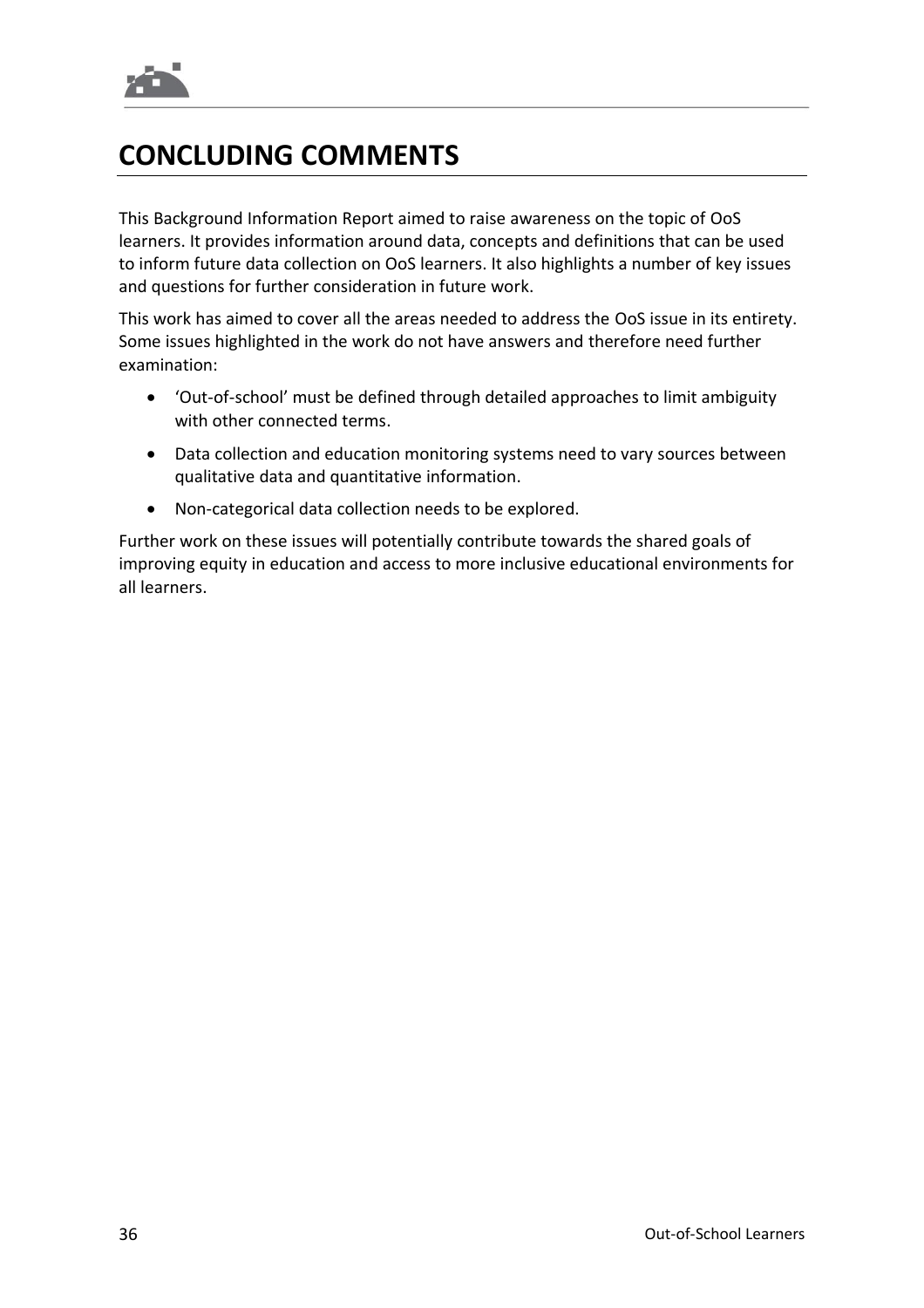

# <span id="page-36-0"></span>**REFERENCES**

Alivernini, F. and Lucidi, F., 2001. 'Relationship Between Social Context, Self-Efficacy, Motivation, Academic Achievement, and Intention to Drop Out of High School: A Longitudinal Study' *The Journal of Educational Research*, 104 (4), 241–252

Batini, F., Corallino, V., Toti, G. and Bartolucci, M., 2017. 'NEET: A Phenomenon Yet to Be Explored' *Interchange*, 48 (1), 19–37, DOI: 10.1007/s10780-016-9290-x

Blândul, V. C., 2013. 'Scholar absenteeism – a continues challenge of contemporary education' *Procedia – Social and Behavioral Sciences*, 76 (2013), 917–921

Bradley, C. L. and Renzulli, L. A., 2011. 'The Complexity of Non-Completion: Being Pushed or Pulled to Drop Out of High School' *Social Forces*, 90 (2), 521–545

Carr-Hill, R., 2012. 'Finding and then counting out-of-school children' *Compare: A Journal of Comparative and International Education*, 42 (2), 187–212, DOI: 10.1080/03057925.2012.652806

Cook, P. J., Dodge, K. A., Gifford, E. J. and Schulting, A. B., 2017. 'A new program to prevent primary school absenteeism: Results of a pilot study in five schools' *Children and Youth Services Review*, 82 (2017), 262–270. [files.eric.ed.gov/fulltext/ED582897.pdf](https://files.eric.ed.gov/fulltext/ED582897.pdf) (Last accessed June 2019)

Downes, P., Nairz-Wirth, E. and Rusinaitė, V., 2017. *Structural Indicators for Inclusive Systems in and around Schools*, NESET II report. Luxembourg: Publications Office of the European Union. DOI: 10.2766/200506. [op.europa.eu/en/publication-detail/-](https://op.europa.eu/en/publication-detail/-/publication/6e48090a-e204-11e6-ad7c-01aa75ed71a1) [/publication/6e48090a-e204-11e6-ad7c-01aa75ed71a1](https://op.europa.eu/en/publication-detail/-/publication/6e48090a-e204-11e6-ad7c-01aa75ed71a1) (Last accessed December 2020)

Ekstrand, B., 2015. 'What it takes to keep children in school: a research review' *Educational Review*, 67 (4), 459–482. DOI: 10.1080/00131911.2015.1008406

European Agency for Special Needs and Inclusive Education, 2016. *Early School Leaving and Learners with Disabilities and/or Special Educational Needs: A Review of the Research Evidence Focusing on Europe*. (A. Dyson and G. Squires, eds.). Odense, Denmark. [www.european-agency.org/resources/publications/early-school-leaving-and-learners](https://www.european-agency.org/resources/publications/early-school-leaving-and-learners-disabilities-andor-special-educational-0)[disabilities-andor-special-educational-0](https://www.european-agency.org/resources/publications/early-school-leaving-and-learners-disabilities-andor-special-educational-0) (Last accessed December 2020)

European Agency for Special Needs and Inclusive Education, 2017. *Early School Leaving and Learners with Disabilities and/or Special Educational Needs: To what extent is research reflected in European Union policies?* (G. Squires and A. Dyson, eds.). Odense, Denmark. [www.european-agency.org/resources/publications/early-school-leaving-and](https://www.european-agency.org/resources/publications/early-school-leaving-and-learners-disabilities-andor-special-educational)[learners-disabilities-andor-special-educational](https://www.european-agency.org/resources/publications/early-school-leaving-and-learners-disabilities-andor-special-educational) (Last accessed June 2019)

European Agency for Special Needs and Inclusive Education, 2018. *European Agency Statistics on Inclusive Education: Key Messages and Findings (2014 / 2016)*. (A. Watkins, J. Ramberg and A. Lénárt, eds.). Odense, Denmark. [www.european](http://www.european-agency.org/resources/publications/EASIE-key-messages-findings-2014-2016)[agency.org/resources/publications/EASIE-key-messages-findings-2014-2016](http://www.european-agency.org/resources/publications/EASIE-key-messages-findings-2014-2016) (Last accessed December 2020)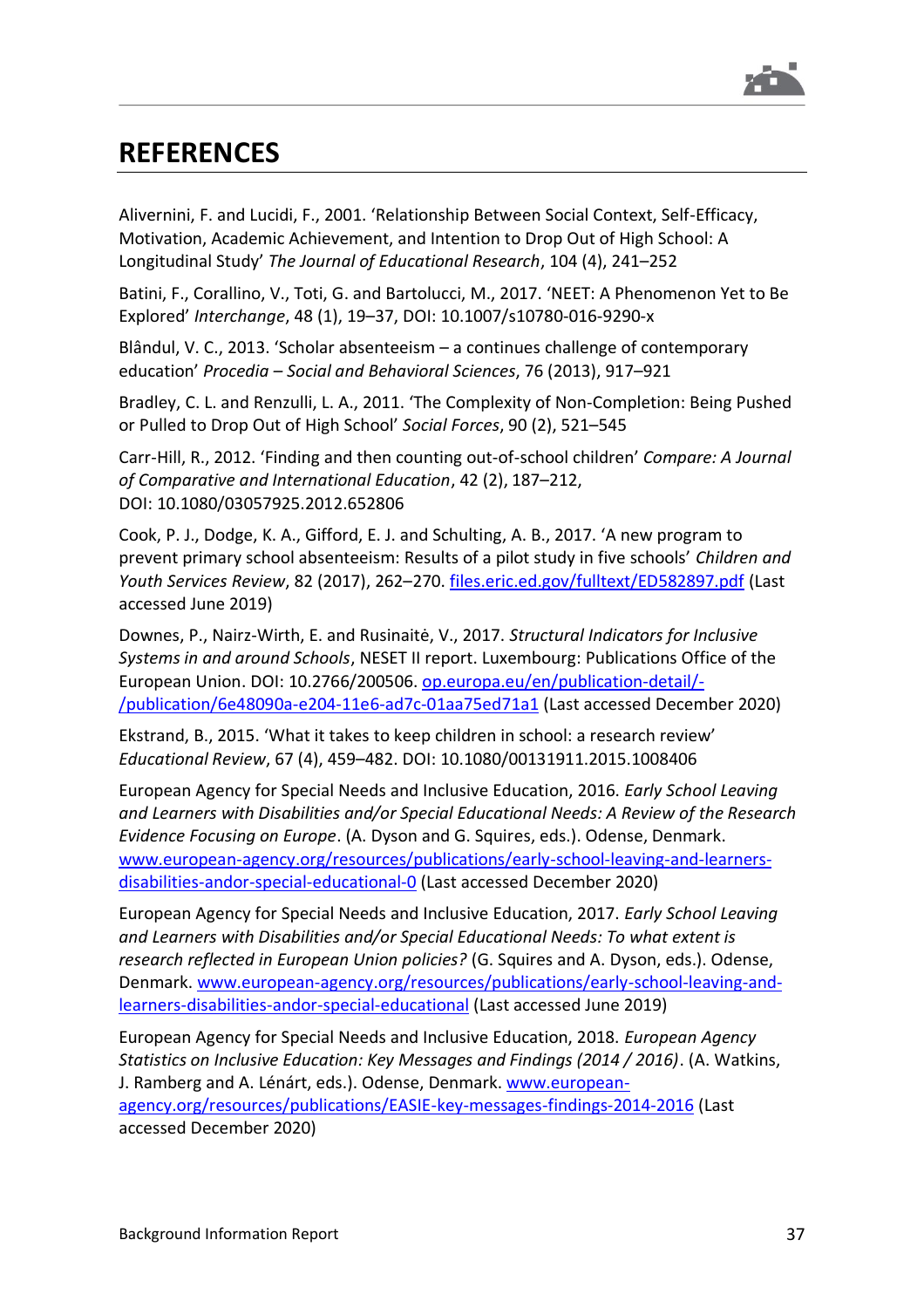

European Commission, 2011. *Early school leaving in Europe – Questions and answers*. MEMO/11/52. [europa.eu/rapid/press-release\\_MEMO-11-52\\_en.htm?locale=en](http://europa.eu/rapid/press-release_MEMO-11-52_en.htm?locale=en) (Last accessed June 2019)

European Commission, 2020. *Education and Training Monitor 2020*. Luxembourg: Publications Office of the European Union. op.europa.eu/en/publication-detail/- /publication/92c621ce-2494-11eb-9d7e-01aa75ed71a1/language-en (Last accessed December 2020)

European Commission, no date. *Education and training*. [ec.europa.eu/info/topics/education-and-training\\_en](https://ec.europa.eu/info/topics/education-and-training_en) (Last accessed December 2020)

European Commission/EACEA/Eurydice, 2016. *Structural Indicators on Early Leaving from Education and Training in Europe*. Luxembourg: Publications Office of the European Union [eurydice.indire.it/wp-content/uploads/2017/02/Early\\_Leaving\\_.pdf](https://eurydice.indire.it/wp-content/uploads/2017/02/Early_Leaving_.pdf) (Last accessed June 2019)

European Commission/EACEA/Eurydice, 2018a. *Compulsory Education in Europe – 2018/2019*. Eurydice Facts and Figures. Luxembourg: Publications Office of the European Union. [eacea.ec.europa.eu/national-policies/eurydice/content/compulsory-education](https://eacea.ec.europa.eu/national-policies/eurydice/content/compulsory-education-europe-%E2%80%93-201819_en)europe---201819 en (Last accessed June 2019)

European Commission/EACEA/Eurydice, 2018b. *Home Education Policies in Europe: Primary and Lower Secondary Education*. Eurydice Report. Luxembourg: Publications Office of the European Union.

[eacea.ec.europa.eu/national-policies/eurydice/content/home-education-policies-europe](https://eacea.ec.europa.eu/national-policies/eurydice/content/home-education-policies-europe-primary-and-lower-secondary-education_en)[primary-and-lower-secondary-education\\_en](https://eacea.ec.europa.eu/national-policies/eurydice/content/home-education-policies-europe-primary-and-lower-secondary-education_en) (Last accessed June 2019)

European Commission/EACEA/Eurydice, 2019a. *Assessment of the Implementation of the 2011 Council Recommendation on Policies to Reduce Early School Leaving, Final report.* Luxembourg: Publications Office of the European Union. [op.europa.eu/en/publication](https://op.europa.eu/en/publication-detail/-/publication/72f0303e-cf8e-11e9-b4bf-01aa75ed71a1)[detail/-/publication/72f0303e-cf8e-11e9-b4bf-01aa75ed71a1](https://op.europa.eu/en/publication-detail/-/publication/72f0303e-cf8e-11e9-b4bf-01aa75ed71a1) (Last accessed November 2020)

European Commission/EACEA/Eurydice, 2019b. *Integrating Students from Migrant Backgrounds into Schools in Europe: National Policies and Measures*. Eurydice Report. Luxembourg: Publications Office of the European Union.

[eacea.ec.europa.eu/national-policies/eurydice/content/integrating-students-migrant](https://eacea.ec.europa.eu/national-policies/eurydice/content/integrating-students-migrant-backgrounds-schools-europe-national-policies-and-measures_en)[backgrounds-schools-europe-national-policies-and-measures\\_en](https://eacea.ec.europa.eu/national-policies/eurydice/content/integrating-students-migrant-backgrounds-schools-europe-national-policies-and-measures_en) (Last accessed June 2019)

Eurydice, 2015. *Eurydice Brief: Tackling Early Leaving from Education and Training*. Luxembourg: Publications Office of the European Union.

[publications.europa.eu/en/publication-detail/-/publication/b0599400-7bac-11e5-9fae-](https://publications.europa.eu/en/publication-detail/-/publication/b0599400-7bac-11e5-9fae-01aa75ed71a1/language-en)[01aa75ed71a1/language-en](https://publications.europa.eu/en/publication-detail/-/publication/b0599400-7bac-11e5-9fae-01aa75ed71a1/language-en) (Last accessed June 2019)

Eurydice, 2019. *Denmark: Educational Support and Guidance*. [eacea.ec.europa.eu/national-policies/eurydice/denmark/educational-support-and](https://eacea.ec.europa.eu/national-policies/eurydice/denmark/educational-support-and-guidance_en)[guidance\\_en](https://eacea.ec.europa.eu/national-policies/eurydice/denmark/educational-support-and-guidance_en) (Last accessed December 2020)

Kearney, C. A., 2008. 'School absenteeism and school refusal behavior in youth: a contemporary review' *Clinical Psychology Review*, 28 (3), 451–471. DOI: 10.1016/j.cpr.2007.07.012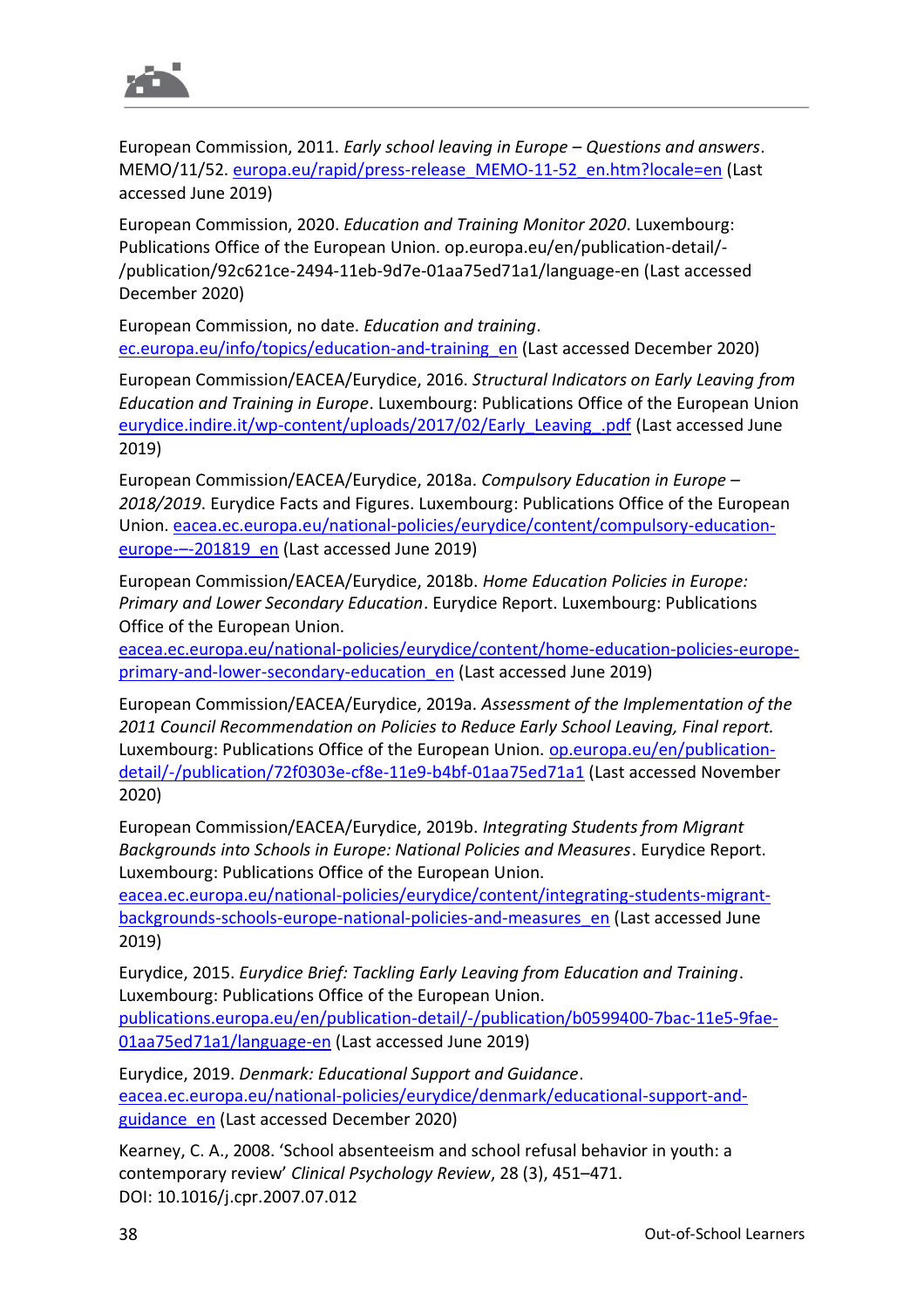

Kemp, S. E., 2006. 'Dropout policies and trends for students with and without disabilities' *Adolescence*, 41 (162), 235–250

Määttä, S., Pelkonen, J., Lehtisare, S. and Määttä, M., 2020. *Kouluakäymättömyys Suomessa. Vaativan erityisen tuen VIP-verkoston tilannekartoitus* [Absenteeism in Finland. VIP special support networks survey]. Vantaa: Opetushallitus.

[www.oph.fi/fi/tilastot-ja-julkaisut/julkaisut/kouluakaymattomyys-suomessa](http://www.oph.fi/fi/tilastot-ja-julkaisut/julkaisut/kouluakaymattomyys-suomessa) (Last accessed December 2020)

OECD, 2003. 'Compulsory education' *Glossary of Statistical Terms*. [stats.oecd.org/glossary/detail.asp?ID=5351](https://stats.oecd.org/glossary/detail.asp?ID=5351) (Last accessed December 2020)

OECD, 2004. *Glossary of education terms*. [www.oecd.org/education/publicationsdocuments/glossary](http://www.oecd.org/education/publicationsdocuments/glossary) (Last accessed June 2019)

OECD, 2018. *Education at a Glance 2018: OECD Indicators*. Paris: OECD Publishing. [www.oecd.org/education/education-at-a-glance](http://www.oecd.org/education/education-at-a-glance/) (Last accessed June 2019)

OECD, no date. *Recognition of Non-formal and Informal Learning*. [www.oecd.org/education/skills-beyond-school/recognitionofnon](http://www.oecd.org/education/skills-beyond-school/recognitionofnon-formalandinformallearning-home.htm)[formalandinformallearning-home.htm](http://www.oecd.org/education/skills-beyond-school/recognitionofnon-formalandinformallearning-home.htm) (Last accessed December 2020)

OOSCI, no date. *All in School*. [www.allinschool.org](http://www.allinschool.org/) (Last accessed December 2020)

Peguero, A. A. and Bracy, N. L., 2014. 'School Order, Justice, and Education: Climate, Discipline Practices, and Dropping Out' *Journal of Research on Adolescence*, 25 (3), 412– 426. [onlinelibrary.wiley.com/doi/abs/10.1111/jora.12138](https://onlinelibrary.wiley.com/doi/abs/10.1111/jora.12138) (Last accessed June 2019)

Rumberger, R W. and Ah Lim, S., 2008. *Why Students Drop Out of School: A Review of 25 Years of Research*. Santa Barbara, California: California Dropout Research Project

Teneva, M, 2017. 'Dropping Out of School' *Trakia Journal of Sciences*, No. 4, 302–307. [tru.uni-sz.bg/tsj/Vol.15, N 4, 2017/5.pdf](http://tru.uni-sz.bg/tsj/Vol.15,%20N%204,%202017/5.pdf) (Last accessed June 2019)

Terry, M., 2008. 'The Effects that Family Members and Peers Have on Students' Decisions to Drop Out of School' *Education Research Quarterly*, 31 (3), 25–38

Ticuşan, M., 2016. 'Absenteeism and School Drop-Out – Prevention Methods in Case of Teenagers' *Scientific Research and Education in the Air Force – AFASES*, 2016 (2), 663–667. DOI: 10.19062/2247-3173.2016.18.2.25

UIS, 2017. 'Education and Disability' *UIS Fact Sheet No. 40*. Montreal: UIS. [uis.unesco.org/sites/default/files/documents/fs40-education-and-disability-2017-en.pdf](http://uis.unesco.org/sites/default/files/documents/fs40-education-and-disability-2017-en.pdf) (Last accessed June 2019)

UIS, 2018. 'One in Five Children, Adolescents and Youth is Out of School' *UIS Fact Sheet No. 48*. Montreal: UIS. [uis.unesco.org/sites/default/files/documents/fs48-one-five](http://uis.unesco.org/sites/default/files/documents/fs48-one-five-children-adolescents-youth-out-school-2018-en.pdf)[children-adolescents-youth-out-school-2018-en.pdf](http://uis.unesco.org/sites/default/files/documents/fs48-one-five-children-adolescents-youth-out-school-2018-en.pdf) (Last accessed June 2019)

UIS, 2019. 'New Methodology Shows that 258 Million Children, Adolescents and Youth Are Out of School' *UIS Fact Sheet No. 56*. Montreal: UIS.

[uis.unesco.org/sites/default/files/documents/new-methodology-shows-258-million](http://uis.unesco.org/sites/default/files/documents/new-methodology-shows-258-million-children-adolescents-and-youth-are-out-school.pdf)[children-adolescents-and-youth-are-out-school.pdf](http://uis.unesco.org/sites/default/files/documents/new-methodology-shows-258-million-children-adolescents-and-youth-are-out-school.pdf) (Last accessed December 2020)

UIS, no date. *UIS Glossary*[. uis.unesco.org/en/glossary](http://uis.unesco.org/en/glossary) (Last accessed June 2019)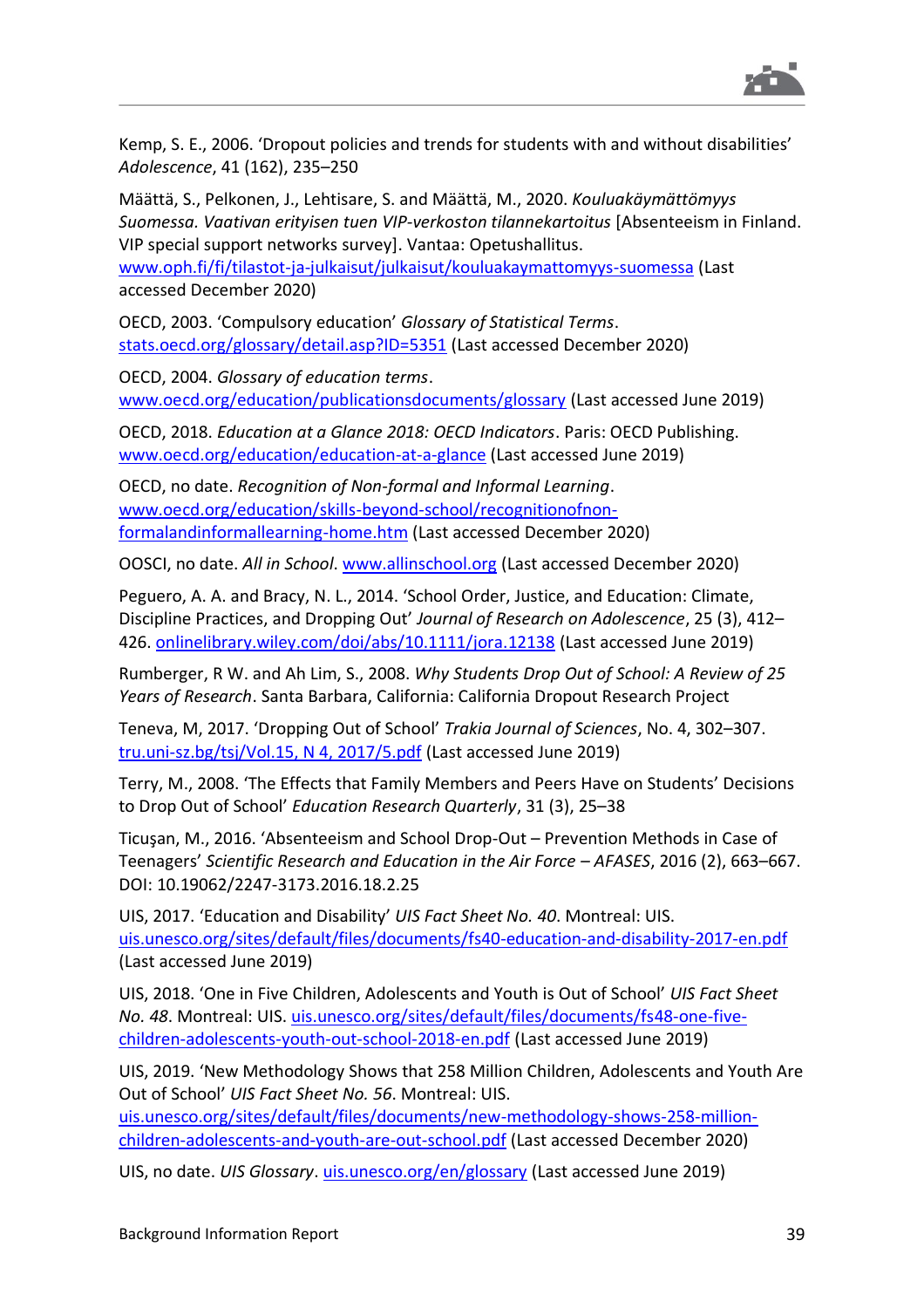

UIS and UNICEF, 2015. *Fixing the broken promises of education for all: Findings from the Global Initiative on Out-of-School Children*. Montreal: UNESCO-UIS. [uis.unesco.org/sites/default/files/documents/fixing-broken-promise-efa-findings-global](http://uis.unesco.org/sites/default/files/documents/fixing-broken-promise-efa-findings-global-initiative-oosc-education-2015-en_2.pdf)[initiative-oosc-education-2015-en\\_2.pdf](http://uis.unesco.org/sites/default/files/documents/fixing-broken-promise-efa-findings-global-initiative-oosc-education-2015-en_2.pdf) (Last accessed June 2019)

UNESCO, 2018. *Global Education Monitoring Report 2019: Migration, Displacement and Education – Building Bridges not Walls*. Paris: UNESCO. [unesdoc.unesco.org/ark:/48223/pf0000265866\\_eng](https://unesdoc.unesco.org/ark:/48223/pf0000265866_eng) (Last accessed June 2019)

UNESCO, 2020a. *Towards inclusion in education: Status, trends and challenges. The UNESCO Salamanca Statement 25 years on.* Paris: UNESCO. [unesdoc.unesco.org/ark:/48223/pf0000374246?fbclid=IwAR2BDzzOWHH6NQb0KOcxjTqS](https://unesdoc.unesco.org/ark:/48223/pf0000374246?fbclid=IwAR2BDzzOWHH6NQb0KOcxjTqS1aso61z-VI3EPhlGNcfaaGWhsm2ZlqMT_XU) [1aso61z-VI3EPhlGNcfaaGWhsm2ZlqMT\\_XU](https://unesdoc.unesco.org/ark:/48223/pf0000374246?fbclid=IwAR2BDzzOWHH6NQb0KOcxjTqS1aso61z-VI3EPhlGNcfaaGWhsm2ZlqMT_XU) (Last accessed November 2020)

UNESCO, 2020b. *Global Education Monitoring Report 2020: Inclusion and education: All means all*. Paris: UNESCO. [unesdoc.unesco.org/ark:/48223/pf0000373718](https://unesdoc.unesco.org/ark:/48223/pf0000373718) (Last accessed November 2020)

UNICEF and UIS, 2015. *Global Out-of-School Children Initiative Operational Manual.* New York: UNICEF. [uis.unesco.org/sites/default/files/documents/global-out-of-school](http://uis.unesco.org/sites/default/files/documents/global-out-of-school-initiative-operational-manual-2015-en_0.pdf)initiative-operational-manual-2015-en 0.pdf (Last accessed June 2019)

UNICEF and UIS, 2016a. *Monitoring Education Participation: Framework for Monitoring Children and Adolescents who are Out of School or at Risk of Dropping Out*. UNICEF Series on Education Participation and Dropout Prevention, Volume 1. Geneva: UNICEF Regional Office for Central and Eastern Europe and the Commonwealth of Independent States. [www.unicef.org/eca/media/2956/file/monitoring\\_education\\_participation.pdf](https://www.unicef.org/eca/media/2956/file/monitoring_education_participation.pdf) (Last accessed June 2019)

UNICEF and UIS, 2016b. *Monitoring Education Participation: Framework for Monitoring Children and Adolescents who are Out of School or at Risk of Dropping Out – Brief.* UNICEF Series on Education Participation and Dropout Prevention, Volume 1. Geneva: UNICEF Regional Office for Central and Eastern Europe and the Commonwealth of Independent States. [uis.unesco.org/sites/default/files/documents/monitoring-education-participation](http://uis.unesco.org/sites/default/files/documents/monitoring-education-participation-brief.pdf)[brief.pdf](http://uis.unesco.org/sites/default/files/documents/monitoring-education-participation-brief.pdf) (Last accessed June 2019)

UNICEF, 2018. *Formative Evaluation of the Out-of-School Children Initiative (OOSCI)*. New York: UNICEF. [evaluationreports.unicef.org/GetDocument?fileID=10644](https://evaluationreports.unicef.org/GetDocument?fileID=10644) (Last accessed December 2020)

United Nations, 2006. *Convention on the Rights of Persons with Disabilities*. New York: United Nations. [www.un.org/development/desa/disabilities/convention-on-the-rights-of](https://www.un.org/development/desa/disabilities/convention-on-the-rights-of-persons-with-disabilities.html)[persons-with-disabilities.html](https://www.un.org/development/desa/disabilities/convention-on-the-rights-of-persons-with-disabilities.html) (Last accessed December 2020)

Werquin, P., 2012. 'The missing link to connect education and employment: recognition of non-formal and informal learning outcomes' *Journal of Education and Work*, 25 (3), 259– 278. DOI: 10.1080/13639080.2012.687574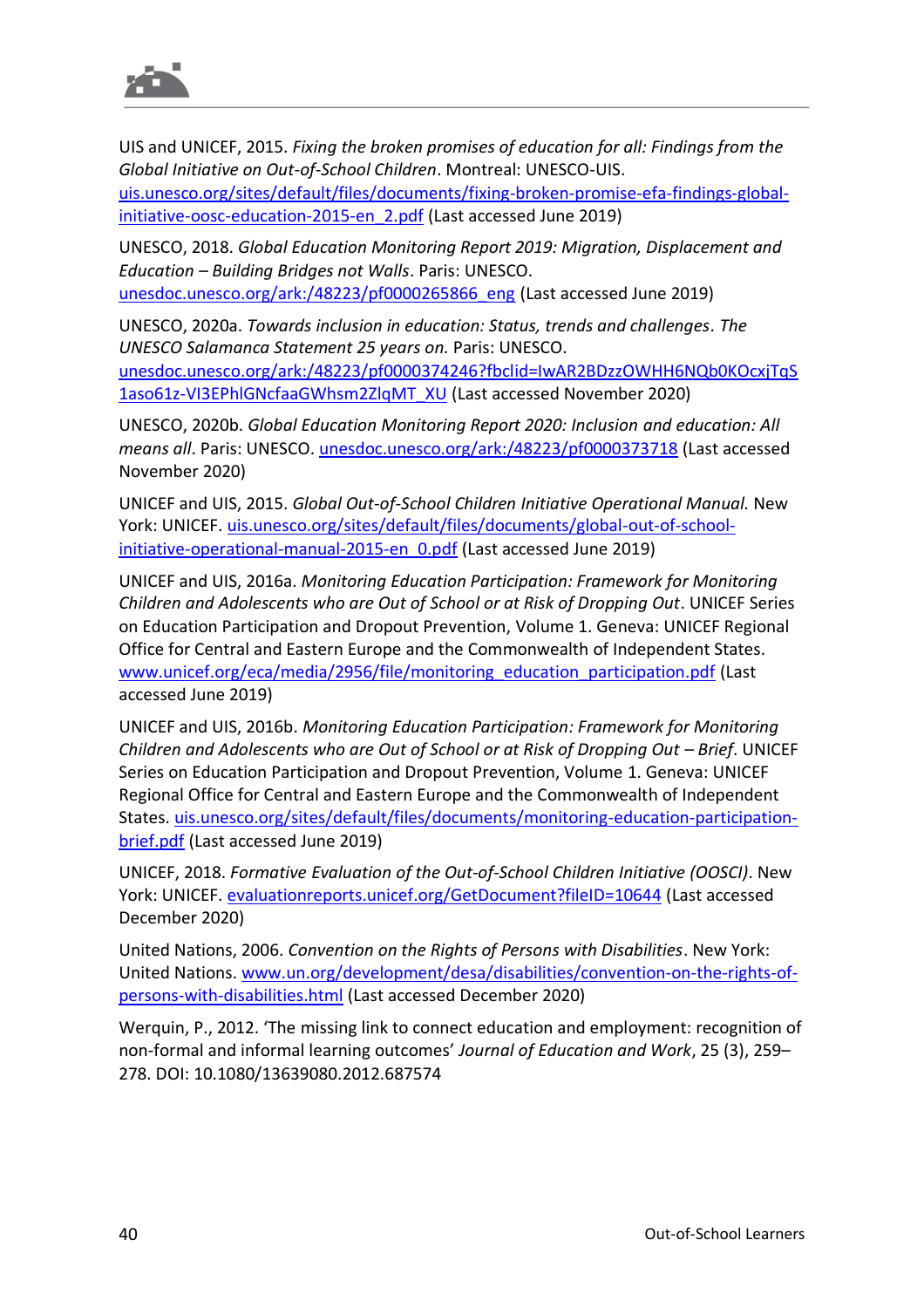

### <span id="page-40-1"></span><span id="page-40-0"></span>**Bibliography**

Affeldt, F., Weitz, K., Siol, A., Markić, S. and Eilks, I., 2015. 'A Non-Formal Student Laboratory as a Place for Innovation in Education for Sustainability for All Students' *Education Sciences*, 5 (3), 238–254

Bartlett, D., 2017. *Systematic Review of High School Dropout Prevention Programs*. [sophia.stkate.edu/msw\\_papers/706](https://sophia.stkate.edu/msw_papers/706) (Last accessed June 2019)

Bowers, A. J., Sprott, R. and Taff, S., 2013. 'Do We Know Who Will Drop Out? A Review of the Predictors of Dropping out of High School: Precision, Sensitivity and Specificity' *The High School Journal*, 96 (2), 77–100

Cairns, A. J., Kavanagh, D. J., Dark, F. and McPhail, S. M., 2018. 'Comparing predictors of part-time and no vocational engagement in youth primary mental health services: A brief report' *Early Intervention in Psychiatry*, 12 (4), 726–729. DOI: 10.1111/eip.12445

Dorsett, R. and Lucchino, P., 2014. 'Explaining patterns in the school-to-work transition: An analysis using optimal matching' *Advances in Life Course Research*, 22, 1–14

Dupéré, V., Leventhal, T., Dion, E., Crosnoe, R., Archambault, I. and Janosz, M., 2015. 'Stressors and Turning Points in High School and Dropout: A Stress Process, Life Course Framework' *Review of Educational Research*, 85 (4), 591–629

Eurydice, 2018. *The Structure of the European Education Systems 2018/19: Schematic Diagrams*. Eurydice Facts and Figures. Luxembourg: Publications Office of the European Union. [eacea.ec.europa.eu/national-policies/eurydice/content/structure-european](https://eacea.ec.europa.eu/national-policies/eurydice/content/structure-european-education-systems-201819-schematic-diagrams_en)[education-systems-201819-schematic-diagrams\\_en](https://eacea.ec.europa.eu/national-policies/eurydice/content/structure-european-education-systems-201819-schematic-diagrams_en) (Last accessed June 2019)

Freeman, J. and Simonsen, B., 2015. 'Examining the Impact of Policy and Practice Interventions on High School Dropout and School Completion Rates: A Systematic Review of the Literature' *Review of Educational Research*, 85 (2), 205–248

Furlong, A., Inui, A., Nishimura, T. and Kojima, Y., 2012. 'Accounting for the early labour market destinations of 19/20-year-olds in England and Wales and Japan' *Journal of Youth Studies*, 15 (1), 1–15. [doi.org/10.1080/13676261.2011.617735](http://doi.org/10.1080/13676261.2011.617735) (Last accessed June 2019)

Gutiérrez-García, R. A., Benjet, C., Borges, G., Méndez Ríos, E. and Medina-Mora, M. E., 2017. 'NEET adolescents grown up: eight-year longitudinal follow-up of education, employment and mental health from adolescence to early adulthood in Mexico City' *European Child & Adolescent Psychiatry*, 26 (12), 1459–1469

Hunt, F. M., 2008. *Dropping Out from School: A Cross Country Review of Literature*. Project Report. Consortium for Research on Educational Access, Transitions and Equity (CREATE). Falmer: University of Sussex

Jimerson, S. R., Campos, E. and Greif, J. L., 2003 'Toward an Understanding of Definitions and Measures of School Engagement and Related Terms' *The California School Psychologist*, 8 (1), 7–27

Lundetræ, K., 2011. 'Does Parental Educational Level Predict Drop-out from Upper Secondary School for 16- to 24-year-olds When Basic Skills are Accounted For? A Cross Country Comparison' *Scandinavian Journal of Educational Research*, 55 (6), 625–637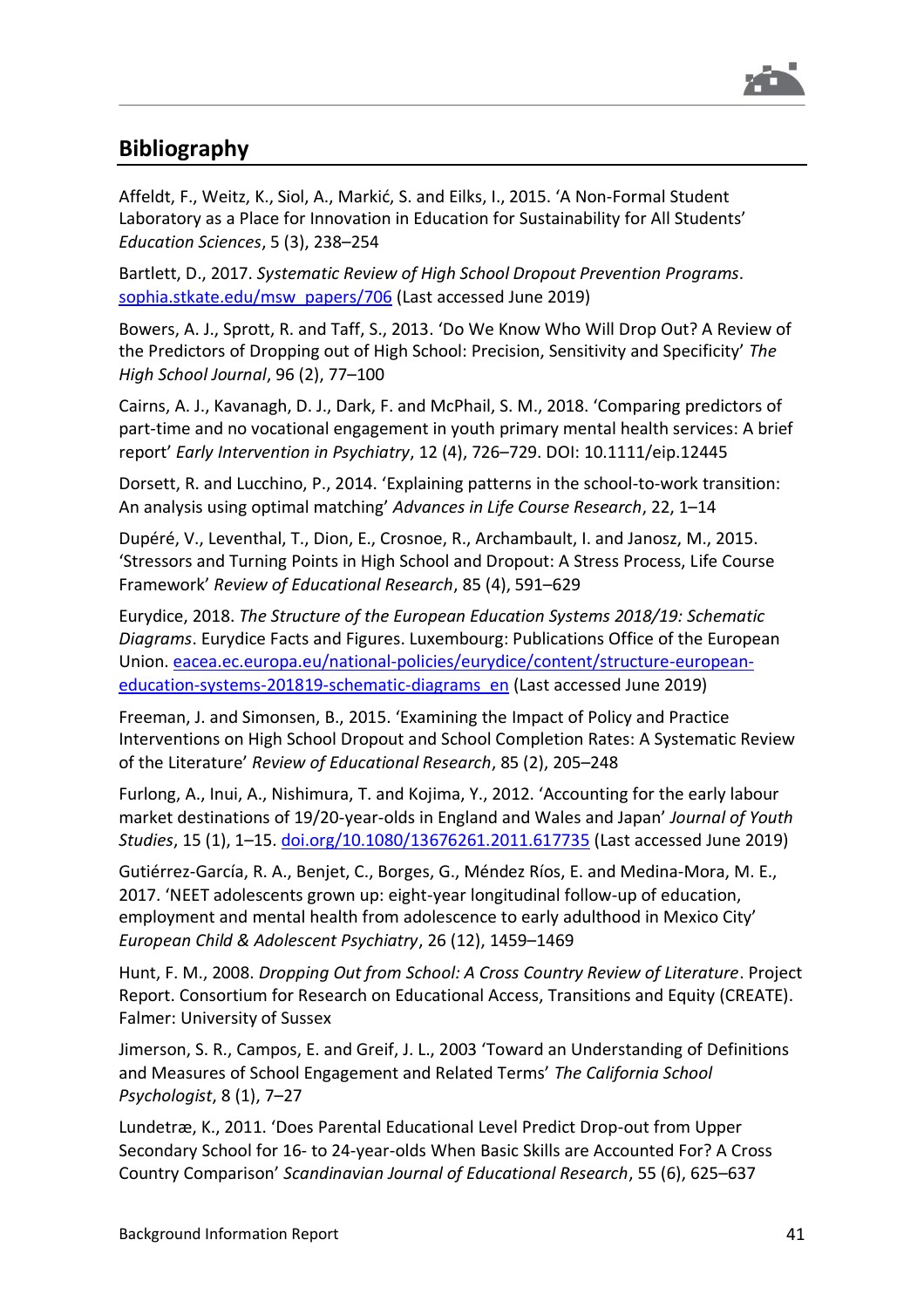

Maguire, S. and Rennison, J., 2005. 'Two Years On: The Destinations of Young People who are Not in Education, Employment or Training at 16' *Journal of Youth Studies*, 8 (2), 187– 201

Mitchell, L. L. and Syed, M., 2015. 'Does College Matter for Emerging Adulthood? Comparing Developmental Trajectories of Educational Groups' *Journal of Youth and Adolescence*, 44 (11), 2012–2027, DOI: 10.1007/s10964-015-0330-0

Ng-Knight, T. and Schoon, I., 2017. 'Can Locus of Control Compensate for Socioeconomic Adversity in the Transition from School to Work?' *Journal of Youth and Adolescence*, 46 (1), 2114–2128. DOI: 10.1007/s10964-017-0720-6

Ralston, K., Zhiqiang, F., Everington, D. and Dibben, C., 2016. 'Do young people not in education, employment or training experience long-term occupational scarring? A longitudinal analysis over 20 years of follow-up' *Contemporary Social Science*, 11 (2–3), 203–221. DOI: 10.1080/21582041.2016.1194452

Roberts, S., 2011. 'Beyond "NEET" and "tidy" pathways: considering the "missing middle" of youth transition studies' *Journal of Youth Studies*, 14 (1), 21–39

Ruthven, D., 2010. *Young Adults and Criminal Justice: International Norms and Practices*. London: Institute for Criminal Policy Research.

[t2a.org.uk/wp-content/uploads/2016/02/T2A-International-Norms-and-Practices.pdf](https://www.t2a.org.uk/wp-content/uploads/2016/02/T2A-International-Norms-and-Practices.pdf) (Last accessed June 2019)

Serracant, P., 2014. 'A Brute Indicator for a NEET Case: Genesis and Evolution of a Problematic Concept and Results from an Alternative Indicator' *Social Indicators Research*, 117 (2), 401–419. DOI: 10.1007/s11205-013-0352-5

Tamesberger, D. and Bacher, J., 2014. 'NEET youth in Austria: a typology including sociodemography, labour market behaviour and permanence' *Journal of Youth Studies*, 17 (9), 1239–1259. [dx.doi.org/10.1080/13676261.2014.901492](http://dx.doi.org/10.1080/13676261.2014.901492) (Last accessed June 2019)

UIS, 2018. *New Education Data for SDG 4 and More*. [uis.unesco.org/en/news/new-education-data-sdg-4-and-more](http://uis.unesco.org/en/news/new-education-data-sdg-4-and-more) (Last accessed June 2019)

UNICEF and UNESCO, 2005. *Children Out of School: Measuring Exclusion from Primary Education*. Montreal: UNESCO Institute for Statistics

Wilson, S., Cunningham-Burley, S., Bancroft, A. and Backett-Milburn, K., 2008. '"Joined up" thinking? Unsupported "fast-track" transitions in the context of parental substance use' *Journal of Youth Studies*, 11 (3), 283–299

Worth, N., 2013. 'Making friends and fitting in: a social-relational understanding of disability at school' *Social & Cultural Geography*, 14 (1), 103–123. [dx.doi.org/10.1080/14649365.2012.735693](http://dx.doi.org/10.1080/14649365.2012.735693) (Last accessed June 2019)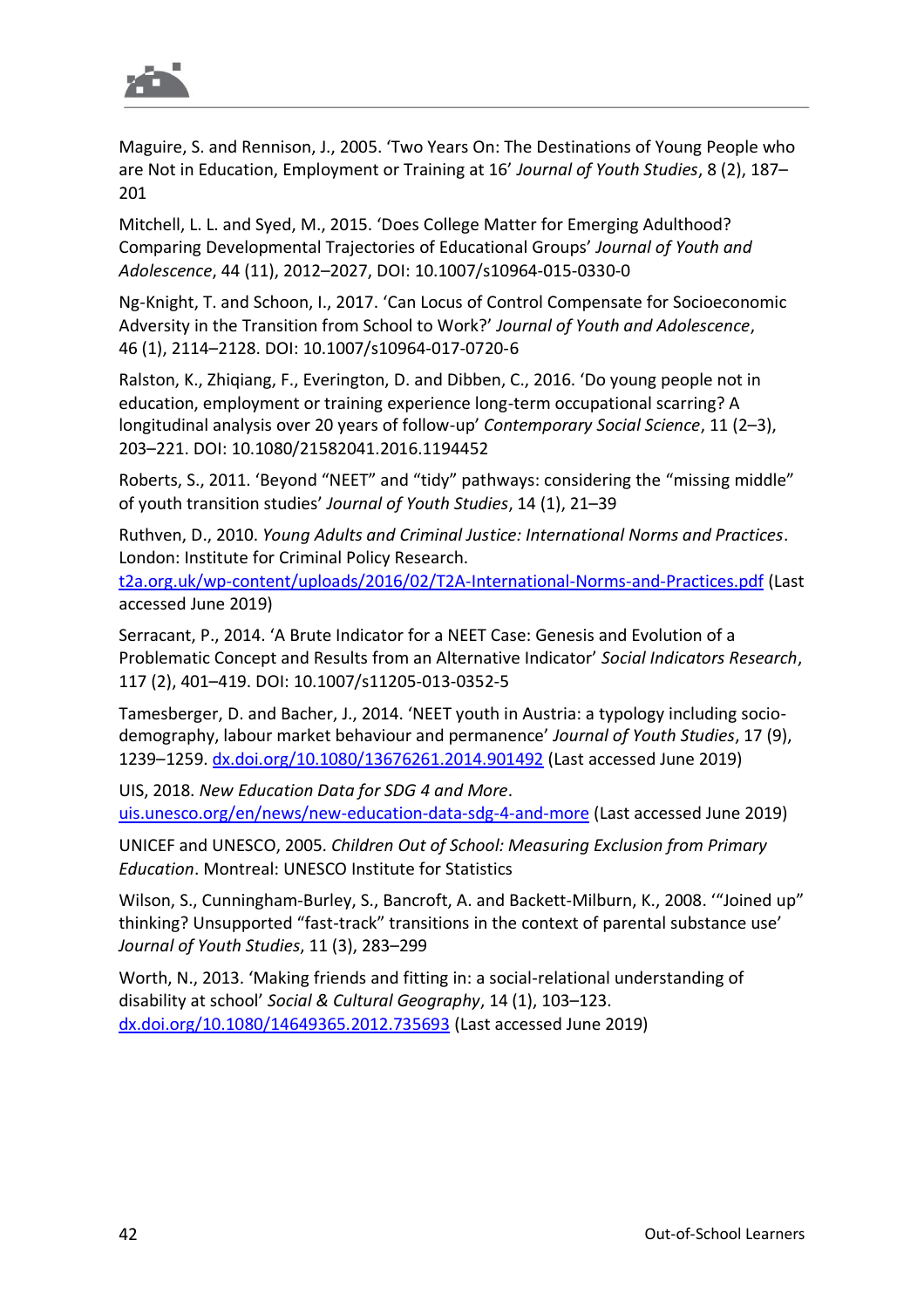

### <span id="page-42-0"></span>**Websites consulted**

European Agency Statistics on Inclusive Education: [www.european-agency.org/data](http://www.european-agency.org/data) (Last accessed June 2019)

Eurydice: [eacea.ec.europa.eu/national-policies/eurydice/home\\_en](https://eacea.ec.europa.eu/national-policies/eurydice/home_en) (Last accessed December 2020)

OECD Glossary of Statistical Terms: stats.oecd.org/glossary/index.htm (Last accessed December 2020)

UIS Out-of-School Children and Youth: [uis.unesco.org/en/topic/out-school-children-and-youth](http://uis.unesco.org/en/topic/out-school-children-and-youth) (Last accessed December 2020)

UNICEF Education: [www.unicef.org/education](http://www.unicef.org/education) (Last accessed December 2020)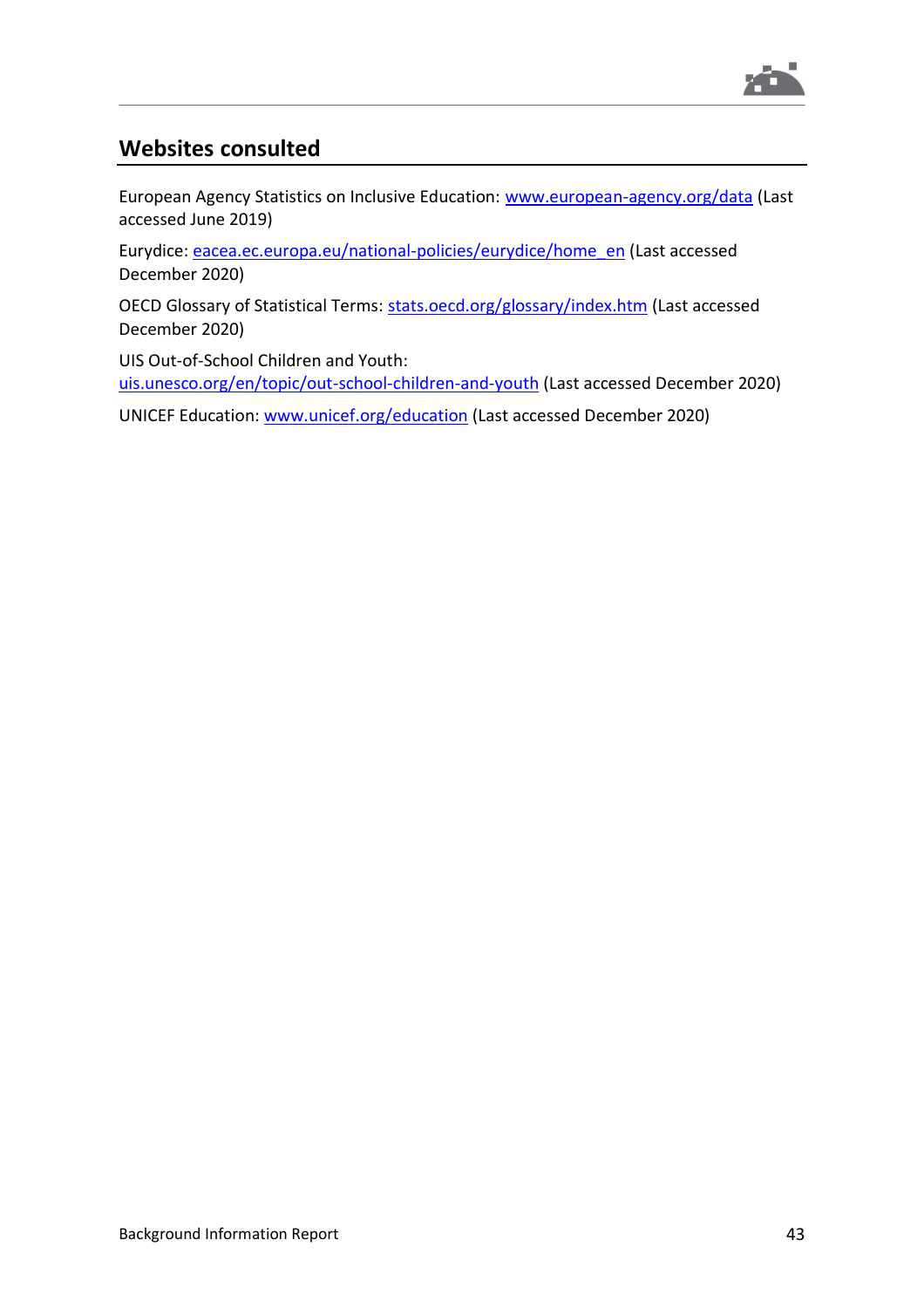

# <span id="page-43-0"></span>**ANNEX: METHODOLOGY**

The starting point for this Background Information Report was one of the findings from the analysis of the [European Agency Statistics on Inclusive Education](https://www.european-agency.org/data) (EASIE) 2014/2016 data: the issue of out-of-school learners needs closer examination (European Agency, 2018). As the *European Agency Statistics on Inclusive Education: Key Messages and Findings (2014 / 2016)* report states:

The situation of learners who are out of school for different reasons and under different circumstances (i.e. formally enrolled in education but do not attend, or not enrolled in any form of education) is unclear in almost all countries. This requires further examination, as data for most countries is often limited or missing (European Agency, 2018, p. 8).

In 2018, the Agency's Representative Board members agreed that data on OoS learners was an area for further examination. Possibilities for EASIE data collection on this issue were initially discussed with the nominated EASIE data experts in 2018. During a working meeting with the experts in 2019, the issues were discussed in detail. As a result of that meeting, it was agreed that two inter-connected information-gathering activities would take place:

- first, desk research to compile relevant European and international background information on and around the concept of OoS learners;
- then, drawing on the desk research findings, a survey for national data collection experts on current and future possibilities for data collection on OoS learners.

This report is based on the desk research. It aims to inform developments in future EASIE work on OoS data collection and analysis.

To prepare the desk research, previous EASIE work was scanned to identify key words that could guide a search for resources. Key terms closely related to out-of-school, such as early school leaver, drop-out and not in education, employment or training (NEET), were identified.

Using the key words, two types of document searches were completed: examining international organisations' resources, and exploring research papers, articles and publications dealing with OoS learners and related issues.

The first resource search was based on the key term 'out-of-school'. Publications and databases from the Agency, the European Commission, Eurydice, the Global Partnership for Education (GPE), the Organisation for Economic Co-operation and Development (OECD), the United Nations Children's Fund (UNICEF), the United Nations Educational, Scientific and Cultural Organization (UNESCO), the UNESCO Institute for Statistics (UIS) and the World Bank were examined.

The second resource search focused on gathering studies and research publications on the OoS theme. Online academic platforms [\(Google Scholar,](https://scholar.google.com/) [Cairn,](https://www.cairn-int.info/) [ERIC\)](https://eric.ed.gov/) were consulted using the same key words as the first search.